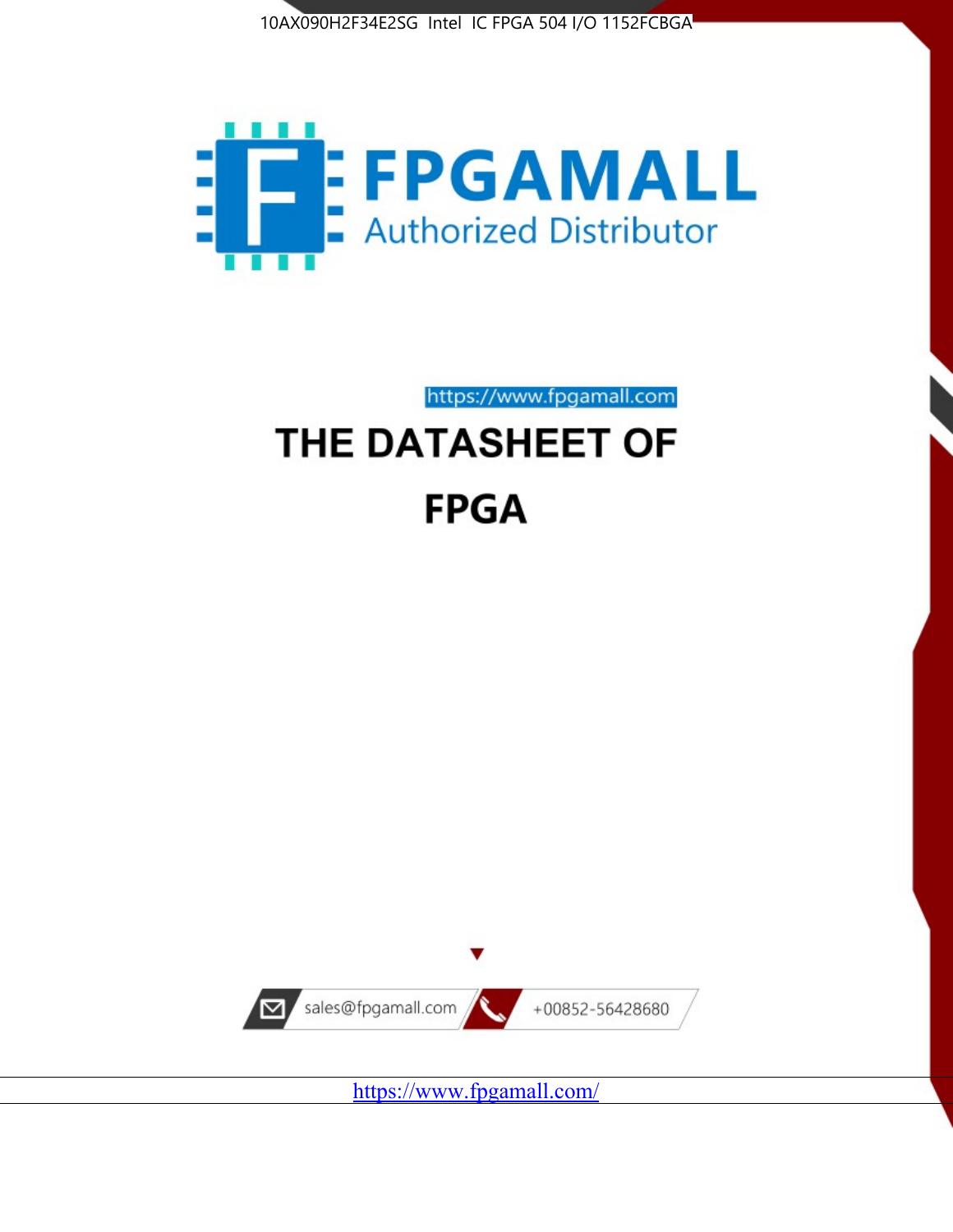10AX090H2F34E2SG Intel IC FPGA 504 I/O 1152FCBGA



# **Intel® Arria® 10 Device Overview**



**A10-OVERVIEW | 2018.12.06** Latest document on the web: **[PDF](https://www.intel.com/content/dam/www/programmable/us/en/pdfs/literature/hb/arria-10/a10_overview.pdf)** | **[HTML](https://www.intel.com/content/www/us/en/programmable/documentation/sam1403480274650.html)**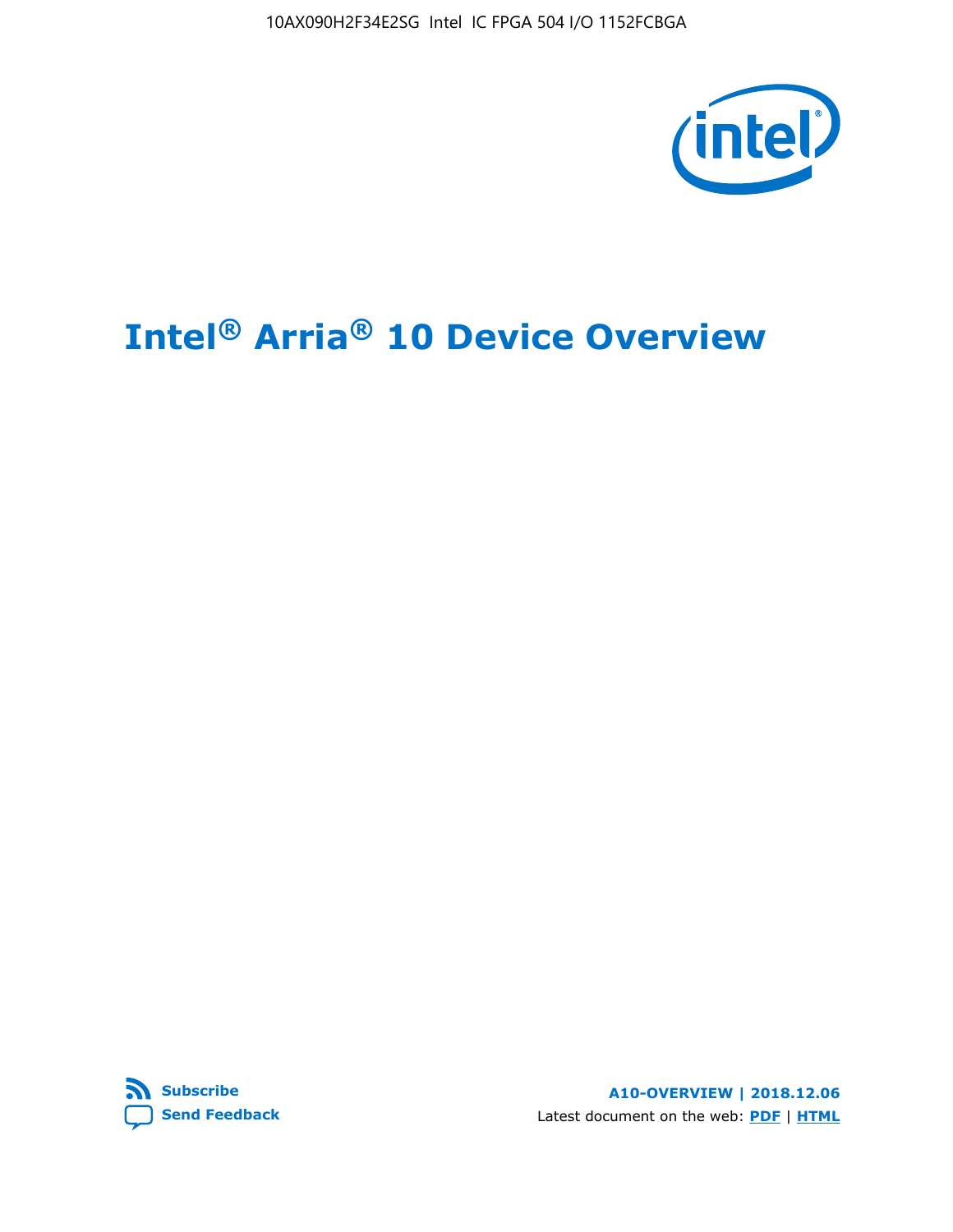

**Contents** 

# **Contents**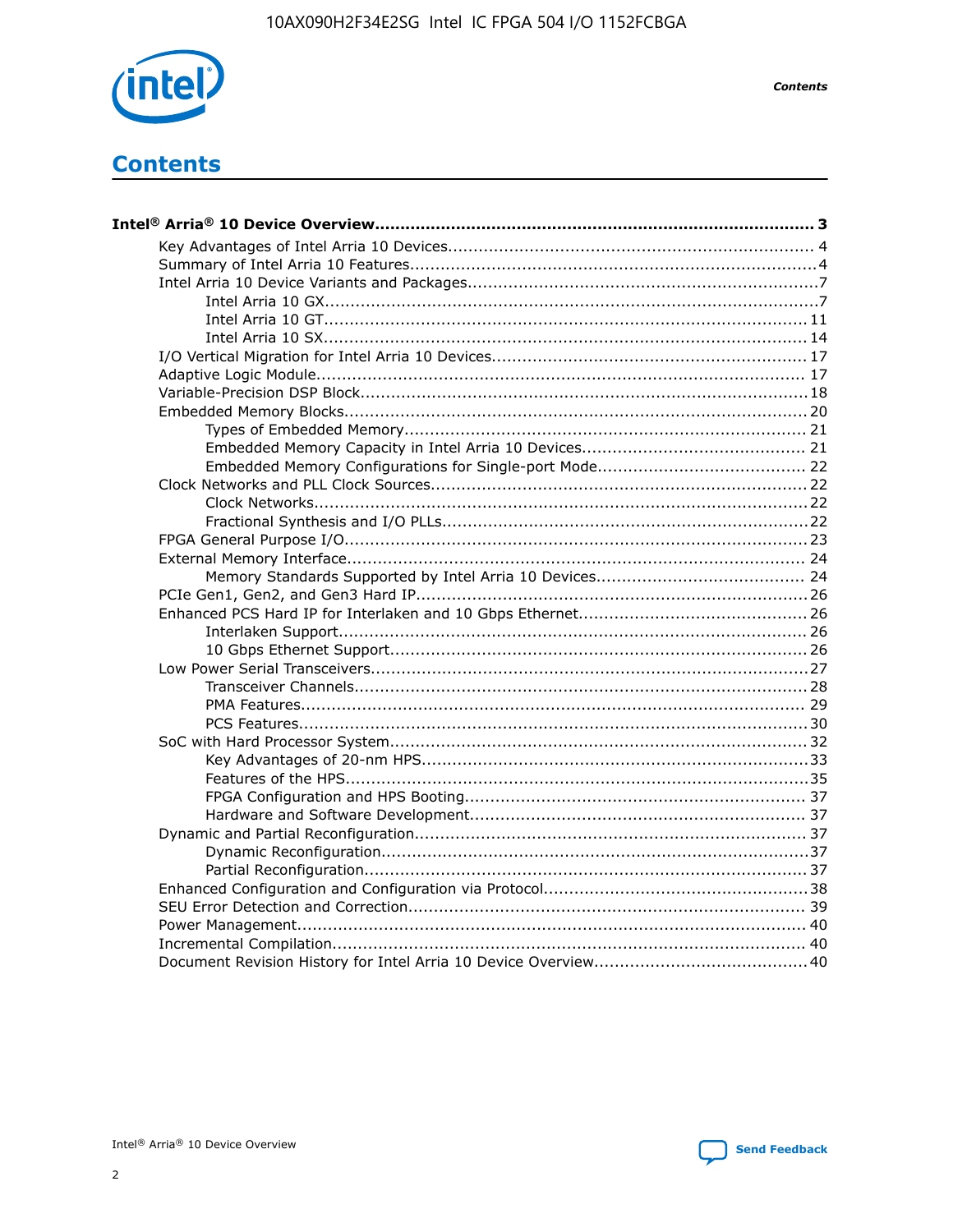**A10-OVERVIEW | 2018.12.06**

**[Send Feedback](mailto:FPGAtechdocfeedback@intel.com?subject=Feedback%20on%20Intel%20Arria%2010%20Device%20Overview%20(A10-OVERVIEW%202018.12.06)&body=We%20appreciate%20your%20feedback.%20In%20your%20comments,%20also%20specify%20the%20page%20number%20or%20paragraph.%20Thank%20you.)**



# **Intel® Arria® 10 Device Overview**

The Intel<sup>®</sup> Arria<sup>®</sup> 10 device family consists of high-performance and power-efficient 20 nm mid-range FPGAs and SoCs.

Intel Arria 10 device family delivers:

- Higher performance than the previous generation of mid-range and high-end FPGAs.
- Power efficiency attained through a comprehensive set of power-saving technologies.

The Intel Arria 10 devices are ideal for high performance, power-sensitive, midrange applications in diverse markets.

| <b>Market</b>         | <b>Applications</b>                                                                                               |
|-----------------------|-------------------------------------------------------------------------------------------------------------------|
| Wireless              | Channel and switch cards in remote radio heads<br>٠<br>Mobile backhaul<br>٠                                       |
| Wireline              | 40G/100G muxponders and transponders<br>٠<br>100G line cards<br>٠<br><b>Bridging</b><br>٠<br>Aggregation<br>٠     |
| <b>Broadcast</b>      | Studio switches<br>٠<br>Servers and transport<br>٠<br>Videoconferencing<br>٠<br>Professional audio and video<br>٠ |
| Computing and Storage | Flash cache<br>٠<br>Cloud computing servers<br>٠<br>Server acceleration<br>٠                                      |
| Medical               | Diagnostic scanners<br>٠<br>Diagnostic imaging<br>٠                                                               |
| Military              | Missile guidance and control<br>٠<br>Radar<br>٠<br>Electronic warfare<br>٠<br>Secure communications<br>٠          |

#### **Table 1. Sample Markets and Ideal Applications for Intel Arria 10 Devices**

#### **Related Information**

- [Intel Arria 10 Device Handbook: Known Issues](http://www.altera.com/support/kdb/solutions/rd07302013_646.html) Lists the planned updates to the *Intel Arria 10 Device Handbook* chapters.
- [Intel Arria 10 GX/GT Device Errata and Design Recommendations](https://www.intel.com/content/www/us/en/programmable/documentation/agz1493851706374.html#yqz1494433888646)
- [Intel Arria 10 SX Device Errata and Design Recommendations](https://www.intel.com/content/www/us/en/programmable/documentation/cru1462832385668.html#cru1462832558642)

Intel Corporation. All rights reserved. Intel, the Intel logo, Altera, Arria, Cyclone, Enpirion, MAX, Nios, Quartus and Stratix words and logos are trademarks of Intel Corporation or its subsidiaries in the U.S. and/or other countries. Intel warrants performance of its FPGA and semiconductor products to current specifications in accordance with Intel's standard warranty, but reserves the right to make changes to any products and services at any time without notice. Intel assumes no responsibility or liability arising out of the application or use of any information, product, or service described herein except as expressly agreed to in writing by Intel. Intel customers are advised to obtain the latest version of device specifications before relying on any published information and before placing orders for products or services. \*Other names and brands may be claimed as the property of others.

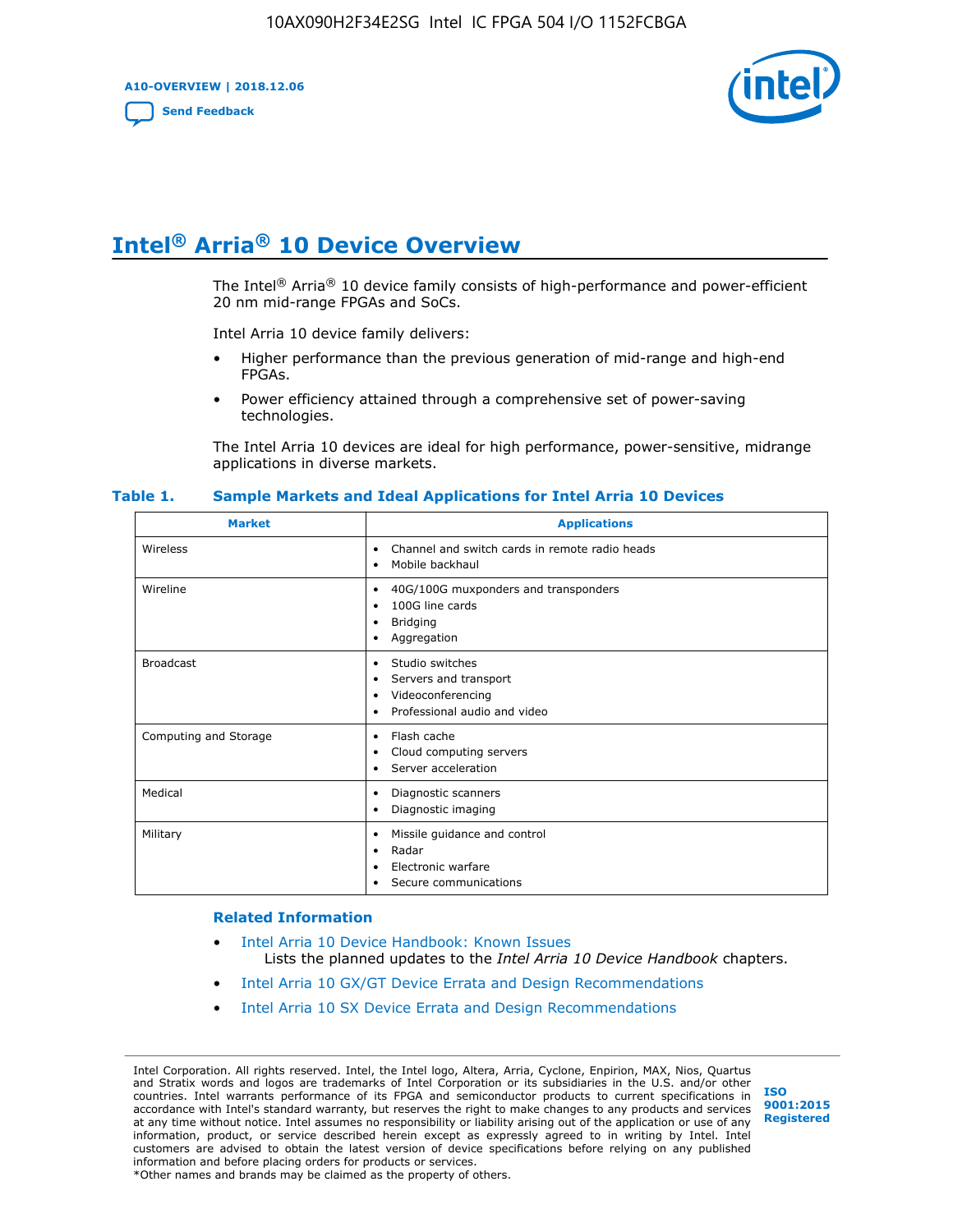

# **Key Advantages of Intel Arria 10 Devices**

## **Table 2. Key Advantages of the Intel Arria 10 Device Family**

| <b>Advantage</b>                                                                                          | <b>Supporting Feature</b>                                                                                                                                                                                                                                                                                                     |
|-----------------------------------------------------------------------------------------------------------|-------------------------------------------------------------------------------------------------------------------------------------------------------------------------------------------------------------------------------------------------------------------------------------------------------------------------------|
| Enhanced core architecture                                                                                | Built on TSMC's 20 nm process technology<br>٠<br>60% higher performance than the previous generation of mid-range FPGAs<br>٠<br>15% higher performance than the fastest previous-generation FPGA<br>٠                                                                                                                         |
| High-bandwidth integrated<br>transceivers                                                                 | Short-reach rates up to 25.8 Gigabits per second (Gbps)<br>٠<br>Backplane capability up to 12.5 Gbps<br>٠<br>Integrated 10GBASE-KR and 40GBASE-KR4 Forward Error Correction (FEC)<br>٠                                                                                                                                        |
| Improved logic integration and<br>hard IP blocks                                                          | 8-input adaptive logic module (ALM)<br>٠<br>Up to 65.6 megabits (Mb) of embedded memory<br>٠<br>Variable-precision digital signal processing (DSP) blocks<br>Fractional synthesis phase-locked loops (PLLs)<br>٠<br>Hard PCI Express Gen3 IP blocks<br>Hard memory controllers and PHY up to 2,400 Megabits per second (Mbps) |
| Second generation hard<br>processor system (HPS) with<br>integrated ARM* Cortex*-A9*<br>MPCore* processor | Tight integration of a dual-core ARM Cortex-A9 MPCore processor, hard IP, and an<br>٠<br>FPGA in a single Intel Arria 10 system-on-a-chip (SoC)<br>Supports over 128 Gbps peak bandwidth with integrated data coherency between<br>$\bullet$<br>the processor and the FPGA fabric                                             |
| Advanced power savings                                                                                    | Comprehensive set of advanced power saving features<br>٠<br>Power-optimized MultiTrack routing and core architecture<br>٠<br>Up to 40% lower power compared to previous generation of mid-range FPGAs<br>٠<br>Up to 60% lower power compared to previous generation of high-end FPGAs                                         |

# **Summary of Intel Arria 10 Features**

## **Table 3. Summary of Features for Intel Arria 10 Devices**

| <b>Feature</b>                  | <b>Description</b>                                                                                                                                                                                                                                                                                                                                                                                           |
|---------------------------------|--------------------------------------------------------------------------------------------------------------------------------------------------------------------------------------------------------------------------------------------------------------------------------------------------------------------------------------------------------------------------------------------------------------|
| Technology                      | TSMC's 20-nm SoC process technology<br>Allows operation at a lower $V_{\text{CC}}$ level of 0.82 V instead of the 0.9 V standard $V_{\text{CC}}$ core voltage                                                                                                                                                                                                                                                |
| Packaging                       | 1.0 mm ball-pitch Fineline BGA packaging<br>٠<br>0.8 mm ball-pitch Ultra Fineline BGA packaging<br>Multiple devices with identical package footprints for seamless migration between different<br><b>FPGA</b> densities<br>Devices with compatible package footprints allow migration to next generation high-end<br>Stratix <sup>®</sup> 10 devices<br>RoHS, leaded $(1)$ , and lead-free (Pb-free) options |
| High-performance<br>FPGA fabric | Enhanced 8-input ALM with four registers<br>Improved multi-track routing architecture to reduce congestion and improve compilation time<br>Hierarchical core clocking architecture<br>Fine-grained partial reconfiguration                                                                                                                                                                                   |
| Internal memory<br>blocks       | M20K-20-Kb memory blocks with hard error correction code (ECC)<br>Memory logic array block (MLAB)-640-bit memory                                                                                                                                                                                                                                                                                             |
|                                 | continued                                                                                                                                                                                                                                                                                                                                                                                                    |



<sup>(1)</sup> Contact Intel for availability.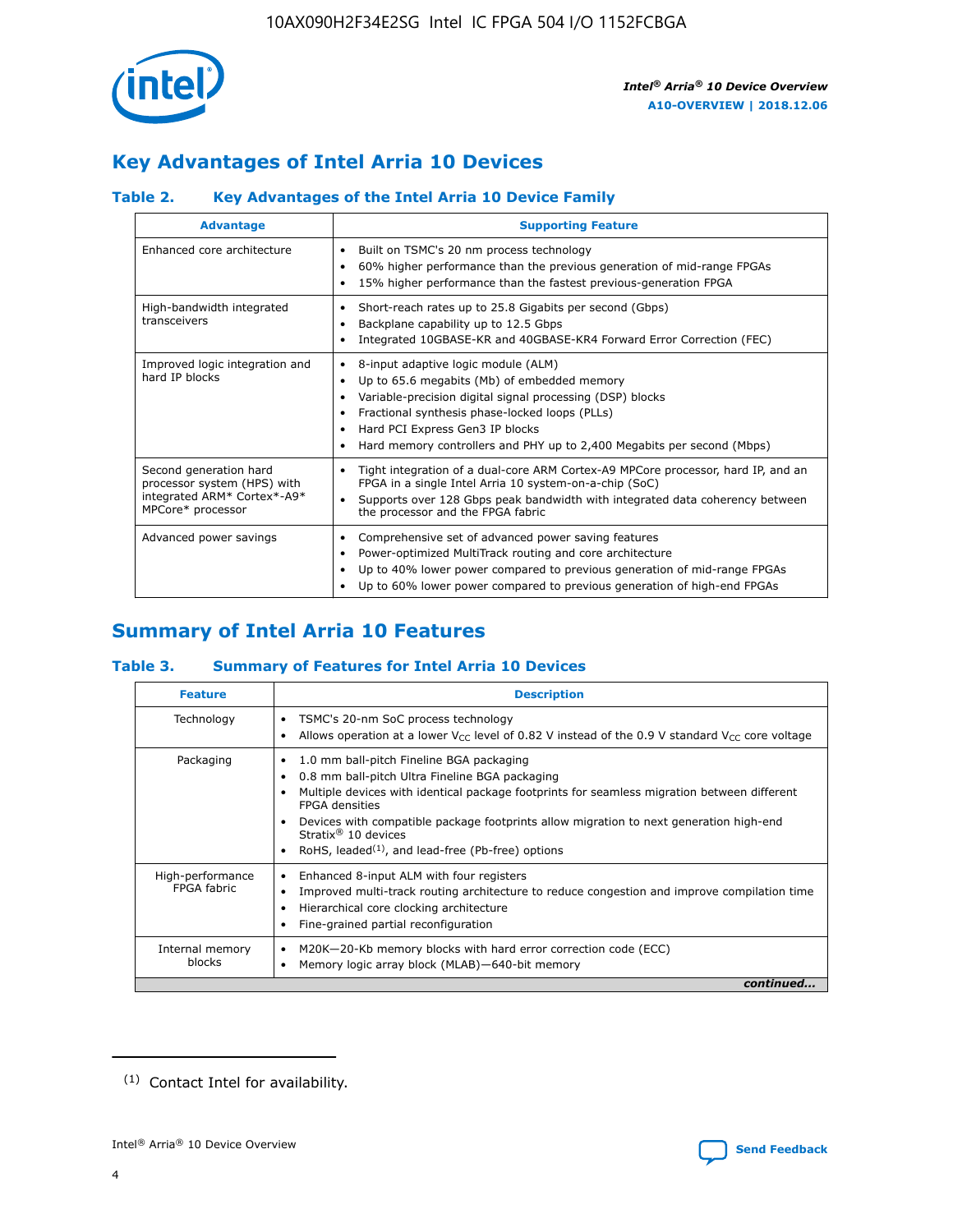r



| <b>Feature</b>                         | <b>Description</b>                                                                                             |                                                                                                                                                                                                                                                                                                                                                                                                                                                                                                                                                                                                                                                                                                                                                                                                                                        |  |  |  |  |  |
|----------------------------------------|----------------------------------------------------------------------------------------------------------------|----------------------------------------------------------------------------------------------------------------------------------------------------------------------------------------------------------------------------------------------------------------------------------------------------------------------------------------------------------------------------------------------------------------------------------------------------------------------------------------------------------------------------------------------------------------------------------------------------------------------------------------------------------------------------------------------------------------------------------------------------------------------------------------------------------------------------------------|--|--|--|--|--|
| Embedded Hard IP<br>blocks             | Variable-precision DSP                                                                                         | Native support for signal processing precision levels from $18 \times 19$ to<br>54 x 54<br>Native support for 27 x 27 multiplier mode<br>64-bit accumulator and cascade for systolic finite impulse responses<br>(FIRs)<br>Internal coefficient memory banks<br>$\bullet$<br>Preadder/subtractor for improved efficiency<br>Additional pipeline register to increase performance and reduce<br>power<br>Supports floating point arithmetic:<br>- Perform multiplication, addition, subtraction, multiply-add,<br>multiply-subtract, and complex multiplication.<br>- Supports multiplication with accumulation capability, cascade<br>summation, and cascade subtraction capability.<br>- Dynamic accumulator reset control.<br>- Support direct vector dot and complex multiplication chaining<br>multiply floating point DSP blocks. |  |  |  |  |  |
|                                        | Memory controller                                                                                              | DDR4, DDR3, and DDR3L                                                                                                                                                                                                                                                                                                                                                                                                                                                                                                                                                                                                                                                                                                                                                                                                                  |  |  |  |  |  |
|                                        | PCI Express*                                                                                                   | PCI Express (PCIe*) Gen3 (x1, x2, x4, or x8), Gen2 (x1, x2, x4, or x8)<br>and Gen1 (x1, x2, x4, or x8) hard IP with complete protocol stack,<br>endpoint, and root port                                                                                                                                                                                                                                                                                                                                                                                                                                                                                                                                                                                                                                                                |  |  |  |  |  |
|                                        | Transceiver I/O                                                                                                | 10GBASE-KR/40GBASE-KR4 Forward Error Correction (FEC)<br>PCS hard IPs that support:<br>$\bullet$<br>- 10-Gbps Ethernet (10GbE)<br>- PCIe PIPE interface<br>$-$ Interlaken<br>- Gbps Ethernet (GbE)<br>- Common Public Radio Interface (CPRI) with deterministic latency<br>support<br>- Gigabit-capable passive optical network (GPON) with fast lock-<br>time support<br>13.5G JESD204b<br>$\bullet$<br>8B/10B, 64B/66B, 64B/67B encoders and decoders<br>Custom mode support for proprietary protocols                                                                                                                                                                                                                                                                                                                               |  |  |  |  |  |
| Core clock networks                    | $\bullet$<br>$\bullet$                                                                                         | Up to 800 MHz fabric clocking, depending on the application:<br>- 667 MHz external memory interface clocking with 2,400 Mbps DDR4 interface<br>- 800 MHz LVDS interface clocking with 1,600 Mbps LVDS interface<br>Global, regional, and peripheral clock networks<br>Clock networks that are not used can be gated to reduce dynamic power                                                                                                                                                                                                                                                                                                                                                                                                                                                                                            |  |  |  |  |  |
| Phase-locked loops<br>(PLLs)           | High-resolution fractional synthesis PLLs:<br>$\bullet$<br>Integer PLLs:<br>- Adjacent to general purpose I/Os | - Precision clock synthesis, clock delay compensation, and zero delay buffering (ZDB)<br>- Support integer mode and fractional mode<br>- Fractional mode support with third-order delta-sigma modulation<br>- Support external memory and LVDS interfaces                                                                                                                                                                                                                                                                                                                                                                                                                                                                                                                                                                              |  |  |  |  |  |
| FPGA General-purpose<br>$I/Os$ (GPIOs) | On-chip termination (OCT)                                                                                      | 1.6 Gbps LVDS-every pair can be configured as receiver or transmitter<br>1.2 V to 3.0 V single-ended LVTTL/LVCMOS interfacing                                                                                                                                                                                                                                                                                                                                                                                                                                                                                                                                                                                                                                                                                                          |  |  |  |  |  |
| <b>External Memory</b><br>Interface    |                                                                                                                | Hard memory controller- DDR4, DDR3, and DDR3L support<br>$-$ DDR4-speeds up to 1,200 MHz/2,400 Mbps<br>- DDR3-speeds up to 1,067 MHz/2,133 Mbps<br>Soft memory controller—provides support for RLDRAM $3^{(2)}$ , QDR IV $^{(2)}$ , and QDR II+<br>continued                                                                                                                                                                                                                                                                                                                                                                                                                                                                                                                                                                           |  |  |  |  |  |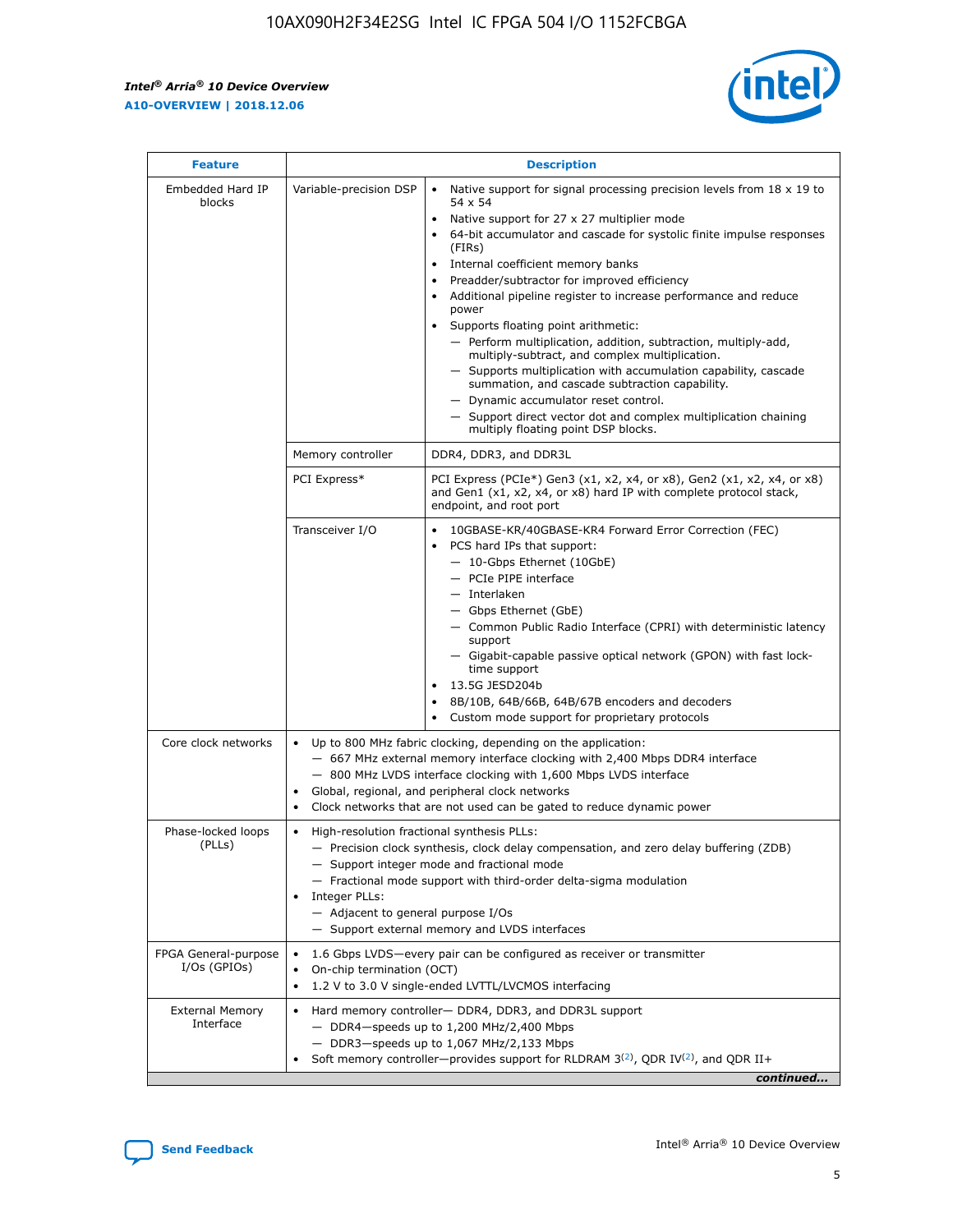

| <b>Feature</b>                                    | <b>Description</b>                                                                                                                                                                                                                                                                                                                                                                                                                                                                                                                                                                                                                             |
|---------------------------------------------------|------------------------------------------------------------------------------------------------------------------------------------------------------------------------------------------------------------------------------------------------------------------------------------------------------------------------------------------------------------------------------------------------------------------------------------------------------------------------------------------------------------------------------------------------------------------------------------------------------------------------------------------------|
| Low-power serial<br>transceivers                  | • Continuous operating range:<br>- Intel Arria 10 GX-1 Gbps to 17.4 Gbps<br>- Intel Arria 10 GT-1 Gbps to 25.8 Gbps<br>Backplane support:<br>$-$ Intel Arria 10 GX-up to 12.5<br>$-$ Intel Arria 10 GT-up to 12.5<br>Extended range down to 125 Mbps with oversampling<br>ATX transmit PLLs with user-configurable fractional synthesis capability<br>• Electronic Dispersion Compensation (EDC) support for XFP, SFP+, QSFP, and CFP optical<br>module<br>• Adaptive linear and decision feedback equalization<br>Transmitter pre-emphasis and de-emphasis<br>$\bullet$<br>Dynamic partial reconfiguration of individual transceiver channels |
| <b>HPS</b><br>(Intel Arria 10 SX<br>devices only) | Processor and system<br>Dual-core ARM Cortex-A9 MPCore processor-1.2 GHz CPU with<br>$\bullet$<br>1.5 GHz overdrive capability<br>256 KB on-chip RAM and 64 KB on-chip ROM<br>$\bullet$<br>System peripherals-general-purpose timers, watchdog timers, direct<br>memory access (DMA) controller, FPGA configuration manager, and<br>clock and reset managers<br>• Security features—anti-tamper, secure boot, Advanced Encryption<br>Standard (AES) and authentication (SHA)<br>ARM CoreSight* JTAG debug access port, trace port, and on-chip<br>trace storage                                                                                |
|                                                   | <b>External interfaces</b><br>Hard memory interface—Hard memory controller (2,400 Mbps DDR4,<br>$\bullet$<br>and 2,133 Mbps DDR3), Quad serial peripheral interface (QSPI) flash<br>controller, NAND flash controller, direct memory access (DMA)<br>controller, Secure Digital/MultiMediaCard (SD/MMC) controller<br>Communication interface-10/100/1000 Ethernet media access<br>control (MAC), USB On-The-GO (OTG) controllers, I <sup>2</sup> C controllers,<br>UART 16550, serial peripheral interface (SPI), and up to 62<br>HPS GPIO interfaces (48 direct-share I/Os)                                                                  |
|                                                   | High-performance ARM AMBA* AXI bus bridges that support<br>Interconnects to core<br>$\bullet$<br>simultaneous read and write<br>HPS-FPGA bridges—include the FPGA-to-HPS, HPS-to-FPGA, and<br>$\bullet$<br>lightweight HPS-to-FPGA bridges that allow the FPGA fabric to issue<br>transactions to slaves in the HPS, and vice versa<br>Configuration bridge that allows HPS configuration manager to<br>configure the core logic via dedicated 32-bit configuration port<br>FPGA-to-HPS SDRAM controller bridge-provides configuration<br>interfaces for the multiport front end (MPFE) of the HPS SDRAM<br>controller                         |
| Configuration                                     | Tamper protection—comprehensive design protection to protect your valuable IP investments<br>Enhanced 256-bit advanced encryption standard (AES) design security with authentication<br>$\bullet$<br>Configuration via protocol (CvP) using PCIe Gen1, Gen2, or Gen3<br>continued                                                                                                                                                                                                                                                                                                                                                              |

<sup>(2)</sup> Intel Arria 10 devices support this external memory interface using hard PHY with soft memory controller.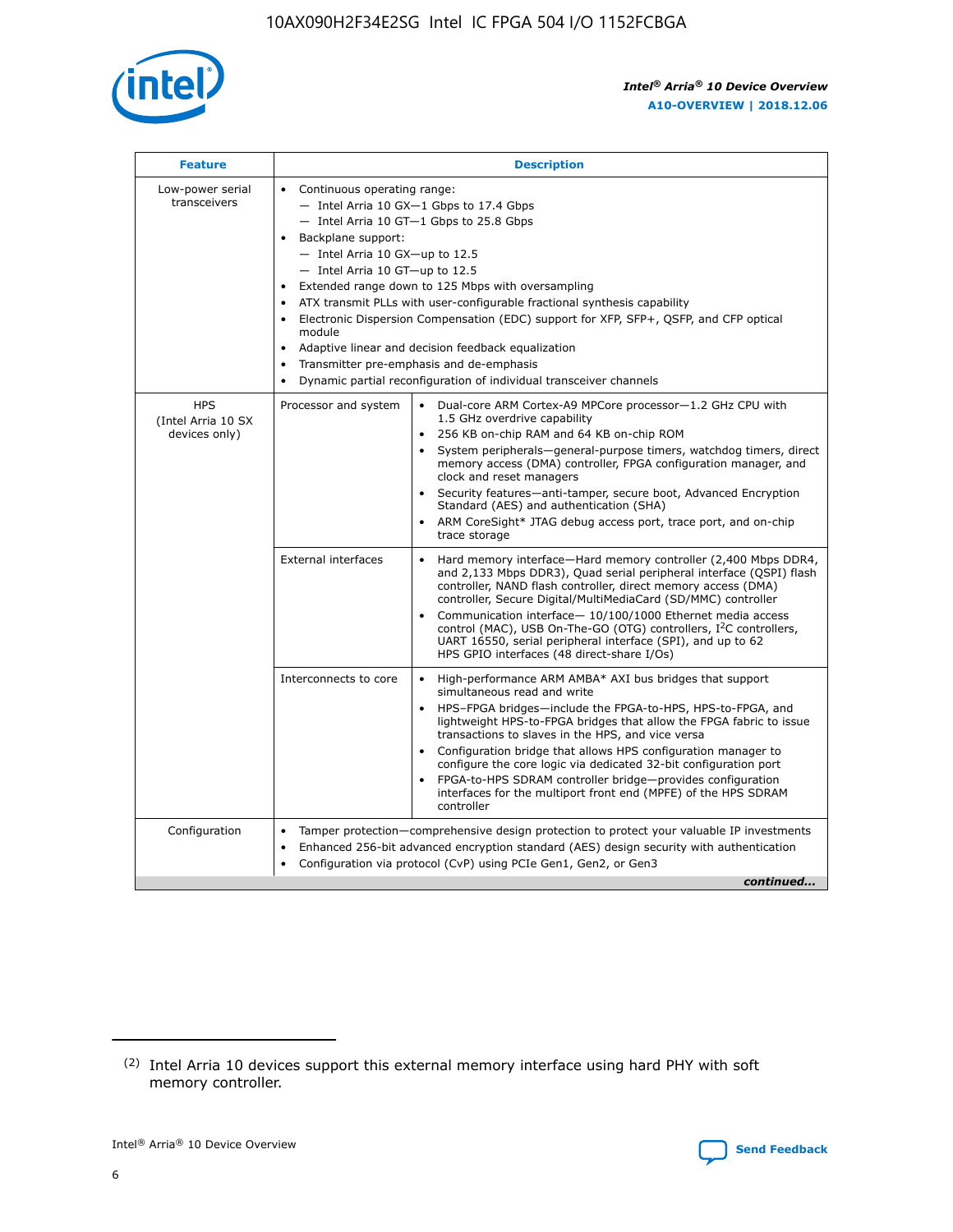

| <b>Feature</b>     | <b>Description</b>                                                                                                                                                                                                            |
|--------------------|-------------------------------------------------------------------------------------------------------------------------------------------------------------------------------------------------------------------------------|
|                    | Dynamic reconfiguration of the transceivers and PLLs<br>Fine-grained partial reconfiguration of the core fabric<br>Active Serial x4 Interface<br>$\bullet$                                                                    |
| Power management   | SmartVID<br>Low static power device options<br>Programmable Power Technology<br>Intel Quartus <sup>®</sup> Prime integrated power analysis                                                                                    |
| Software and tools | Intel Quartus Prime design suite<br>Transceiver toolkit<br>$\bullet$<br>Platform Designer system integration tool<br>DSP Builder for Intel FPGAs<br>OpenCL <sup>™</sup> support<br>Intel SoC FPGA Embedded Design Suite (EDS) |

## **Related Information**

[Intel Arria 10 Transceiver PHY Overview](https://www.intel.com/content/www/us/en/programmable/documentation/nik1398707230472.html#nik1398706768037) Provides details on Intel Arria 10 transceivers.

# **Intel Arria 10 Device Variants and Packages**

#### **Table 4. Device Variants for the Intel Arria 10 Device Family**

| <b>Variant</b>    | <b>Description</b>                                                                                                                                                                                                     |
|-------------------|------------------------------------------------------------------------------------------------------------------------------------------------------------------------------------------------------------------------|
| Intel Arria 10 GX | FPGA featuring 17.4 Gbps transceivers for short reach applications with 12.5 backplane driving<br>capability.                                                                                                          |
| Intel Arria 10 GT | FPGA featuring:<br>17.4 Gbps transceivers for short reach applications with 12.5 backplane driving capability.<br>25.8 Gbps transceivers for supporting CAUI-4 and CEI-25G applications with CFP2 and CFP4<br>modules. |
| Intel Arria 10 SX | SoC integrating ARM-based HPS and FPGA featuring 17.4 Gbps transceivers for short reach<br>applications with 12.5 backplane driving capability.                                                                        |

## **Intel Arria 10 GX**

This section provides the available options, maximum resource counts, and package plan for the Intel Arria 10 GX devices.

The information in this section is correct at the time of publication. For the latest information and to get more details, refer to the Intel FPGA Product Selector.

#### **Related Information**

#### [Intel FPGA Product Selector](http://www.altera.com/products/selector/psg-selector.html) Provides the latest information on Intel products.

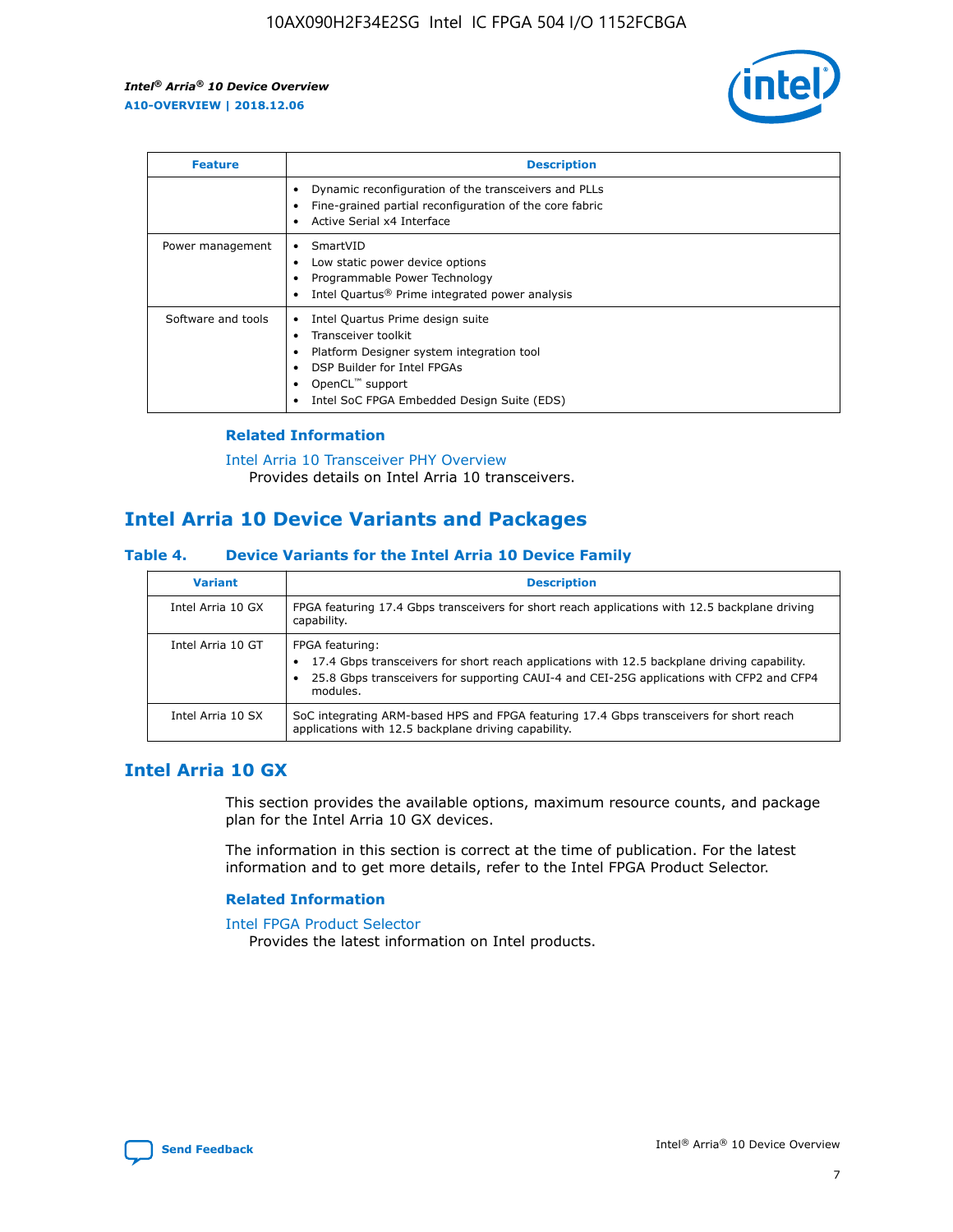

## **Available Options**

## **Figure 1. Sample Ordering Code and Available Options for Intel Arria 10 GX Devices**



#### **Related Information**

#### [Transceiver Performance for Intel Arria 10 GX/SX Devices](https://www.intel.com/content/www/us/en/programmable/documentation/mcn1413182292568.html#mcn1413213965502) Provides more information about the transceiver speed grade.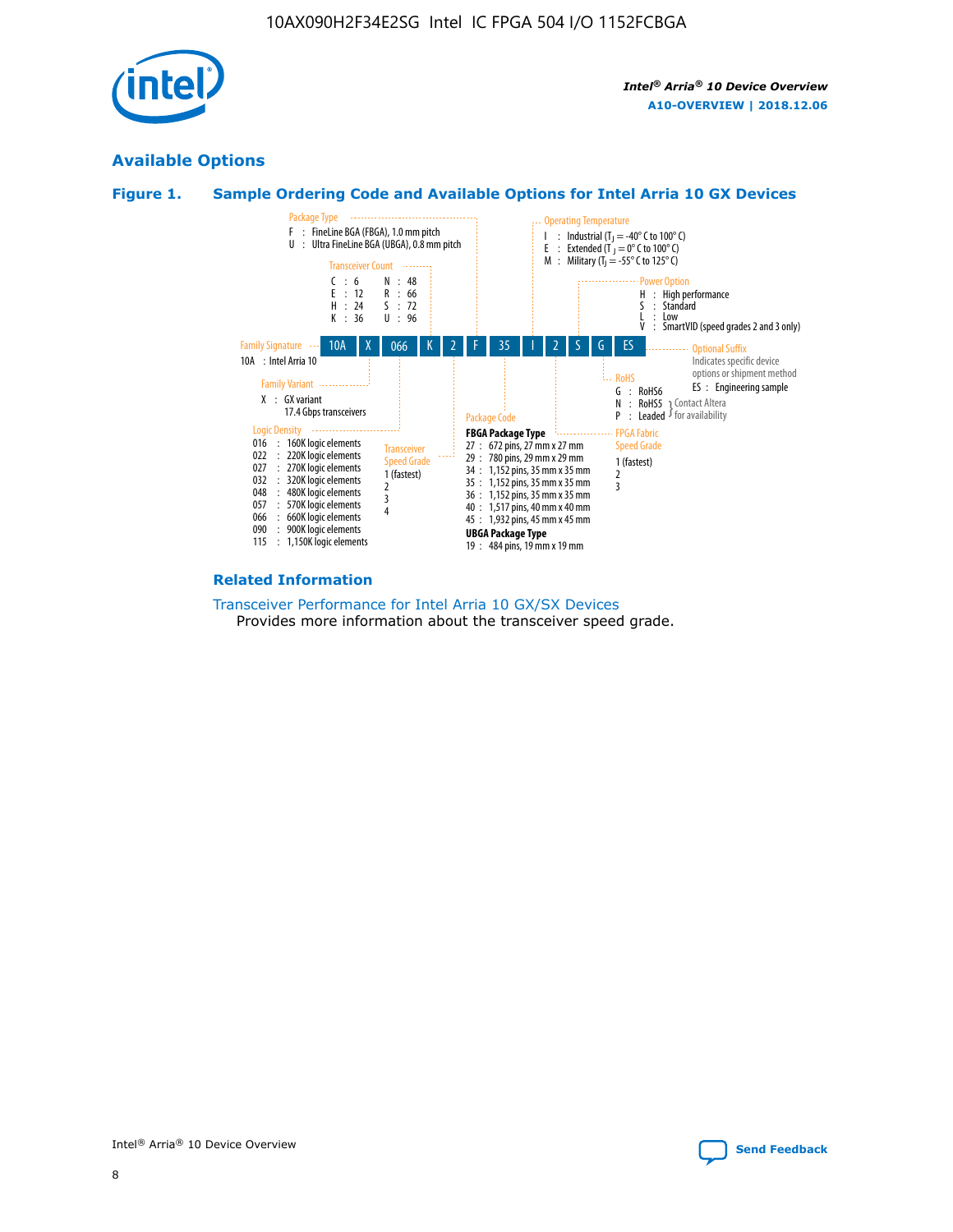

## **Maximum Resources**

#### **Table 5. Maximum Resource Counts for Intel Arria 10 GX Devices (GX 160, GX 220, GX 270, GX 320, and GX 480)**

| <b>Resource</b>         |                                                          | <b>Product Line</b> |                                |                |                |                |  |  |  |
|-------------------------|----------------------------------------------------------|---------------------|--------------------------------|----------------|----------------|----------------|--|--|--|
|                         |                                                          | <b>GX 160</b>       | <b>GX 220</b><br><b>GX 270</b> |                | <b>GX 320</b>  | <b>GX 480</b>  |  |  |  |
| Logic Elements (LE) (K) |                                                          | 160                 | 220                            | 270            | 320            | 480            |  |  |  |
| <b>ALM</b>              |                                                          | 61,510              | 80,330                         | 101,620        | 119,900        | 183,590        |  |  |  |
| Register                |                                                          | 246,040             | 321,320                        | 406,480        | 479,600        | 734,360        |  |  |  |
| Memory (Kb)             | M <sub>20</sub> K                                        | 8,800               | 11,740                         | 15,000         | 17,820         |                |  |  |  |
|                         | <b>MLAB</b>                                              | 1,050               | 1,690                          | 2,452          | 2,727          | 4,164          |  |  |  |
|                         | 192<br>830<br>985<br>Variable-precision DSP Block<br>156 |                     |                                |                | 1,368          |                |  |  |  |
| 18 x 19 Multiplier      |                                                          | 312                 | 384                            | 1,970<br>1,660 |                | 2,736          |  |  |  |
| PLL                     | Fractional<br>Synthesis                                  | 6                   | 6                              | 8              | 8              | 12             |  |  |  |
|                         | I/O                                                      | 6                   | 6                              | 8              | 8              | 12             |  |  |  |
| 17.4 Gbps Transceiver   |                                                          | 12                  | 12                             | 24             | 24             | 36             |  |  |  |
| GPIO <sup>(3)</sup>     |                                                          | 288                 | 288                            | 384<br>384     |                | 492            |  |  |  |
| LVDS Pair $(4)$         |                                                          | 120                 | 120                            | 168            | 168            | 222            |  |  |  |
| PCIe Hard IP Block      |                                                          | $\mathbf{1}$        | 1                              | $\overline{2}$ | $\overline{2}$ | $\overline{2}$ |  |  |  |
| Hard Memory Controller  |                                                          | 6                   | 6                              | 8              | 8              | 12             |  |  |  |

<sup>(4)</sup> Each LVDS I/O pair can be used as differential input or output.



<sup>(3)</sup> The number of GPIOs does not include transceiver I/Os. In the Intel Quartus Prime software, the number of user I/Os includes transceiver I/Os.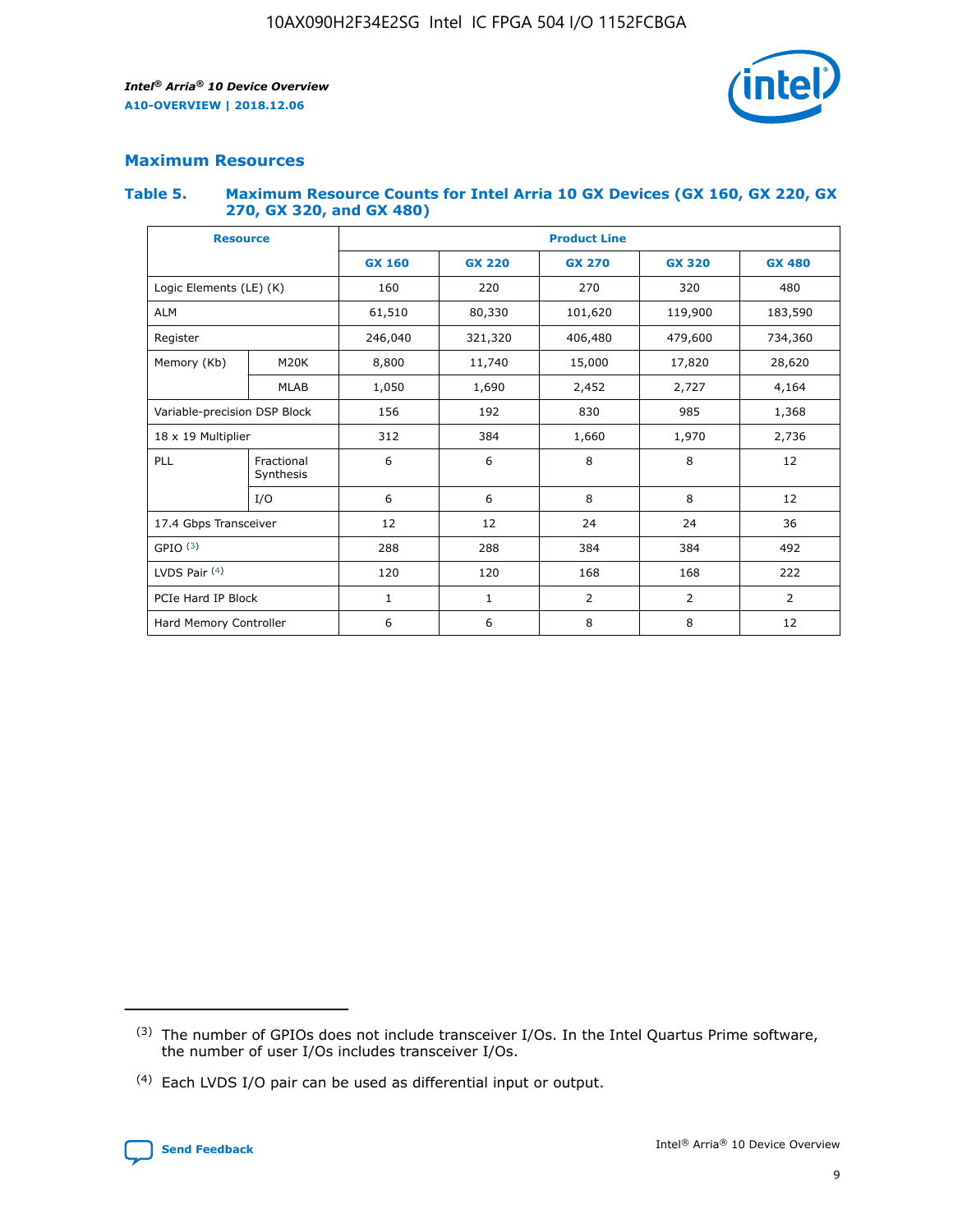

## **Table 6. Maximum Resource Counts for Intel Arria 10 GX Devices (GX 570, GX 660, GX 900, and GX 1150)**

|                              | <b>Resource</b>         | <b>Product Line</b> |               |                |                |  |  |  |
|------------------------------|-------------------------|---------------------|---------------|----------------|----------------|--|--|--|
|                              |                         | <b>GX 570</b>       | <b>GX 660</b> | <b>GX 900</b>  | <b>GX 1150</b> |  |  |  |
| Logic Elements (LE) (K)      |                         | 570                 | 660           | 900            | 1,150          |  |  |  |
| <b>ALM</b>                   |                         | 217,080             | 251,680       | 339,620        | 427,200        |  |  |  |
| Register                     |                         | 868,320             | 1,006,720     | 1,358,480      | 1,708,800      |  |  |  |
| Memory (Kb)                  | <b>M20K</b>             | 36,000              | 42,620        | 48,460         | 54,260         |  |  |  |
|                              | <b>MLAB</b>             | 5,096               | 5,788         | 9,386          | 12,984         |  |  |  |
| Variable-precision DSP Block |                         | 1,523               | 1,687         | 1,518          | 1,518          |  |  |  |
| $18 \times 19$ Multiplier    |                         | 3,046               | 3,374         | 3,036          | 3,036          |  |  |  |
| PLL                          | Fractional<br>Synthesis | 16                  | 16            | 32             | 32             |  |  |  |
|                              | I/O                     | 16                  | 16            | 16             | 16             |  |  |  |
| 17.4 Gbps Transceiver        |                         | 48                  | 48            | 96             | 96             |  |  |  |
| GPIO <sup>(3)</sup>          |                         | 696                 | 696           | 768            | 768            |  |  |  |
| LVDS Pair $(4)$              |                         | 324                 | 324           | 384            | 384            |  |  |  |
| PCIe Hard IP Block           |                         | 2                   | 2             | $\overline{4}$ | $\overline{4}$ |  |  |  |
| Hard Memory Controller       |                         | 16                  | 16            | 16             | 16             |  |  |  |

## **Package Plan**

## **Table 7. Package Plan for Intel Arria 10 GX Devices (U19, F27, and F29)**

Refer to I/O and High Speed I/O in Intel Arria 10 Devices chapter for the number of 3 V I/O, LVDS I/O, and LVDS channels in each device package.

| <b>Product Line</b> | U <sub>19</sub><br>$(19 \text{ mm} \times 19 \text{ mm})$<br>484-pin UBGA) |          |             |         | <b>F27</b><br>(27 mm × 27 mm,<br>672-pin FBGA) |             | <b>F29</b><br>(29 mm × 29 mm,<br>780-pin FBGA) |          |             |  |
|---------------------|----------------------------------------------------------------------------|----------|-------------|---------|------------------------------------------------|-------------|------------------------------------------------|----------|-------------|--|
|                     | 3 V I/O                                                                    | LVDS I/O | <b>XCVR</b> | 3 V I/O | <b>LVDS I/O</b>                                | <b>XCVR</b> | 3 V I/O                                        | LVDS I/O | <b>XCVR</b> |  |
| GX 160              | 48                                                                         | 192      | 6           | 48      | 192                                            | 12          | 48                                             | 240      | 12          |  |
| GX 220              | 48                                                                         | 192      | 6           | 48      | 192                                            | 12          | 48                                             | 240      | 12          |  |
| GX 270              |                                                                            |          |             | 48      | 192                                            | 12          | 48                                             | 312      | 12          |  |
| GX 320              |                                                                            |          |             | 48      | 192                                            | 12          | 48                                             | 312      | 12          |  |
| GX 480              |                                                                            |          |             |         |                                                |             | 48                                             | 312      | 12          |  |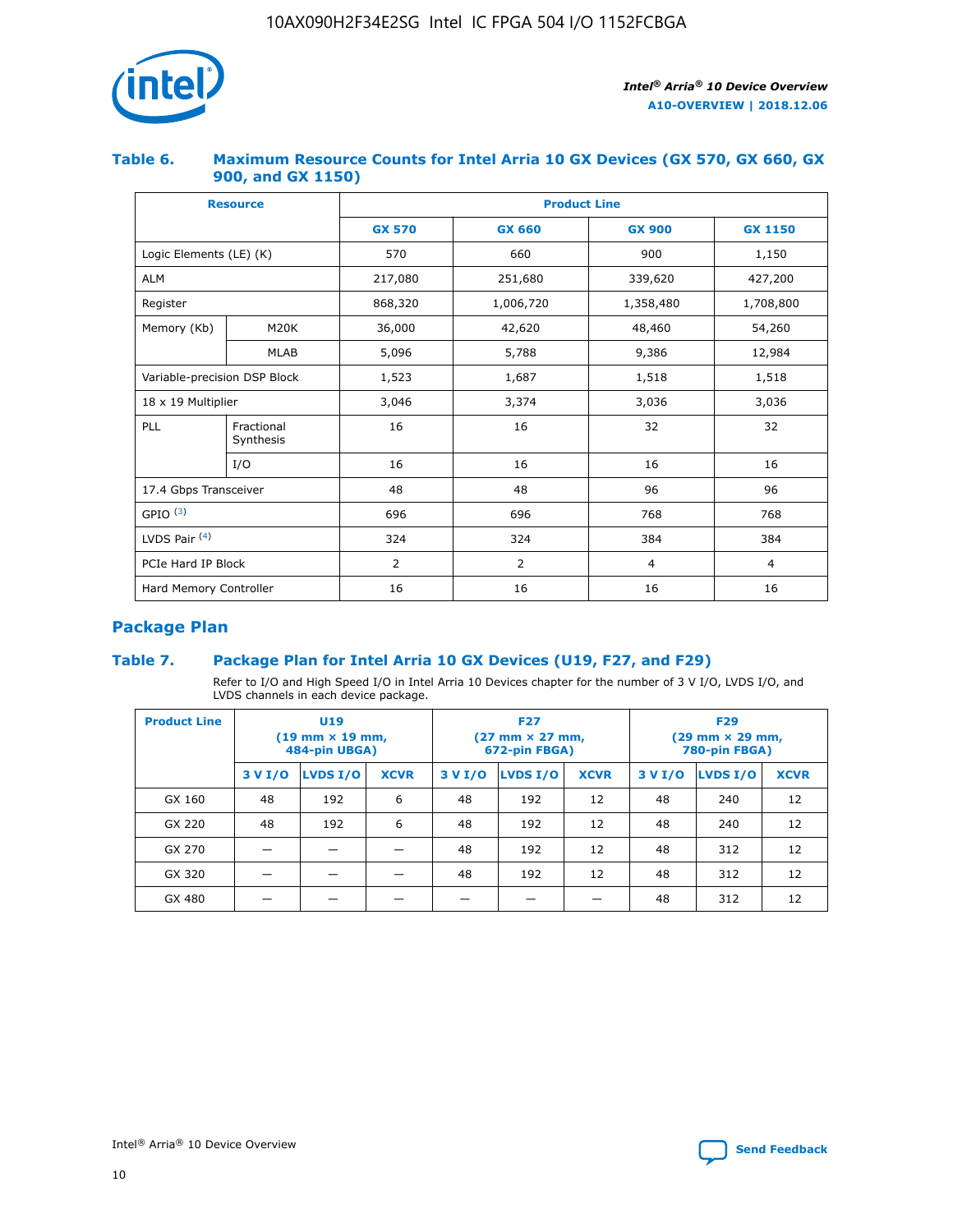

#### **Table 8. Package Plan for Intel Arria 10 GX Devices (F34, F35, NF40, and KF40)**

Refer to I/O and High Speed I/O in Intel Arria 10 Devices chapter for the number of 3 V I/O, LVDS I/O, and LVDS channels in each device package.

| <b>Product Line</b> | <b>F34</b><br>$(35 \text{ mm} \times 35 \text{ mm})$<br>1152-pin FBGA) |                    | <b>F35</b><br>$(35 \text{ mm} \times 35 \text{ mm})$<br><b>1152-pin FBGA)</b> |           | <b>KF40</b><br>$(40$ mm $\times$ 40 mm,<br>1517-pin FBGA) |             |           | <b>NF40</b><br>$(40$ mm $\times$ 40 mm,<br><b>1517-pin FBGA)</b> |             |            |                    |             |
|---------------------|------------------------------------------------------------------------|--------------------|-------------------------------------------------------------------------------|-----------|-----------------------------------------------------------|-------------|-----------|------------------------------------------------------------------|-------------|------------|--------------------|-------------|
|                     | 3V<br>I/O                                                              | <b>LVDS</b><br>I/O | <b>XCVR</b>                                                                   | 3V<br>I/O | <b>LVDS</b><br>I/O                                        | <b>XCVR</b> | 3V<br>I/O | <b>LVDS</b><br>I/O                                               | <b>XCVR</b> | 3 V<br>I/O | <b>LVDS</b><br>I/O | <b>XCVR</b> |
| GX 270              | 48                                                                     | 336                | 24                                                                            | 48        | 336                                                       | 24          |           |                                                                  |             |            |                    |             |
| GX 320              | 48                                                                     | 336                | 24                                                                            | 48        | 336                                                       | 24          |           |                                                                  |             |            |                    |             |
| GX 480              | 48                                                                     | 444                | 24                                                                            | 48        | 348                                                       | 36          |           |                                                                  |             |            |                    |             |
| GX 570              | 48                                                                     | 444                | 24                                                                            | 48        | 348                                                       | 36          | 96        | 600                                                              | 36          | 48         | 540                | 48          |
| GX 660              | 48                                                                     | 444                | 24                                                                            | 48        | 348                                                       | 36          | 96        | 600                                                              | 36          | 48         | 540                | 48          |
| GX 900              |                                                                        | 504                | 24                                                                            | -         |                                                           |             |           |                                                                  |             |            | 600                | 48          |
| GX 1150             |                                                                        | 504                | 24                                                                            |           |                                                           |             |           |                                                                  |             |            | 600                | 48          |

#### **Table 9. Package Plan for Intel Arria 10 GX Devices (RF40, NF45, SF45, and UF45)**

Refer to I/O and High Speed I/O in Intel Arria 10 Devices chapter for the number of 3 V I/O, LVDS I/O, and LVDS channels in each device package.

| <b>Product Line</b> | <b>RF40</b><br>$(40$ mm $\times$ 40 mm,<br>1517-pin FBGA) |                    |             | <b>NF45</b><br>$(45 \text{ mm} \times 45 \text{ mm})$<br><b>1932-pin FBGA)</b> |                    |             | <b>SF45</b><br>$(45 \text{ mm} \times 45 \text{ mm})$<br><b>1932-pin FBGA)</b> |                    |             | <b>UF45</b><br>$(45 \text{ mm} \times 45 \text{ mm})$<br><b>1932-pin FBGA)</b> |                    |             |
|---------------------|-----------------------------------------------------------|--------------------|-------------|--------------------------------------------------------------------------------|--------------------|-------------|--------------------------------------------------------------------------------|--------------------|-------------|--------------------------------------------------------------------------------|--------------------|-------------|
|                     | 3V<br>I/O                                                 | <b>LVDS</b><br>I/O | <b>XCVR</b> | 3 V<br>I/O                                                                     | <b>LVDS</b><br>I/O | <b>XCVR</b> | 3 V<br>I/O                                                                     | <b>LVDS</b><br>I/O | <b>XCVR</b> | 3V<br>I/O                                                                      | <b>LVDS</b><br>I/O | <b>XCVR</b> |
| GX 900              |                                                           | 342                | 66          | _                                                                              | 768                | 48          |                                                                                | 624                | 72          |                                                                                | 480                | 96          |
| GX 1150             |                                                           | 342                | 66          | _                                                                              | 768                | 48          |                                                                                | 624                | 72          |                                                                                | 480                | 96          |

#### **Related Information**

[I/O and High-Speed Differential I/O Interfaces in Intel Arria 10 Devices chapter, Intel](https://www.intel.com/content/www/us/en/programmable/documentation/sam1403482614086.html#sam1403482030321) [Arria 10 Device Handbook](https://www.intel.com/content/www/us/en/programmable/documentation/sam1403482614086.html#sam1403482030321)

Provides the number of 3 V and LVDS I/Os, and LVDS channels for each Intel Arria 10 device package.

## **Intel Arria 10 GT**

This section provides the available options, maximum resource counts, and package plan for the Intel Arria 10 GT devices.

The information in this section is correct at the time of publication. For the latest information and to get more details, refer to the Intel FPGA Product Selector.

#### **Related Information**

#### [Intel FPGA Product Selector](http://www.altera.com/products/selector/psg-selector.html)

Provides the latest information on Intel products.

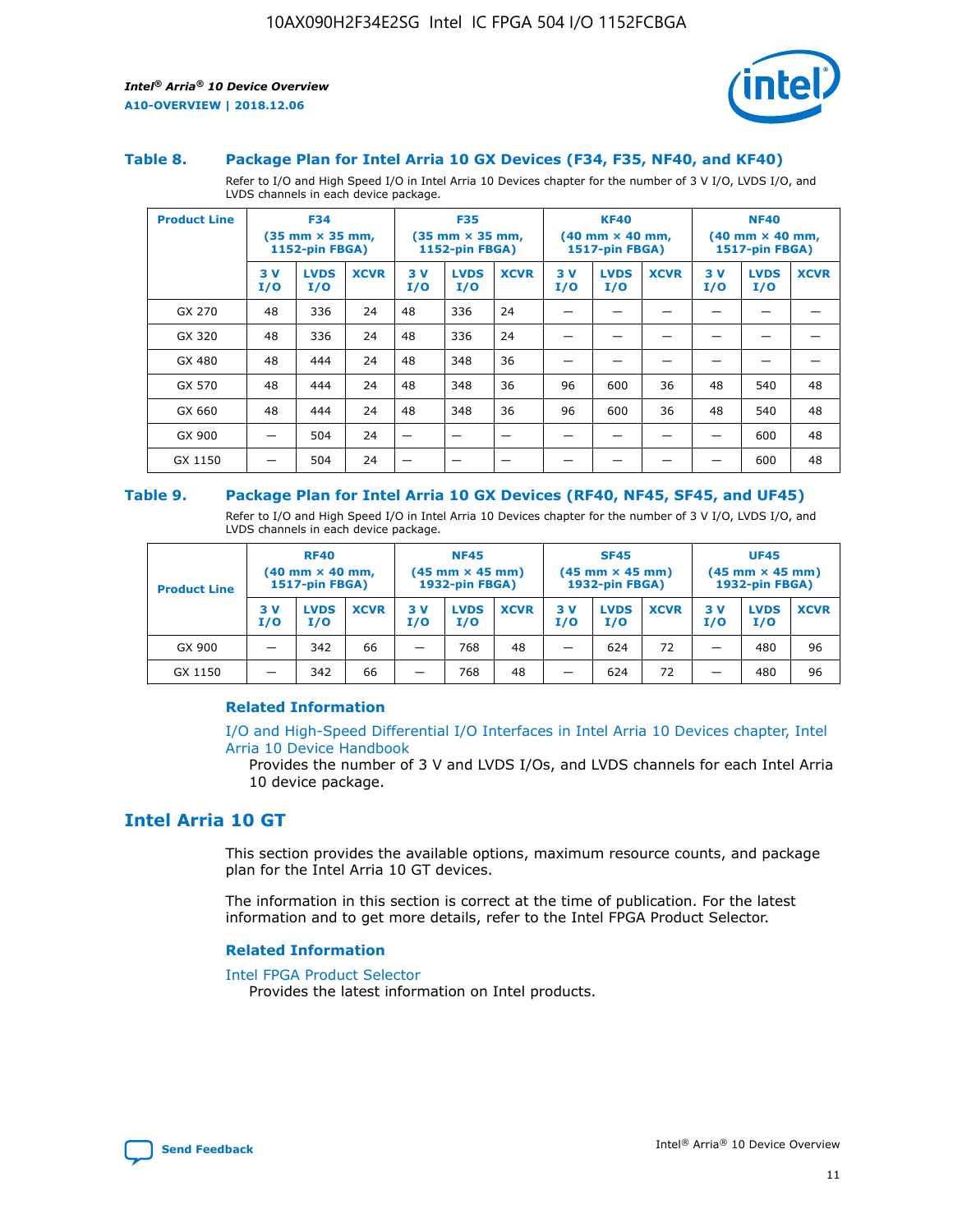

## **Available Options**

## **Figure 2. Sample Ordering Code and Available Options for Intel Arria 10 GT Devices**

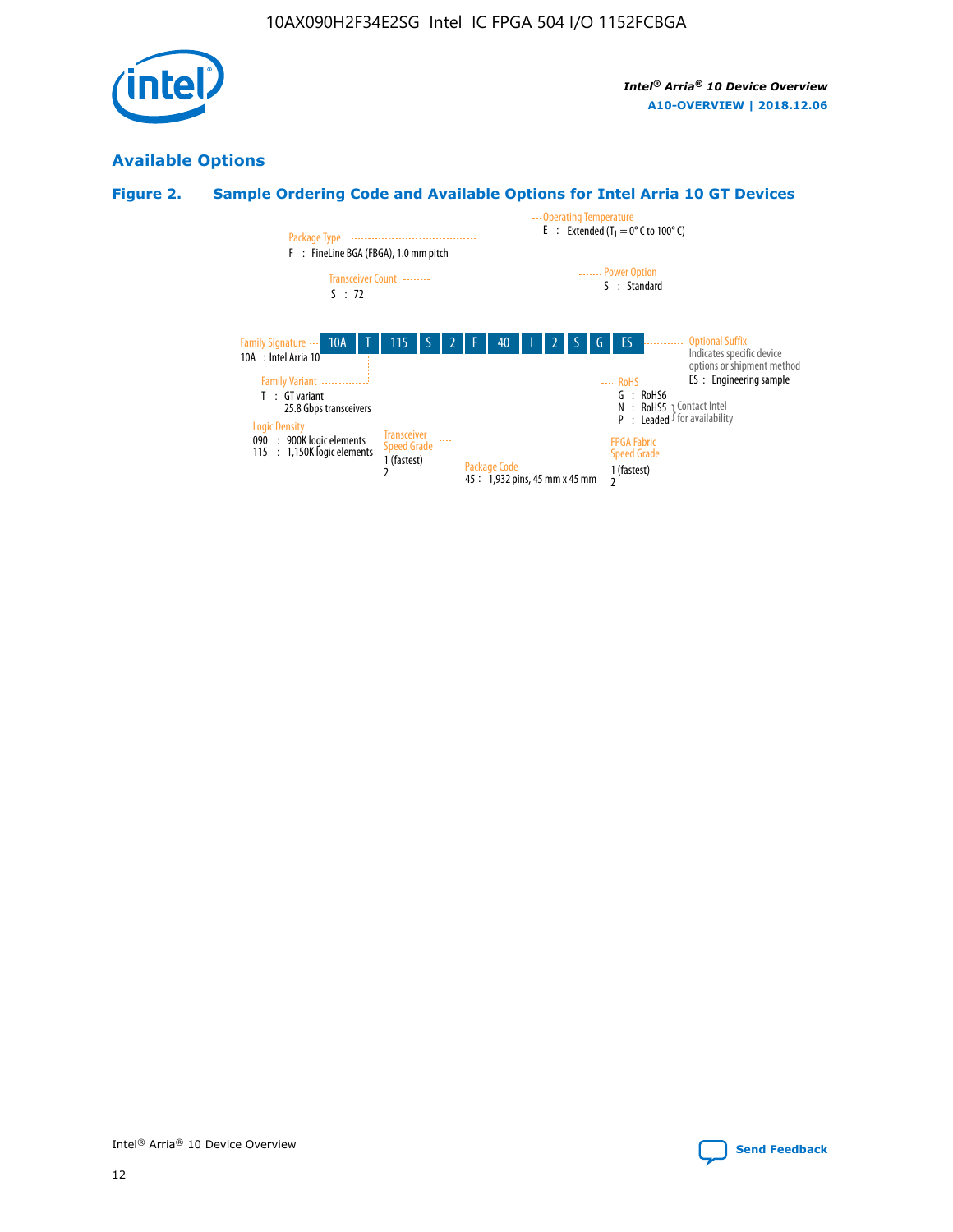

## **Maximum Resources**

#### **Table 10. Maximum Resource Counts for Intel Arria 10 GT Devices**

| <b>Resource</b>              |                      | <b>Product Line</b> |                |  |
|------------------------------|----------------------|---------------------|----------------|--|
|                              |                      | <b>GT 900</b>       | <b>GT 1150</b> |  |
| Logic Elements (LE) (K)      |                      | 900                 | 1,150          |  |
| <b>ALM</b>                   |                      | 339,620             | 427,200        |  |
| Register                     |                      | 1,358,480           | 1,708,800      |  |
| Memory (Kb)                  | M20K                 | 48,460              | 54,260         |  |
|                              | <b>MLAB</b>          | 9,386               | 12,984         |  |
| Variable-precision DSP Block |                      | 1,518               | 1,518          |  |
| 18 x 19 Multiplier           |                      | 3,036               | 3,036          |  |
| PLL                          | Fractional Synthesis | 32                  | 32             |  |
|                              | I/O                  | 16                  | 16             |  |
| Transceiver                  | 17.4 Gbps            | 72(5)               | 72(5)          |  |
|                              | 25.8 Gbps            | 6                   | 6              |  |
| GPIO <sup>(6)</sup>          |                      | 624                 | 624            |  |
| LVDS Pair $(7)$              |                      | 312                 | 312            |  |
| PCIe Hard IP Block           |                      | $\overline{4}$      | $\overline{4}$ |  |
| Hard Memory Controller       |                      | 16                  | 16             |  |

#### **Related Information**

#### [Intel Arria 10 GT Channel Usage](https://www.intel.com/content/www/us/en/programmable/documentation/nik1398707230472.html#nik1398707008178)

Configuring GT/GX channels in Intel Arria 10 GT devices.

## **Package Plan**

#### **Table 11. Package Plan for Intel Arria 10 GT Devices**

Refer to I/O and High Speed I/O in Intel Arria 10 Devices chapter for the number of 3 V I/O, LVDS I/O, and LVDS channels in each device package.

| <b>Product Line</b> | <b>SF45</b><br>(45 mm × 45 mm, 1932-pin FBGA) |                 |             |  |  |  |
|---------------------|-----------------------------------------------|-----------------|-------------|--|--|--|
|                     | 3 V I/O                                       | <b>LVDS I/O</b> | <b>XCVR</b> |  |  |  |
| GT 900              |                                               | 624             | 72          |  |  |  |
| GT 1150             |                                               | 624             | 72          |  |  |  |

<sup>(7)</sup> Each LVDS I/O pair can be used as differential input or output.



 $(5)$  If all 6 GT channels are in use, 12 of the GX channels are not usable.

<sup>(6)</sup> The number of GPIOs does not include transceiver I/Os. In the Intel Quartus Prime software, the number of user I/Os includes transceiver I/Os.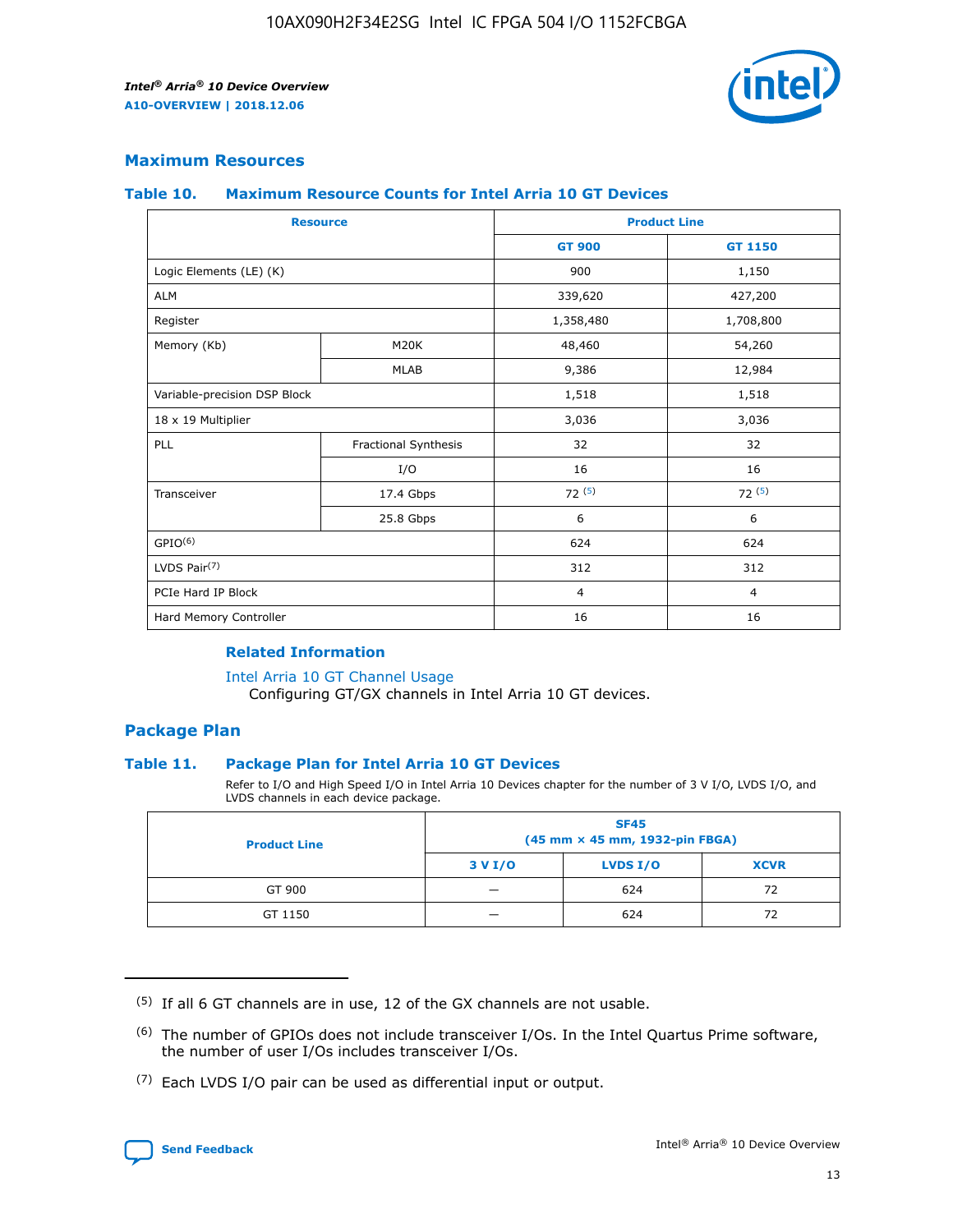

#### **Related Information**

[I/O and High-Speed Differential I/O Interfaces in Intel Arria 10 Devices chapter, Intel](https://www.intel.com/content/www/us/en/programmable/documentation/sam1403482614086.html#sam1403482030321) [Arria 10 Device Handbook](https://www.intel.com/content/www/us/en/programmable/documentation/sam1403482614086.html#sam1403482030321)

Provides the number of 3 V and LVDS I/Os, and LVDS channels for each Intel Arria 10 device package.

## **Intel Arria 10 SX**

This section provides the available options, maximum resource counts, and package plan for the Intel Arria 10 SX devices.

The information in this section is correct at the time of publication. For the latest information and to get more details, refer to the Intel FPGA Product Selector.

#### **Related Information**

[Intel FPGA Product Selector](http://www.altera.com/products/selector/psg-selector.html) Provides the latest information on Intel products.

#### **Available Options**

#### **Figure 3. Sample Ordering Code and Available Options for Intel Arria 10 SX Devices**



#### **Related Information**

[Transceiver Performance for Intel Arria 10 GX/SX Devices](https://www.intel.com/content/www/us/en/programmable/documentation/mcn1413182292568.html#mcn1413213965502) Provides more information about the transceiver speed grade.

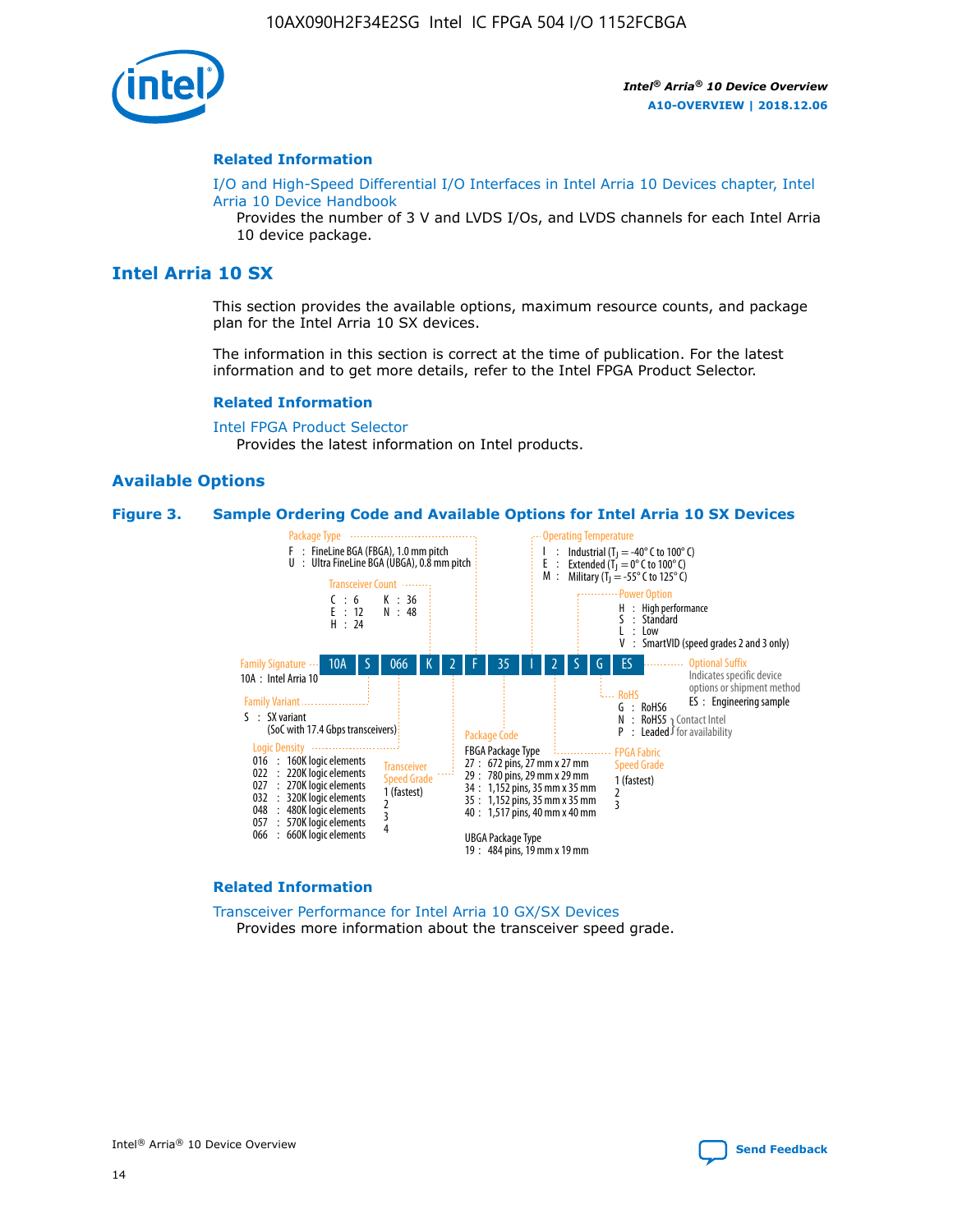

## **Maximum Resources**

#### **Table 12. Maximum Resource Counts for Intel Arria 10 SX Devices**

| <b>Resource</b>                   |                         | <b>Product Line</b> |               |                |                |                |                |                |  |  |  |
|-----------------------------------|-------------------------|---------------------|---------------|----------------|----------------|----------------|----------------|----------------|--|--|--|
|                                   |                         | <b>SX 160</b>       | <b>SX 220</b> | <b>SX 270</b>  | <b>SX 320</b>  | <b>SX 480</b>  | <b>SX 570</b>  | <b>SX 660</b>  |  |  |  |
| Logic Elements (LE) (K)           |                         | 160                 | 220           | 270            | 320            | 480            | 570            | 660            |  |  |  |
| <b>ALM</b>                        |                         | 61,510              | 80,330        | 101,620        | 119,900        | 183,590        | 217,080        | 251,680        |  |  |  |
| Register                          |                         | 246,040             | 321,320       | 406,480        | 479,600        | 734,360        | 868,320        | 1,006,720      |  |  |  |
| Memory (Kb)                       | M <sub>20</sub> K       | 8,800               | 11,740        | 15,000         | 17,820         | 28,620         | 36,000         | 42,620         |  |  |  |
|                                   | <b>MLAB</b>             | 1,050               | 1,690         | 2,452          | 2,727          | 4,164          | 5,096          | 5,788          |  |  |  |
| Variable-precision DSP Block      |                         | 156                 | 192           | 830            | 985            | 1,368          | 1,523          | 1,687          |  |  |  |
| 18 x 19 Multiplier                |                         | 312                 | 384           | 1,660          | 1,970          | 2,736          | 3,046          | 3,374          |  |  |  |
| PLL                               | Fractional<br>Synthesis | 6                   | 6             | 8              | 8              | 12             | 16             | 16             |  |  |  |
|                                   | I/O                     | 6                   | 6             | 8              | 8              | 12             | 16             | 16             |  |  |  |
| 17.4 Gbps Transceiver             |                         | 12                  | 12            | 24             | 24             | 36             | 48             | 48             |  |  |  |
| GPIO <sup>(8)</sup>               |                         | 288                 | 288           | 384            | 384            | 492            | 696            | 696            |  |  |  |
| LVDS Pair $(9)$                   |                         | 120                 | 120           | 168            | 168            | 174            | 324            | 324            |  |  |  |
| PCIe Hard IP Block                |                         | $\mathbf{1}$        | $\mathbf{1}$  | $\overline{2}$ | $\overline{2}$ | $\overline{2}$ | $\overline{2}$ | $\overline{2}$ |  |  |  |
| Hard Memory Controller            |                         | 6                   | 6             | 8              | 8              | 12             | 16             | 16             |  |  |  |
| ARM Cortex-A9 MPCore<br>Processor |                         | Yes                 | Yes           | Yes            | Yes            | Yes            | Yes            | <b>Yes</b>     |  |  |  |

## **Package Plan**

#### **Table 13. Package Plan for Intel Arria 10 SX Devices (U19, F27, F29, and F34)**

Refer to I/O and High Speed I/O in Intel Arria 10 Devices chapter for the number of 3 V I/O, LVDS I/O, and LVDS channels in each device package.

| <b>Product Line</b> | U19<br>$(19 \text{ mm} \times 19 \text{ mm})$<br>484-pin UBGA) |                    | <b>F27</b><br>$(27 \text{ mm} \times 27 \text{ mm})$<br>672-pin FBGA) |           | <b>F29</b><br>$(29 \text{ mm} \times 29 \text{ mm})$<br>780-pin FBGA) |             |            | <b>F34</b><br>$(35 \text{ mm} \times 35 \text{ mm})$<br><b>1152-pin FBGA)</b> |             |           |                    |             |
|---------------------|----------------------------------------------------------------|--------------------|-----------------------------------------------------------------------|-----------|-----------------------------------------------------------------------|-------------|------------|-------------------------------------------------------------------------------|-------------|-----------|--------------------|-------------|
|                     | 3V<br>I/O                                                      | <b>LVDS</b><br>I/O | <b>XCVR</b>                                                           | 3V<br>I/O | <b>LVDS</b><br>I/O                                                    | <b>XCVR</b> | 3 V<br>I/O | <b>LVDS</b><br>I/O                                                            | <b>XCVR</b> | 3V<br>I/O | <b>LVDS</b><br>I/O | <b>XCVR</b> |
| SX 160              | 48                                                             | 144                | 6                                                                     | 48        | 192                                                                   | 12          | 48         | 240                                                                           | 12          | –         |                    |             |
| SX 220              | 48                                                             | 144                | 6                                                                     | 48        | 192                                                                   | 12          | 48         | 240                                                                           | 12          |           |                    |             |
| SX 270              |                                                                |                    |                                                                       | 48        | 192                                                                   | 12          | 48         | 312                                                                           | 12          | 48        | 336                | 24          |
| SX 320              |                                                                |                    |                                                                       | 48        | 192                                                                   | 12          | 48         | 312                                                                           | 12          | 48        | 336                | 24          |
|                     | continued                                                      |                    |                                                                       |           |                                                                       |             |            |                                                                               |             |           |                    |             |

 $(8)$  The number of GPIOs does not include transceiver I/Os. In the Intel Quartus Prime software, the number of user I/Os includes transceiver I/Os.

 $(9)$  Each LVDS I/O pair can be used as differential input or output.

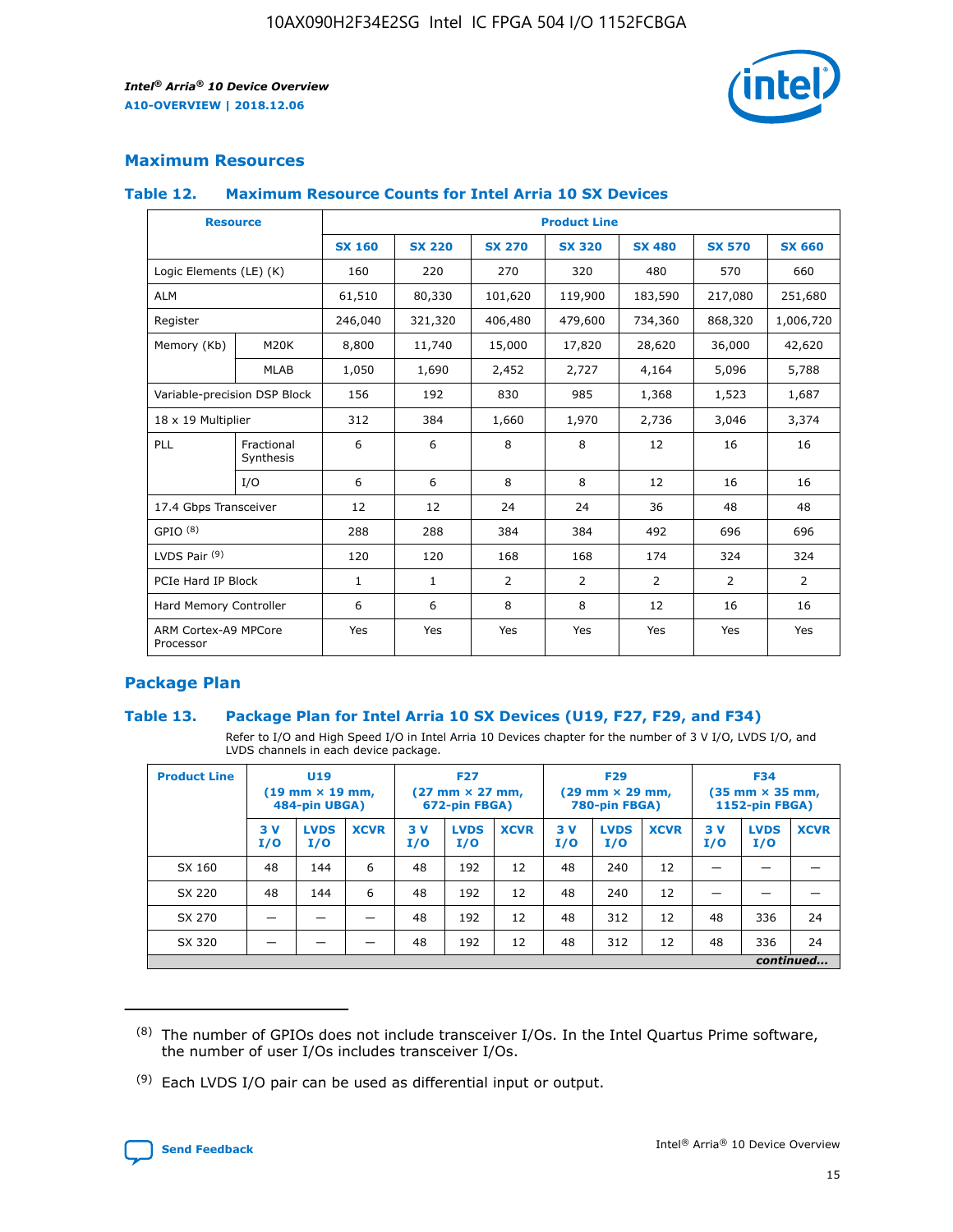

| <b>Product Line</b><br><b>U19</b><br>$(19 \text{ mm} \times 19 \text{ mm})$<br>484-pin UBGA) |            | <b>F27</b><br>$(27 \text{ mm} \times 27 \text{ mm})$<br>672-pin FBGA) |             |           | <b>F29</b><br>$(29$ mm $\times$ 29 mm,<br>780-pin FBGA) |             |           | <b>F34</b><br>$(35$ mm $\times$ 35 mm,<br><b>1152-pin FBGA)</b> |             |           |                    |             |
|----------------------------------------------------------------------------------------------|------------|-----------------------------------------------------------------------|-------------|-----------|---------------------------------------------------------|-------------|-----------|-----------------------------------------------------------------|-------------|-----------|--------------------|-------------|
|                                                                                              | 3 V<br>I/O | <b>LVDS</b><br>I/O                                                    | <b>XCVR</b> | 3V<br>I/O | <b>LVDS</b><br>I/O                                      | <b>XCVR</b> | 3V<br>I/O | <b>LVDS</b><br>I/O                                              | <b>XCVR</b> | 3V<br>I/O | <b>LVDS</b><br>I/O | <b>XCVR</b> |
| SX 480                                                                                       |            |                                                                       |             |           |                                                         |             | 48        | 312                                                             | 12          | 48        | 444                | 24          |
| SX 570                                                                                       |            |                                                                       |             |           |                                                         |             |           |                                                                 |             | 48        | 444                | 24          |
| SX 660                                                                                       |            |                                                                       |             |           |                                                         |             |           |                                                                 |             | 48        | 444                | 24          |

## **Table 14. Package Plan for Intel Arria 10 SX Devices (F35, KF40, and NF40)**

Refer to I/O and High Speed I/O in Intel Arria 10 Devices chapter for the number of 3 V I/O, LVDS I/O, and LVDS channels in each device package.

| <b>Product Line</b> | <b>F35</b><br>(35 mm × 35 mm,<br><b>1152-pin FBGA)</b> |          |             |                                           | <b>KF40</b><br>(40 mm × 40 mm,<br>1517-pin FBGA) |    | <b>NF40</b><br>$(40 \text{ mm} \times 40 \text{ mm})$<br>1517-pin FBGA) |          |             |  |
|---------------------|--------------------------------------------------------|----------|-------------|-------------------------------------------|--------------------------------------------------|----|-------------------------------------------------------------------------|----------|-------------|--|
|                     | 3 V I/O                                                | LVDS I/O | <b>XCVR</b> | <b>LVDS I/O</b><br>3 V I/O<br><b>XCVR</b> |                                                  |    | 3 V I/O                                                                 | LVDS I/O | <b>XCVR</b> |  |
| SX 270              | 48                                                     | 336      | 24          |                                           |                                                  |    |                                                                         |          |             |  |
| SX 320              | 48                                                     | 336      | 24          |                                           |                                                  |    |                                                                         |          |             |  |
| SX 480              | 48                                                     | 348      | 36          |                                           |                                                  |    |                                                                         |          |             |  |
| SX 570              | 48                                                     | 348      | 36          | 96                                        | 600                                              | 36 | 48                                                                      | 540      | 48          |  |
| SX 660              | 48                                                     | 348      | 36          | 96                                        | 600                                              | 36 | 48                                                                      | 540      | 48          |  |

## **Related Information**

[I/O and High-Speed Differential I/O Interfaces in Intel Arria 10 Devices chapter, Intel](https://www.intel.com/content/www/us/en/programmable/documentation/sam1403482614086.html#sam1403482030321) [Arria 10 Device Handbook](https://www.intel.com/content/www/us/en/programmable/documentation/sam1403482614086.html#sam1403482030321)

Provides the number of 3 V and LVDS I/Os, and LVDS channels for each Intel Arria 10 device package.

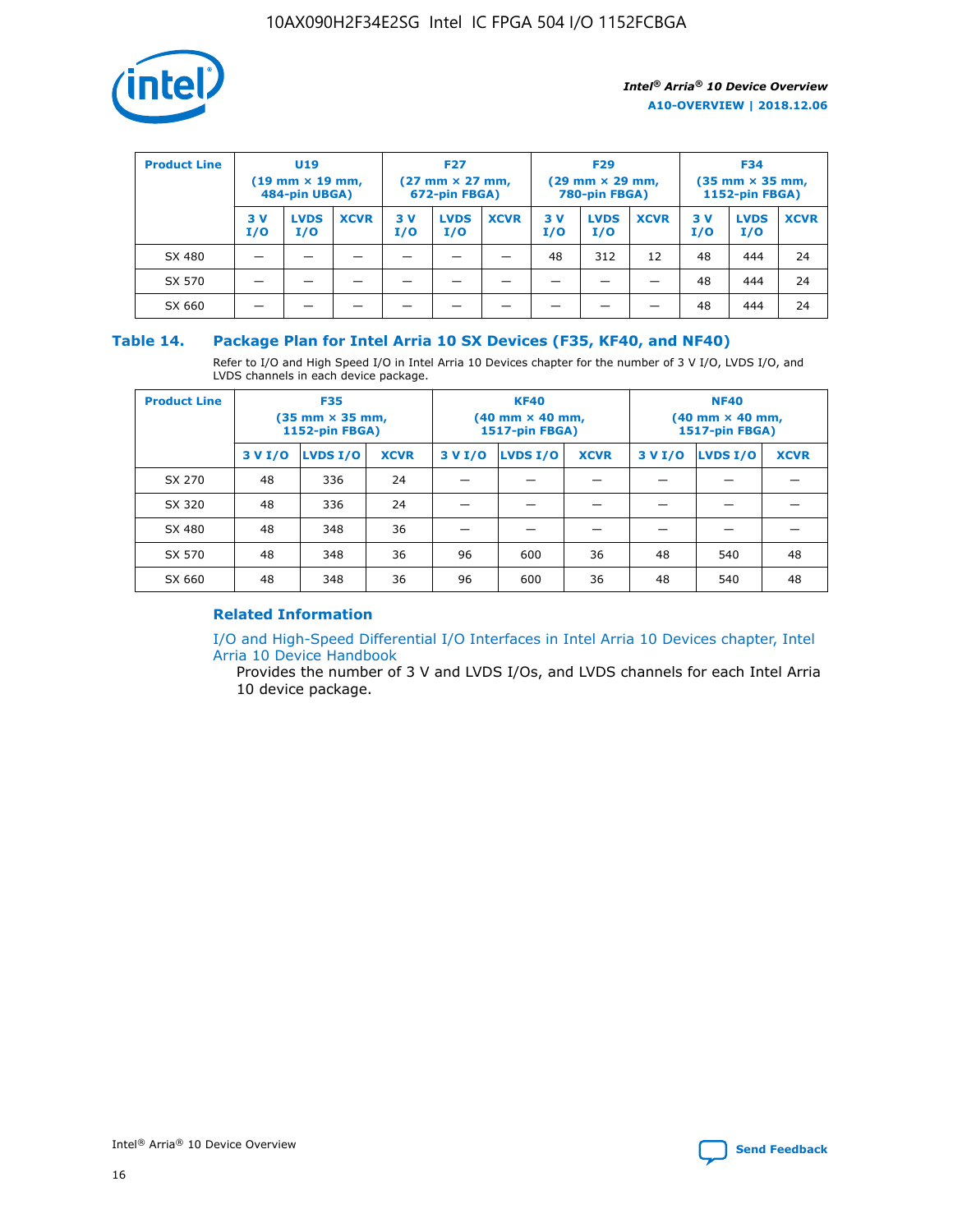

# **I/O Vertical Migration for Intel Arria 10 Devices**

#### **Figure 4. Migration Capability Across Intel Arria 10 Product Lines**

- The arrows indicate the migration paths. The devices included in each vertical migration path are shaded. Devices with fewer resources in the same path have lighter shades.
- To achieve the full I/O migration across product lines in the same migration path, restrict I/Os and transceivers usage to match the product line with the lowest I/O and transceiver counts.
- An LVDS I/O bank in the source device may be mapped to a 3 V I/O bank in the target device. To use memory interface clock frequency higher than 533 MHz, assign external memory interface pins only to banks that are LVDS I/O in both devices.
- There may be nominal 0.15 mm package height difference between some product lines in the same package type.
	- **Variant Product Line Package U19 F27 F29 F34 F35 KF40 NF40 RF40 NF45 SF45 UF45** Intel® Arria® 10 GX GX 160 GX 220 GX 270 GX 320 GX 480 GX 570 GX 660 GX 900 GX 1150 Intel Arria 10 GT GT 900 GT 1150 Intel Arria 10 SX SX 160 SX 220 SX 270 SX 320 SX 480 SX 570 SX 660
- Some migration paths are not shown in the Intel Quartus Prime software **Pin Migration View**.

*Note:* To verify the pin migration compatibility, use the **Pin Migration View** window in the Intel Quartus Prime software Pin Planner.

# **Adaptive Logic Module**

Intel Arria 10 devices use a 20 nm ALM as the basic building block of the logic fabric.

The ALM architecture is the same as the previous generation FPGAs, allowing for efficient implementation of logic functions and easy conversion of IP between the device generations.

The ALM, as shown in following figure, uses an 8-input fracturable look-up table (LUT) with four dedicated registers to help improve timing closure in register-rich designs and achieve an even higher design packing capability than the traditional two-register per LUT architecture.

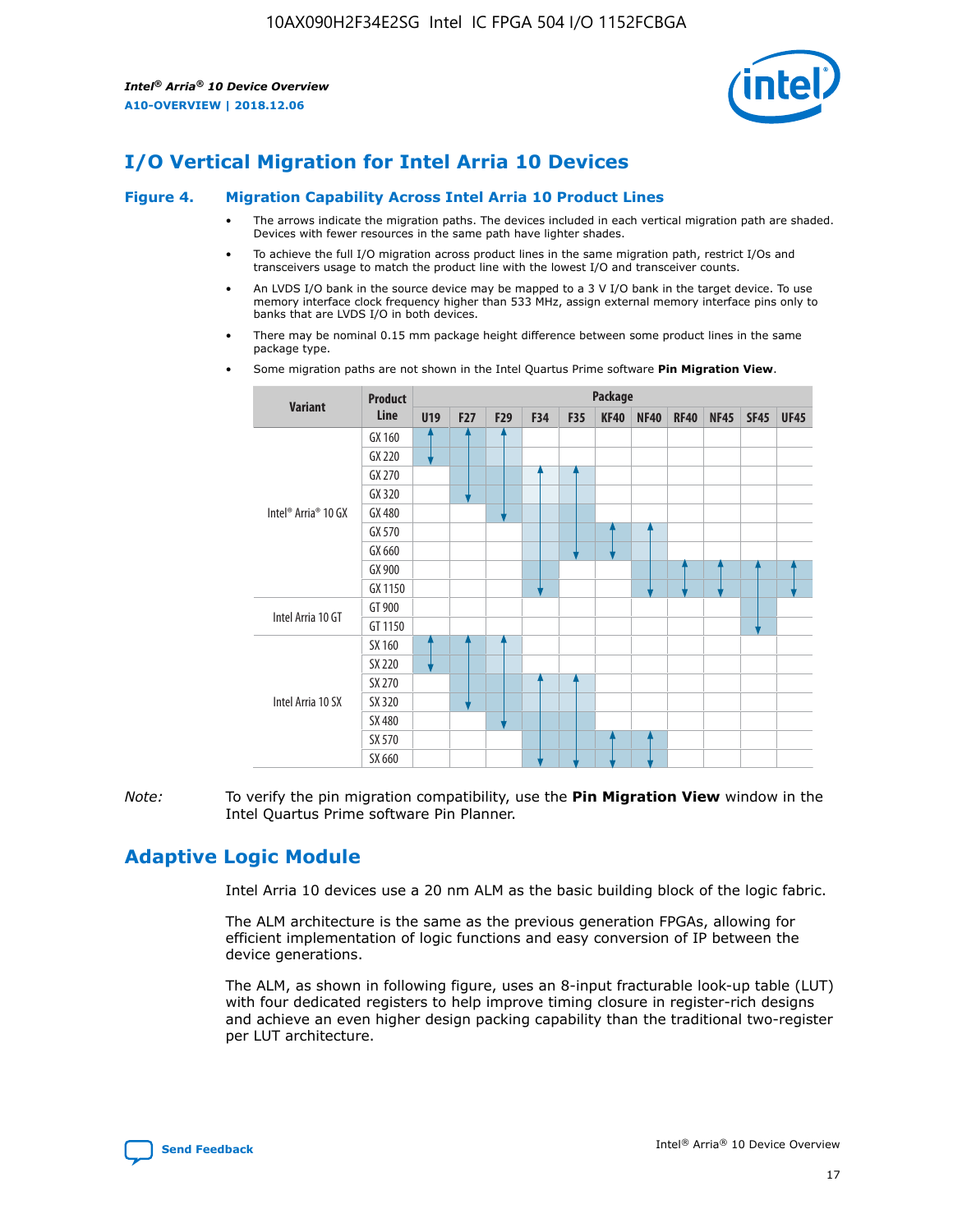

**Figure 5. ALM for Intel Arria 10 Devices**



The Intel Quartus Prime software optimizes your design according to the ALM logic structure and automatically maps legacy designs into the Intel Arria 10 ALM architecture.

## **Variable-Precision DSP Block**

The Intel Arria 10 variable precision DSP blocks support fixed-point arithmetic and floating-point arithmetic.

Features for fixed-point arithmetic:

- High-performance, power-optimized, and fully registered multiplication operations
- 18-bit and 27-bit word lengths
- Two 18 x 19 multipliers or one 27 x 27 multiplier per DSP block
- Built-in addition, subtraction, and 64-bit double accumulation register to combine multiplication results
- Cascading 19-bit or 27-bit when pre-adder is disabled and cascading 18-bit when pre-adder is used to form the tap-delay line for filtering applications
- Cascading 64-bit output bus to propagate output results from one block to the next block without external logic support
- Hard pre-adder supported in 19-bit and 27-bit modes for symmetric filters
- Internal coefficient register bank in both 18-bit and 27-bit modes for filter implementation
- 18-bit and 27-bit systolic finite impulse response (FIR) filters with distributed output adder
- Biased rounding support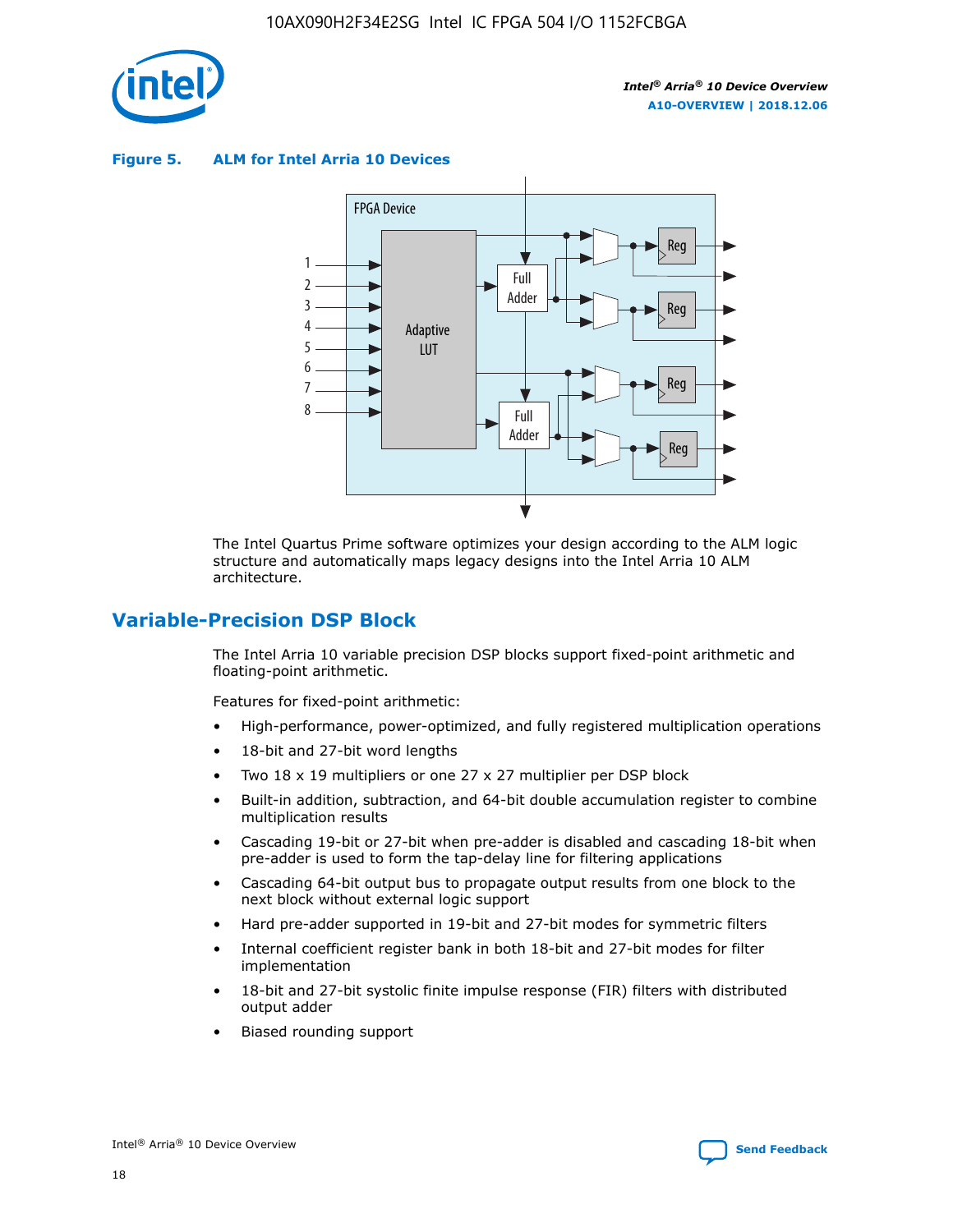

Features for floating-point arithmetic:

- A completely hardened architecture that supports multiplication, addition, subtraction, multiply-add, and multiply-subtract
- Multiplication with accumulation capability and a dynamic accumulator reset control
- Multiplication with cascade summation capability
- Multiplication with cascade subtraction capability
- Complex multiplication
- Direct vector dot product
- Systolic FIR filter

#### **Table 15. Variable-Precision DSP Block Configurations for Intel Arria 10 Devices**

| <b>Usage Example</b>                                       | <b>Multiplier Size (Bit)</b>    | <b>DSP Block Resources</b> |
|------------------------------------------------------------|---------------------------------|----------------------------|
| Medium precision fixed point                               | Two 18 x 19                     |                            |
| High precision fixed or Single precision<br>floating point | One 27 x 27                     |                            |
| Fixed point FFTs                                           | One 19 x 36 with external adder |                            |
| Very high precision fixed point                            | One 36 x 36 with external adder |                            |
| Double precision floating point                            | One 54 x 54 with external adder | 4                          |

#### **Table 16. Resources for Fixed-Point Arithmetic in Intel Arria 10 Devices**

The table lists the variable-precision DSP resources by bit precision for each Intel Arria 10 device.

| <b>Variant</b>  | <b>Product Line</b> | <b>Variable-</b><br>precision<br><b>DSP Block</b> | <b>Independent Input and Output</b><br><b>Multiplications Operator</b> |                                     | 18 x 19<br><b>Multiplier</b><br><b>Adder Sum</b> | $18 \times 18$<br><b>Multiplier</b><br><b>Adder</b> |
|-----------------|---------------------|---------------------------------------------------|------------------------------------------------------------------------|-------------------------------------|--------------------------------------------------|-----------------------------------------------------|
|                 |                     |                                                   | 18 x 19<br><b>Multiplier</b>                                           | $27 \times 27$<br><b>Multiplier</b> | <b>Mode</b>                                      | <b>Summed with</b><br>36 bit Input                  |
| AIntel Arria 10 | GX 160              | 156                                               | 312                                                                    | 156                                 | 156                                              | 156                                                 |
| GX              | GX 220              | 192                                               | 384                                                                    | 192                                 | 192                                              | 192                                                 |
|                 | GX 270              | 830                                               | 1,660                                                                  | 830                                 | 830                                              | 830                                                 |
|                 | GX 320              | 984                                               | 1,968                                                                  | 984                                 | 984                                              | 984                                                 |
|                 | GX 480              | 1,368                                             | 2,736                                                                  | 1,368                               | 1,368                                            | 1,368                                               |
|                 | GX 570              | 1,523                                             | 3,046                                                                  | 1,523                               | 1,523                                            | 1,523                                               |
|                 | GX 660              | 1,687                                             | 3,374                                                                  | 1,687                               | 1,687                                            | 1,687                                               |
|                 | GX 900              | 1,518                                             | 3,036                                                                  | 1,518                               | 1,518                                            | 1,518                                               |
|                 | GX 1150             | 1,518                                             | 3,036                                                                  | 1,518                               | 1,518                                            | 1,518                                               |
| Intel Arria 10  | GT 900              | 1,518                                             | 3,036                                                                  | 1,518                               | 1,518                                            | 1,518                                               |
| GT              | GT 1150             | 1,518                                             | 3,036                                                                  | 1,518                               | 1,518                                            | 1,518                                               |
| Intel Arria 10  | SX 160              | 156                                               | 312                                                                    | 156                                 | 156                                              | 156                                                 |
| <b>SX</b>       | SX 220              | 192                                               | 384                                                                    | 192                                 | 192                                              | 192                                                 |
|                 | SX 270              | 830                                               | 1,660                                                                  | 830                                 | 830                                              | 830                                                 |
|                 |                     |                                                   |                                                                        |                                     |                                                  | continued                                           |

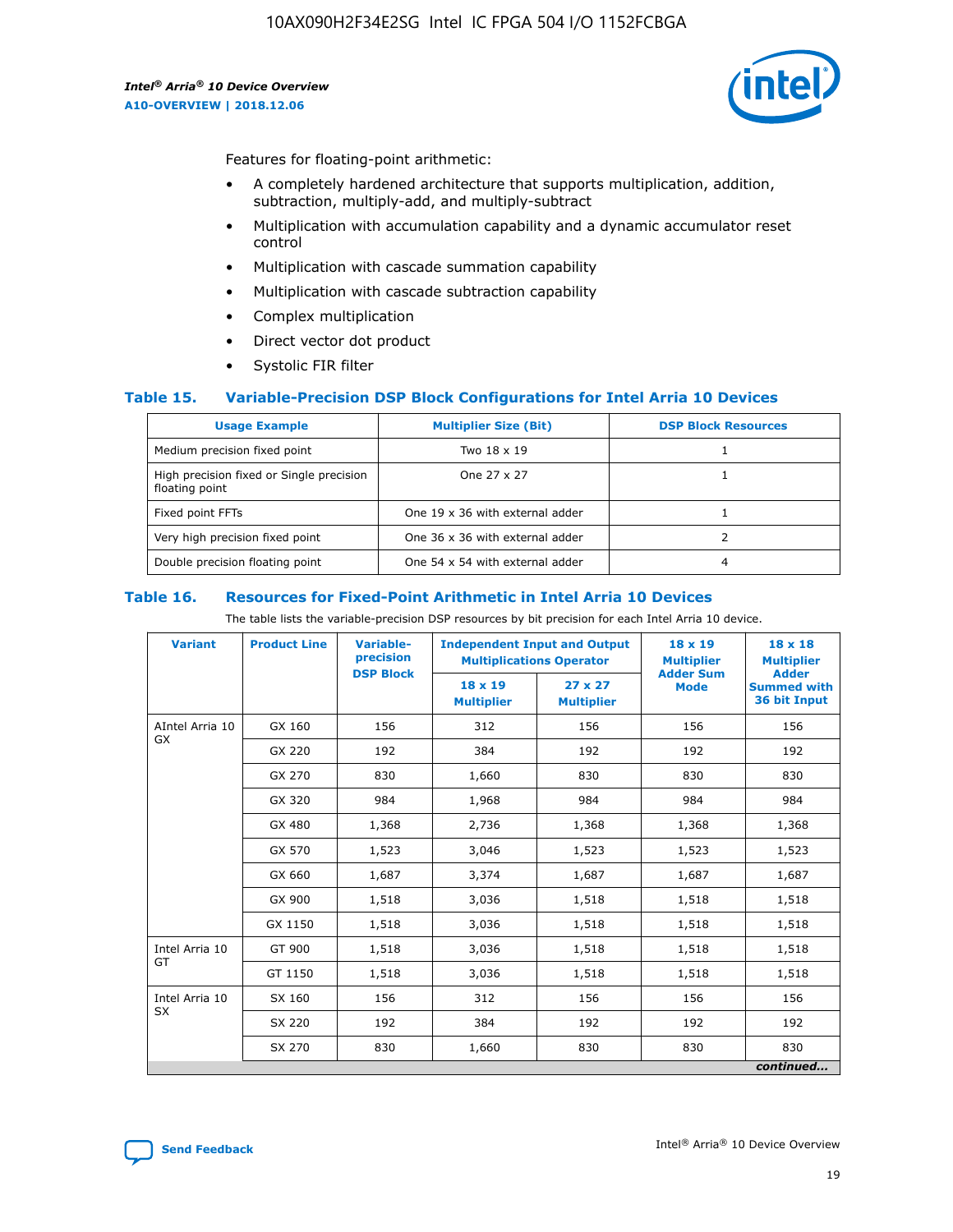

| <b>Variant</b> | <b>Product Line</b> | Variable-<br>precision | <b>Multiplications Operator</b>     | <b>Independent Input and Output</b> | $18 \times 19$<br><b>Multiplier</b> | $18 \times 18$<br><b>Multiplier</b><br><b>Adder</b> |  |
|----------------|---------------------|------------------------|-------------------------------------|-------------------------------------|-------------------------------------|-----------------------------------------------------|--|
|                |                     | <b>DSP Block</b>       | $18 \times 19$<br><b>Multiplier</b> | $27 \times 27$<br><b>Multiplier</b> | <b>Adder Sum</b><br><b>Mode</b>     | <b>Summed with</b><br>36 bit Input                  |  |
|                | SX 320              | 984                    | 1,968                               | 984                                 | 984                                 | 984                                                 |  |
|                | SX 480              | 1,368                  | 2,736                               | 1,368                               | 1,368                               | 1,368                                               |  |
|                | SX 570              | 1,523                  | 3,046                               | 1,523                               | 1,523                               | 1,523                                               |  |
|                | SX 660              | 1,687                  | 3,374                               | 1,687                               | 1,687                               | 1,687                                               |  |

## **Table 17. Resources for Floating-Point Arithmetic in Intel Arria 10 Devices**

The table lists the variable-precision DSP resources by bit precision for each Intel Arria 10 device.

| <b>Variant</b> | <b>Product Line</b> | <b>Variable-</b><br>precision<br><b>DSP Block</b> | <b>Single</b><br><b>Precision</b><br><b>Floating-Point</b><br><b>Multiplication</b><br><b>Mode</b> | <b>Single-Precision</b><br><b>Floating-Point</b><br><b>Adder Mode</b> | Single-<br><b>Precision</b><br><b>Floating-Point</b><br><b>Multiply</b><br><b>Accumulate</b><br><b>Mode</b> | <b>Peak</b><br><b>Giga Floating-</b><br><b>Point</b><br><b>Operations</b><br>per Second<br>(GFLOPs) |
|----------------|---------------------|---------------------------------------------------|----------------------------------------------------------------------------------------------------|-----------------------------------------------------------------------|-------------------------------------------------------------------------------------------------------------|-----------------------------------------------------------------------------------------------------|
| Intel Arria 10 | GX 160              | 156                                               | 156                                                                                                | 156                                                                   | 156                                                                                                         | 140                                                                                                 |
| <b>GX</b>      | GX 220              | 192                                               | 192                                                                                                | 192                                                                   | 192                                                                                                         | 173                                                                                                 |
|                | GX 270              | 830                                               | 830                                                                                                | 830                                                                   | 830                                                                                                         | 747                                                                                                 |
|                | GX 320              | 984                                               | 984                                                                                                | 984                                                                   | 984                                                                                                         | 886                                                                                                 |
|                | GX 480              | 1,369                                             | 1,368                                                                                              | 1,368                                                                 | 1,368                                                                                                       | 1,231                                                                                               |
|                | GX 570              | 1,523                                             | 1,523                                                                                              | 1,523                                                                 | 1,523                                                                                                       | 1,371                                                                                               |
|                | GX 660              | 1,687                                             | 1,687                                                                                              | 1,687                                                                 | 1,687                                                                                                       | 1,518                                                                                               |
|                | GX 900              | 1,518                                             | 1,518                                                                                              | 1,518                                                                 | 1,518                                                                                                       | 1,366                                                                                               |
|                | GX 1150             | 1,518                                             | 1,518                                                                                              | 1,518                                                                 | 1,518                                                                                                       | 1,366                                                                                               |
| Intel Arria 10 | GT 900              | 1,518                                             | 1,518                                                                                              | 1,518                                                                 | 1,518                                                                                                       | 1,366                                                                                               |
| GT             | GT 1150             | 1,518                                             | 1,518                                                                                              | 1,518                                                                 | 1,518                                                                                                       | 1,366                                                                                               |
| Intel Arria 10 | SX 160              | 156                                               | 156                                                                                                | 156                                                                   | 156                                                                                                         | 140                                                                                                 |
| SX             | SX 220              | 192                                               | 192                                                                                                | 192                                                                   | 192                                                                                                         | 173                                                                                                 |
|                | SX 270              | 830                                               | 830                                                                                                | 830                                                                   | 830                                                                                                         | 747                                                                                                 |
|                | SX 320              | 984                                               | 984                                                                                                | 984                                                                   | 984                                                                                                         | 886                                                                                                 |
|                | SX 480              | 1,369                                             | 1,368                                                                                              | 1,368                                                                 | 1,368                                                                                                       | 1,231                                                                                               |
|                | SX 570              | 1,523                                             | 1,523                                                                                              | 1,523                                                                 | 1,523                                                                                                       | 1,371                                                                                               |
|                | SX 660              | 1,687                                             | 1,687                                                                                              | 1,687                                                                 | 1,687                                                                                                       | 1,518                                                                                               |

# **Embedded Memory Blocks**

The embedded memory blocks in the devices are flexible and designed to provide an optimal amount of small- and large-sized memory arrays to fit your design requirements.

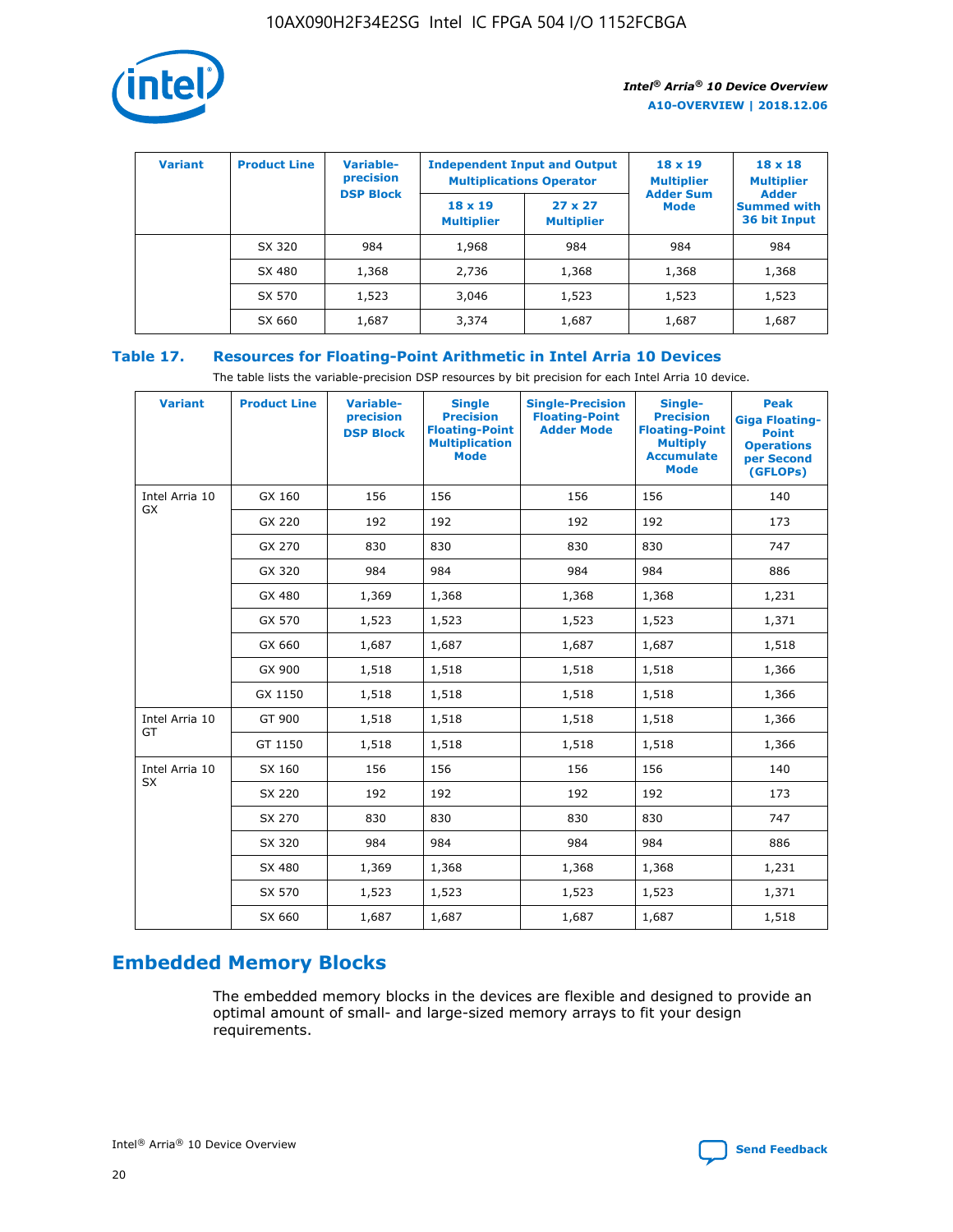

# **Types of Embedded Memory**

The Intel Arria 10 devices contain two types of memory blocks:

- 20 Kb M20K blocks—blocks of dedicated memory resources. The M20K blocks are ideal for larger memory arrays while still providing a large number of independent ports.
- 640 bit memory logic array blocks (MLABs)—enhanced memory blocks that are configured from dual-purpose logic array blocks (LABs). The MLABs are ideal for wide and shallow memory arrays. The MLABs are optimized for implementation of shift registers for digital signal processing (DSP) applications, wide and shallow FIFO buffers, and filter delay lines. Each MLAB is made up of ten adaptive logic modules (ALMs). In the Intel Arria 10 devices, you can configure these ALMs as ten 32 x 2 blocks, giving you one 32 x 20 simple dual-port SRAM block per MLAB.

## **Embedded Memory Capacity in Intel Arria 10 Devices**

|                   | <b>Product</b> |              | <b>M20K</b>         |              | <b>MLAB</b>         | <b>Total RAM Bit</b> |
|-------------------|----------------|--------------|---------------------|--------------|---------------------|----------------------|
| <b>Variant</b>    | Line           | <b>Block</b> | <b>RAM Bit (Kb)</b> | <b>Block</b> | <b>RAM Bit (Kb)</b> | (Kb)                 |
| Intel Arria 10 GX | GX 160         | 440          | 8,800               | 1,680        | 1,050               | 9,850                |
|                   | GX 220         | 587          | 11,740              | 2,703        | 1,690               | 13,430               |
|                   | GX 270         | 750          | 15,000              | 3,922        | 2,452               | 17,452               |
|                   | GX 320         | 891          | 17,820              | 4,363        | 2,727               | 20,547               |
|                   | GX 480         | 1,431        | 28,620              | 6,662        | 4,164               | 32,784               |
|                   | GX 570         | 1,800        | 36,000              | 8,153        | 5,096               | 41,096               |
|                   | GX 660         | 2,131        | 42,620              | 9,260        | 5,788               | 48,408               |
|                   | GX 900         | 2,423        | 48,460              | 15,017       | 9,386               | 57,846               |
|                   | GX 1150        | 2,713        | 54,260              | 20,774       | 12,984              | 67,244               |
| Intel Arria 10 GT | GT 900         | 2,423        | 48,460              | 15,017       | 9,386               | 57,846               |
|                   | GT 1150        | 2,713        | 54,260              | 20,774       | 12,984              | 67,244               |
| Intel Arria 10 SX | SX 160         | 440          | 8,800               | 1,680        | 1,050               | 9,850                |
|                   | SX 220         | 587          | 11,740              | 2,703        | 1,690               | 13,430               |
|                   | SX 270         | 750          | 15,000              | 3,922        | 2,452               | 17,452               |
|                   | SX 320         | 891          | 17,820              | 4,363        | 2,727               | 20,547               |
|                   | SX 480         | 1,431        | 28,620              | 6,662        | 4,164               | 32,784               |
|                   | SX 570         | 1,800        | 36,000              | 8,153        | 5,096               | 41,096               |
|                   | SX 660         | 2,131        | 42,620              | 9,260        | 5,788               | 48,408               |

#### **Table 18. Embedded Memory Capacity and Distribution in Intel Arria 10 Devices**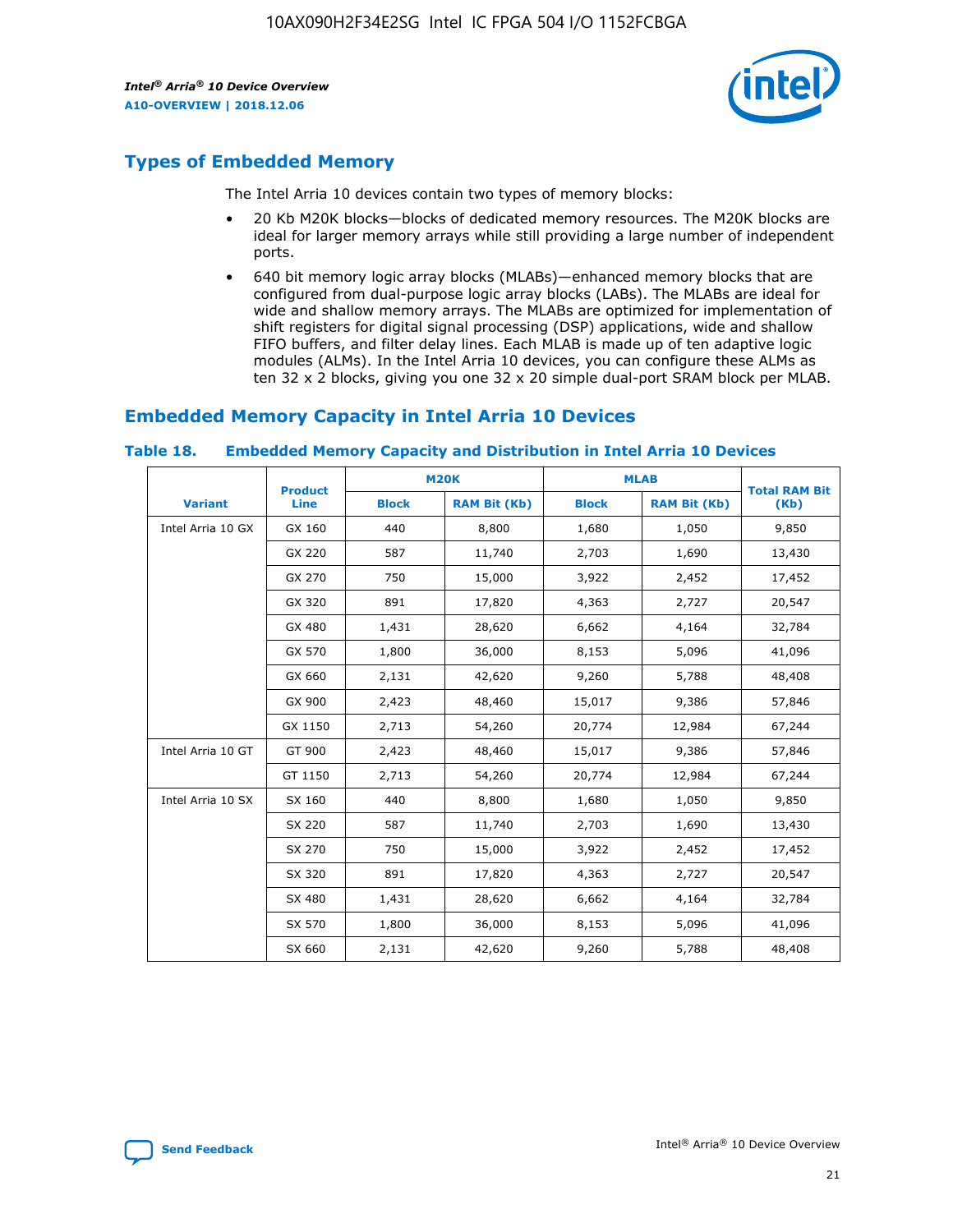

## **Embedded Memory Configurations for Single-port Mode**

#### **Table 19. Single-port Embedded Memory Configurations for Intel Arria 10 Devices**

This table lists the maximum configurations supported for single-port RAM and ROM modes.

| <b>Memory Block</b> | Depth (bits) | <b>Programmable Width</b> |
|---------------------|--------------|---------------------------|
| MLAB                | 32           | x16, x18, or x20          |
|                     | 64(10)       | x8, x9, x10               |
| M20K                | 512          | x40, x32                  |
|                     | 1K           | x20, x16                  |
|                     | 2K           | x10, x8                   |
|                     | 4K           | x5, x4                    |
|                     | 8K           | x2                        |
|                     | 16K          | x1                        |

# **Clock Networks and PLL Clock Sources**

The clock network architecture is based on Intel's global, regional, and peripheral clock structure. This clock structure is supported by dedicated clock input pins, fractional clock synthesis PLLs, and integer I/O PLLs.

## **Clock Networks**

The Intel Arria 10 core clock networks are capable of up to 800 MHz fabric operation across the full industrial temperature range. For the external memory interface, the clock network supports the hard memory controller with speeds up to 2,400 Mbps in a quarter-rate transfer.

To reduce power consumption, the Intel Quartus Prime software identifies all unused sections of the clock network and powers them down.

## **Fractional Synthesis and I/O PLLs**

Intel Arria 10 devices contain up to 32 fractional synthesis PLLs and up to 16 I/O PLLs that are available for both specific and general purpose uses in the core:

- Fractional synthesis PLLs—located in the column adjacent to the transceiver blocks
- I/O PLLs—located in each bank of the 48 I/Os

## **Fractional Synthesis PLLs**

You can use the fractional synthesis PLLs to:

- Reduce the number of oscillators that are required on your board
- Reduce the number of clock pins that are used in the device by synthesizing multiple clock frequencies from a single reference clock source

<sup>(10)</sup> Supported through software emulation and consumes additional MLAB blocks.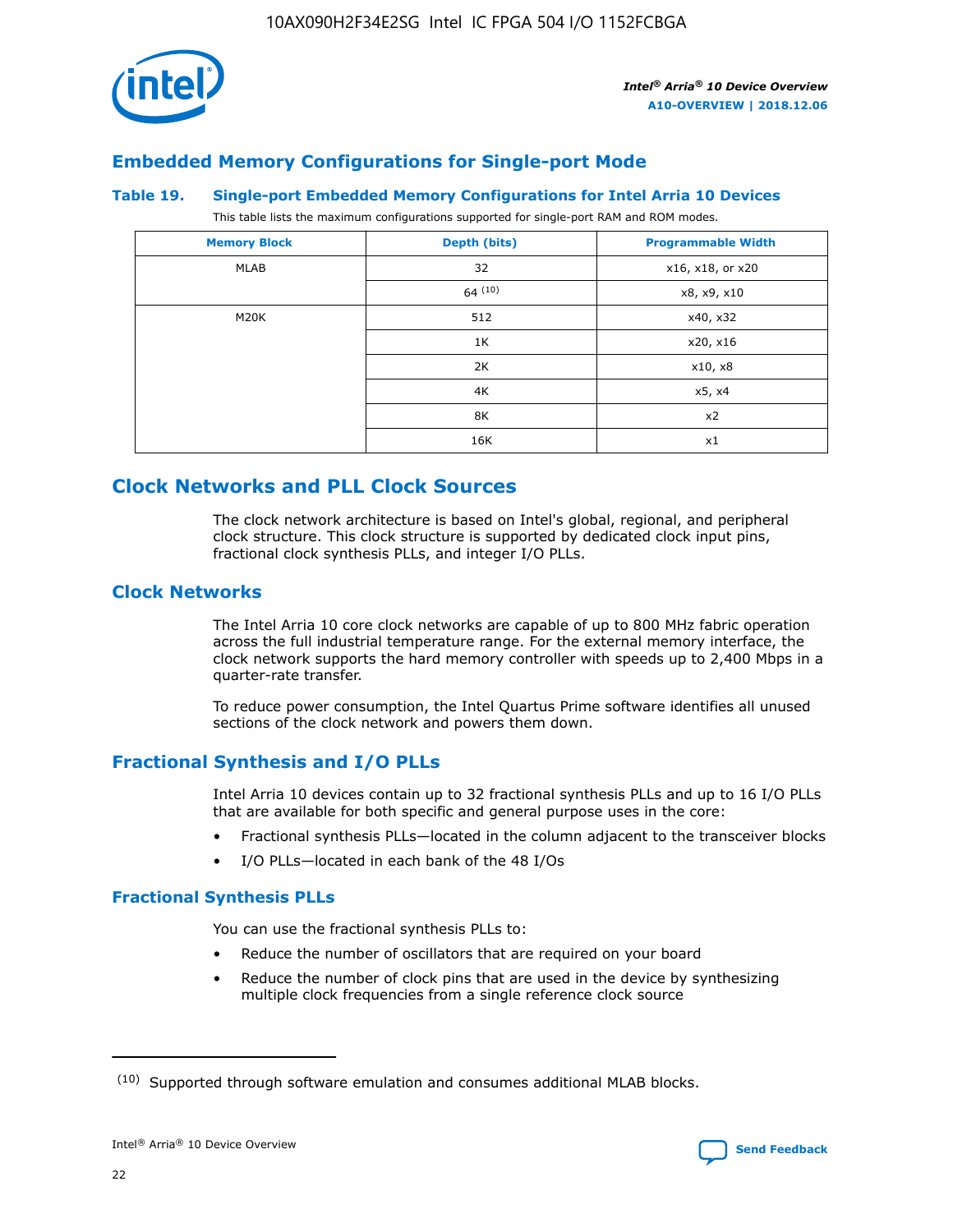

The fractional synthesis PLLs support the following features:

- Reference clock frequency synthesis for transceiver CMU and Advanced Transmit (ATX) PLLs
- Clock network delay compensation
- Zero-delay buffering
- Direct transmit clocking for transceivers
- Independently configurable into two modes:
	- Conventional integer mode equivalent to the general purpose PLL
	- Enhanced fractional mode with third order delta-sigma modulation
- PLL cascading

## **I/O PLLs**

The integer mode I/O PLLs are located in each bank of 48 I/Os. You can use the I/O PLLs to simplify the design of external memory and high-speed LVDS interfaces.

In each I/O bank, the I/O PLLs are adjacent to the hard memory controllers and LVDS SERDES. Because these PLLs are tightly coupled with the I/Os that need to use them, it makes it easier to close timing.

You can use the I/O PLLs for general purpose applications in the core such as clock network delay compensation and zero-delay buffering.

Intel Arria 10 devices support PLL-to-PLL cascading.

# **FPGA General Purpose I/O**

Intel Arria 10 devices offer highly configurable GPIOs. Each I/O bank contains 48 general purpose I/Os and a high-efficiency hard memory controller.

The following list describes the features of the GPIOs:

- Consist of 3 V I/Os for high-voltage application and LVDS I/Os for differential signaling
	- Up to two 3 V I/O banks, available in some devices, that support up to 3 V I/O standards
	- LVDS I/O banks that support up to 1.8 V I/O standards
- Support a wide range of single-ended and differential I/O interfaces
- LVDS speeds up to 1.6 Gbps
- Each LVDS pair of pins has differential input and output buffers, allowing you to configure the LVDS direction for each pair.
- Programmable bus hold and weak pull-up
- Programmable differential output voltage  $(V_{OD})$  and programmable pre-emphasis

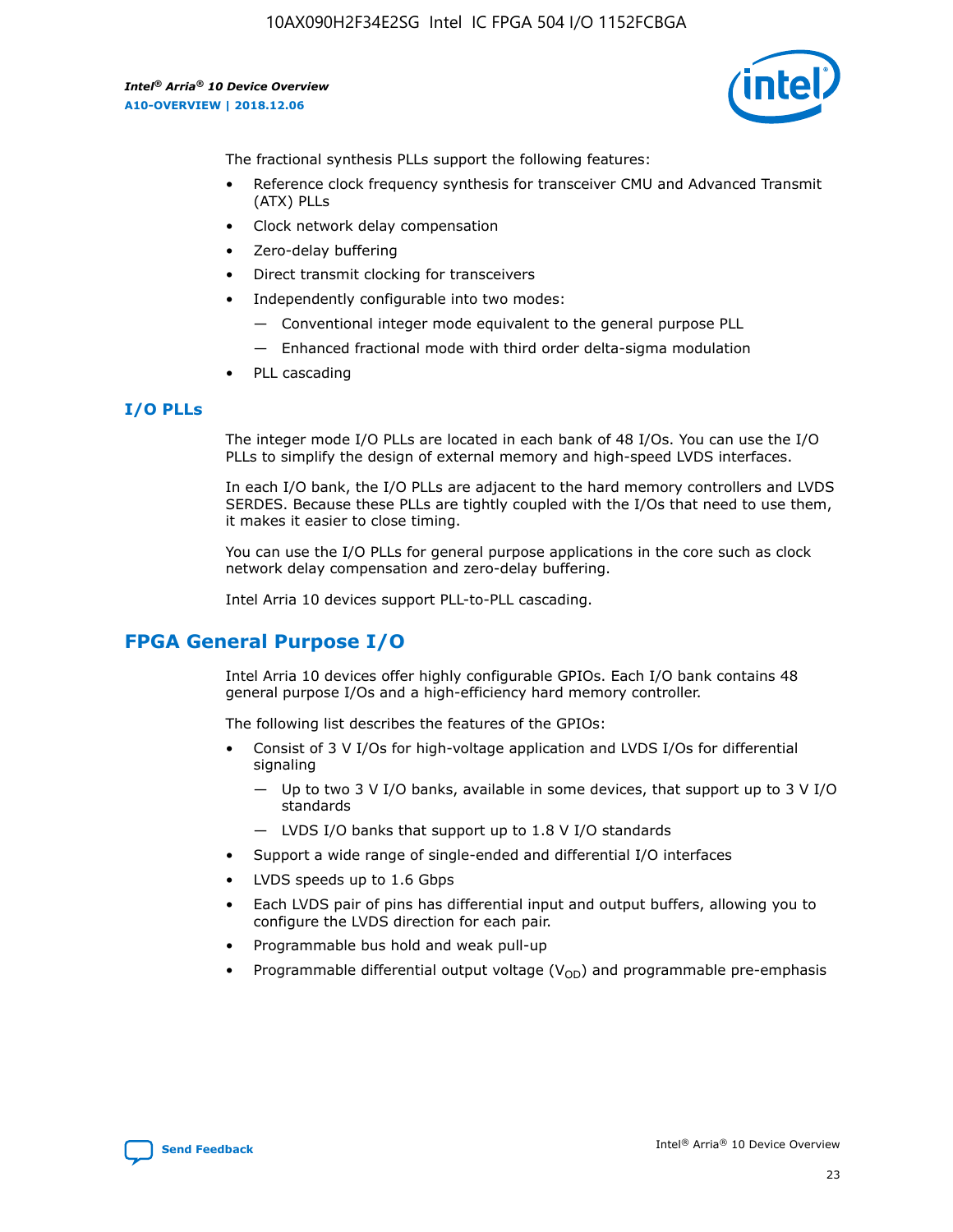

- Series (R<sub>S</sub>) and parallel (R<sub>T</sub>) on-chip termination (OCT) for all I/O banks with OCT calibration to limit the termination impedance variation
- On-chip dynamic termination that has the ability to swap between series and parallel termination, depending on whether there is read or write on a common bus for signal integrity
- Easy timing closure support using the hard read FIFO in the input register path, and delay-locked loop (DLL) delay chain with fine and coarse architecture

# **External Memory Interface**

Intel Arria 10 devices offer massive external memory bandwidth, with up to seven 32 bit DDR4 memory interfaces running at up to 2,400 Mbps. This bandwidth provides additional ease of design, lower power, and resource efficiencies of hardened highperformance memory controllers.

The memory interface within Intel Arria 10 FPGAs and SoCs delivers the highest performance and ease of use. You can configure up to a maximum width of 144 bits when using the hard or soft memory controllers. If required, you can bypass the hard memory controller and use a soft controller implemented in the user logic.

Each I/O contains a hardened DDR read/write path (PHY) capable of performing key memory interface functionality such as read/write leveling, FIFO buffering to lower latency and improve margin, timing calibration, and on-chip termination.

The timing calibration is aided by the inclusion of hard microcontrollers based on Intel's Nios® II technology, specifically tailored to control the calibration of multiple memory interfaces. This calibration allows the Intel Arria 10 device to compensate for any changes in process, voltage, or temperature either within the Intel Arria 10 device itself, or within the external memory device. The advanced calibration algorithms ensure maximum bandwidth and robust timing margin across all operating conditions.

In addition to parallel memory interfaces, Intel Arria 10 devices support serial memory technologies such as the Hybrid Memory Cube (HMC). The HMC is supported by the Intel Arria 10 high-speed serial transceivers which connect up to four HMC links, with each link running at data rates up to 15 Gbps.

#### **Related Information**

#### [External Memory Interface Spec Estimator](http://www.altera.com/technology/memory/estimator/mem-emif-index.html)

Provides a parametric tool that allows you to find and compare the performance of the supported external memory interfaces in IntelFPGAs.

## **Memory Standards Supported by Intel Arria 10 Devices**

The I/Os are designed to provide high performance support for existing and emerging external memory standards.

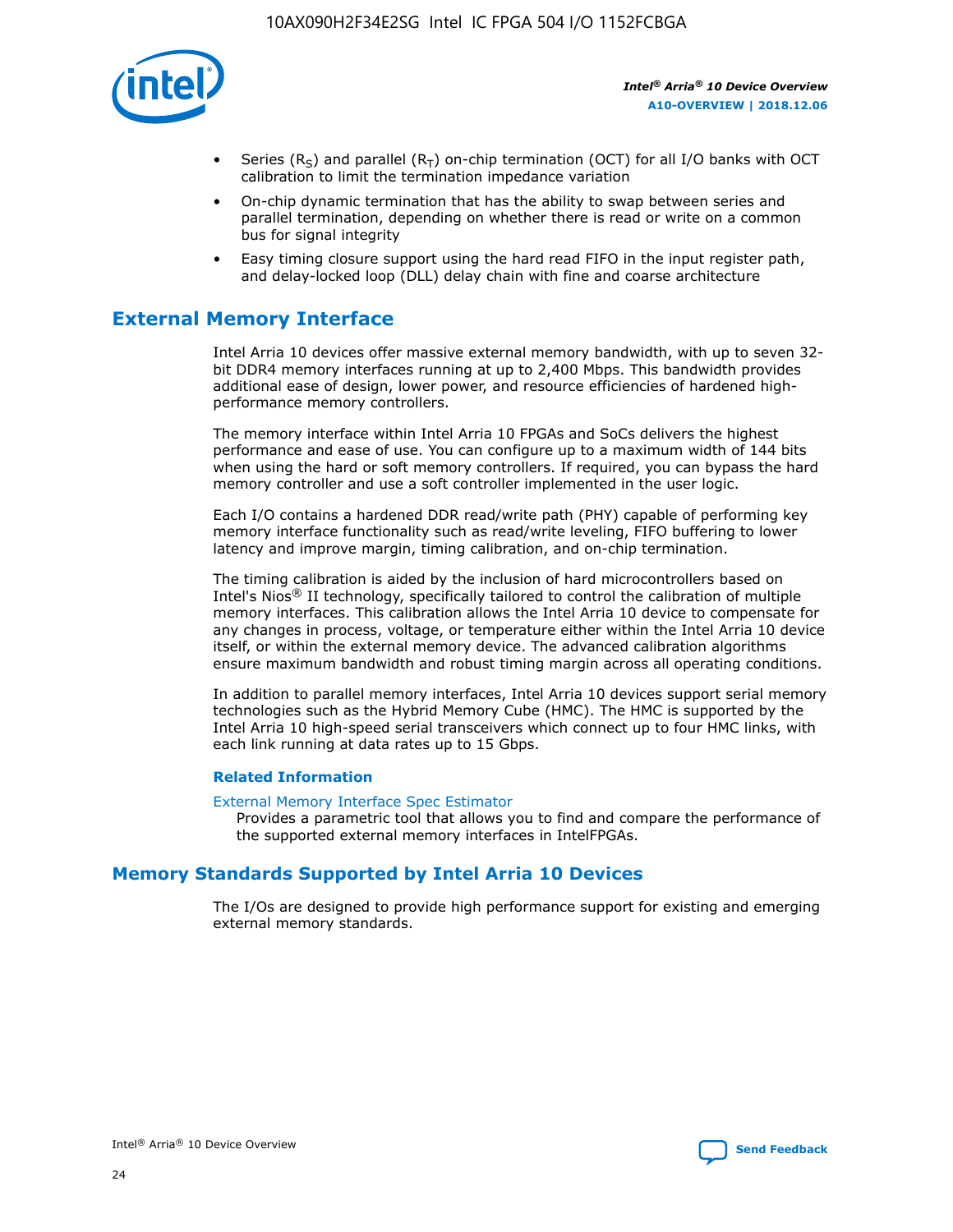

#### **Table 20. Memory Standards Supported by the Hard Memory Controller**

This table lists the overall capability of the hard memory controller. For specific details, refer to the External Memory Interface Spec Estimator and Intel Arria 10 Device Datasheet.

| <b>Memory Standard</b> | <b>Rate Support</b> | <b>Ping Pong PHY Support</b> | <b>Maximum Frequency</b><br>(MHz) |
|------------------------|---------------------|------------------------------|-----------------------------------|
| <b>DDR4 SDRAM</b>      | Quarter rate        | Yes                          | 1,067                             |
|                        |                     |                              | 1,200                             |
| DDR3 SDRAM             | Half rate           | Yes                          | 533                               |
|                        |                     |                              | 667                               |
|                        | Quarter rate        | Yes                          | 1,067                             |
|                        |                     |                              | 1,067                             |
| <b>DDR3L SDRAM</b>     | Half rate           | Yes                          | 533                               |
|                        |                     |                              | 667                               |
|                        | Quarter rate        | Yes                          | 933                               |
|                        |                     |                              | 933                               |
| LPDDR3 SDRAM           | Half rate           |                              | 533                               |
|                        | Quarter rate        |                              | 800                               |

#### **Table 21. Memory Standards Supported by the Soft Memory Controller**

| <b>Memory Standard</b>      | <b>Rate Support</b> | <b>Maximum Frequency</b><br>(MHz) |
|-----------------------------|---------------------|-----------------------------------|
| <b>RLDRAM 3 (11)</b>        | Quarter rate        | 1,200                             |
| ODR IV SRAM <sup>(11)</sup> | Quarter rate        | 1,067                             |
| <b>ODR II SRAM</b>          | Full rate           | 333                               |
|                             | Half rate           | 633                               |
| <b>ODR II+ SRAM</b>         | Full rate           | 333                               |
|                             | Half rate           | 633                               |
| <b>ODR II+ Xtreme SRAM</b>  | Full rate           | 333                               |
|                             | Half rate           | 633                               |

#### **Table 22. Memory Standards Supported by the HPS Hard Memory Controller**

The hard processor system (HPS) is available in Intel Arria 10 SoC devices only.

| <b>Memory Standard</b> | <b>Rate Support</b> | <b>Maximum Frequency</b><br>(MHz) |
|------------------------|---------------------|-----------------------------------|
| <b>DDR4 SDRAM</b>      | Half rate           | 1,200                             |
| <b>DDR3 SDRAM</b>      | Half rate           | 1,067                             |
| <b>DDR3L SDRAM</b>     | Half rate           | 933                               |

<sup>(11)</sup> Intel Arria 10 devices support this external memory interface using hard PHY with soft memory controller.

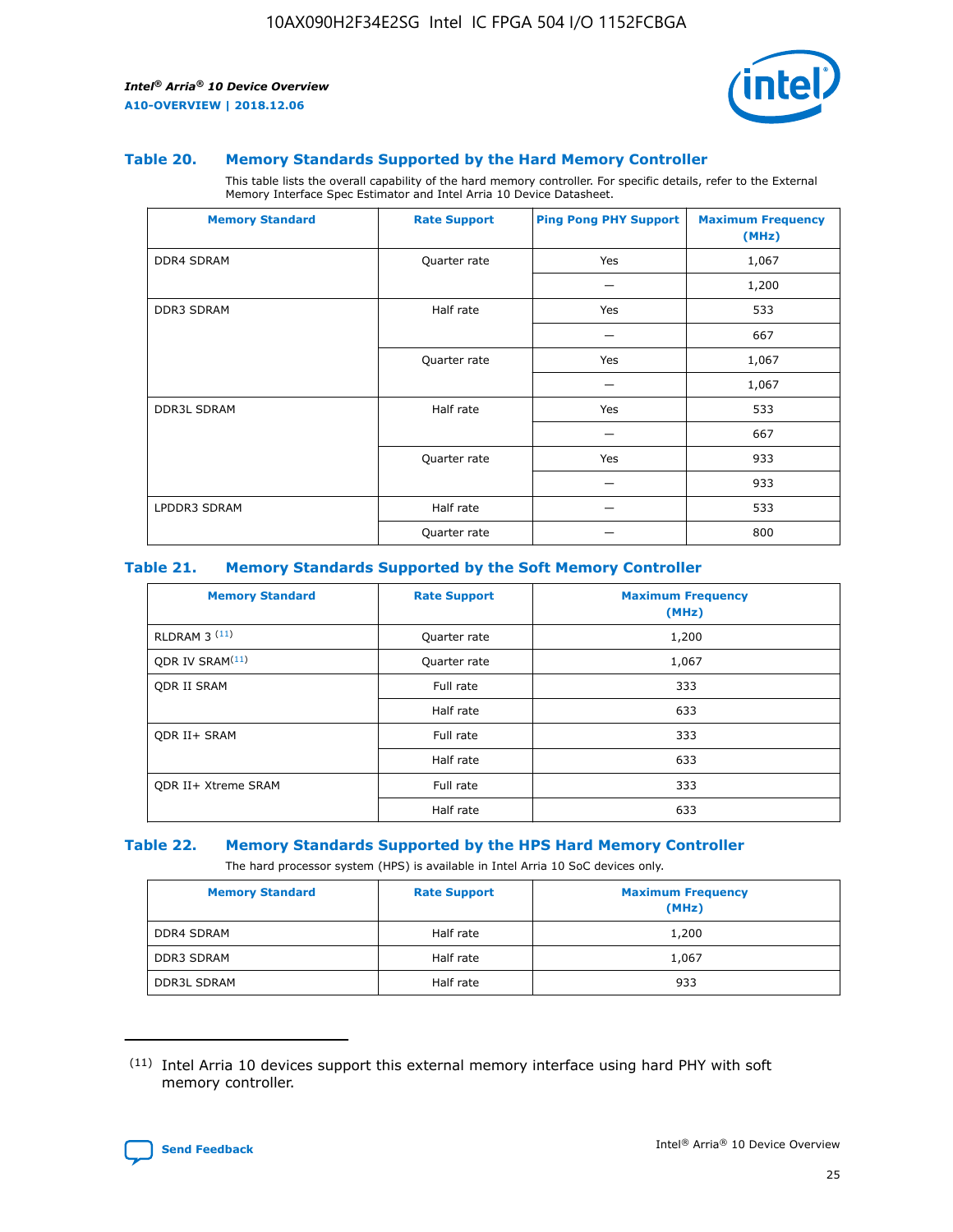

#### **Related Information**

#### [Intel Arria 10 Device Datasheet](https://www.intel.com/content/www/us/en/programmable/documentation/mcn1413182292568.html#mcn1413182153340)

Lists the memory interface performance according to memory interface standards, rank or chip select configurations, and Intel Arria 10 device speed grades.

# **PCIe Gen1, Gen2, and Gen3 Hard IP**

Intel Arria 10 devices contain PCIe hard IP that is designed for performance and ease-of-use:

- Includes all layers of the PCIe stack—transaction, data link and physical layers.
- Supports PCIe Gen3, Gen2, and Gen1 Endpoint and Root Port in x1, x2, x4, or x8 lane configuration.
- Operates independently from the core logic—optional configuration via protocol (CvP) allows the PCIe link to power up and complete link training in less than 100 ms while the Intel Arria 10 device completes loading the programming file for the rest of the FPGA.
- Provides added functionality that makes it easier to support emerging features such as Single Root I/O Virtualization (SR-IOV) and optional protocol extensions.
- Provides improved end-to-end datapath protection using ECC.
- Supports FPGA configuration via protocol (CvP) using PCIe at Gen3, Gen2, or Gen1 speed.

#### **Related Information**

PCS Features on page 30

# **Enhanced PCS Hard IP for Interlaken and 10 Gbps Ethernet**

## **Interlaken Support**

The Intel Arria 10 enhanced PCS hard IP provides integrated Interlaken PCS supporting rates up to 25.8 Gbps per lane.

The Interlaken PCS is based on the proven functionality of the PCS developed for Intel's previous generation FPGAs, which demonstrated interoperability with Interlaken ASSP vendors and third-party IP suppliers. The Interlaken PCS is present in every transceiver channel in Intel Arria 10 devices.

#### **Related Information**

PCS Features on page 30

## **10 Gbps Ethernet Support**

The Intel Arria 10 enhanced PCS hard IP supports 10GBASE-R PCS compliant with IEEE 802.3 10 Gbps Ethernet (10GbE). The integrated hard IP support for 10GbE and the 10 Gbps transceivers save external PHY cost, board space, and system power.

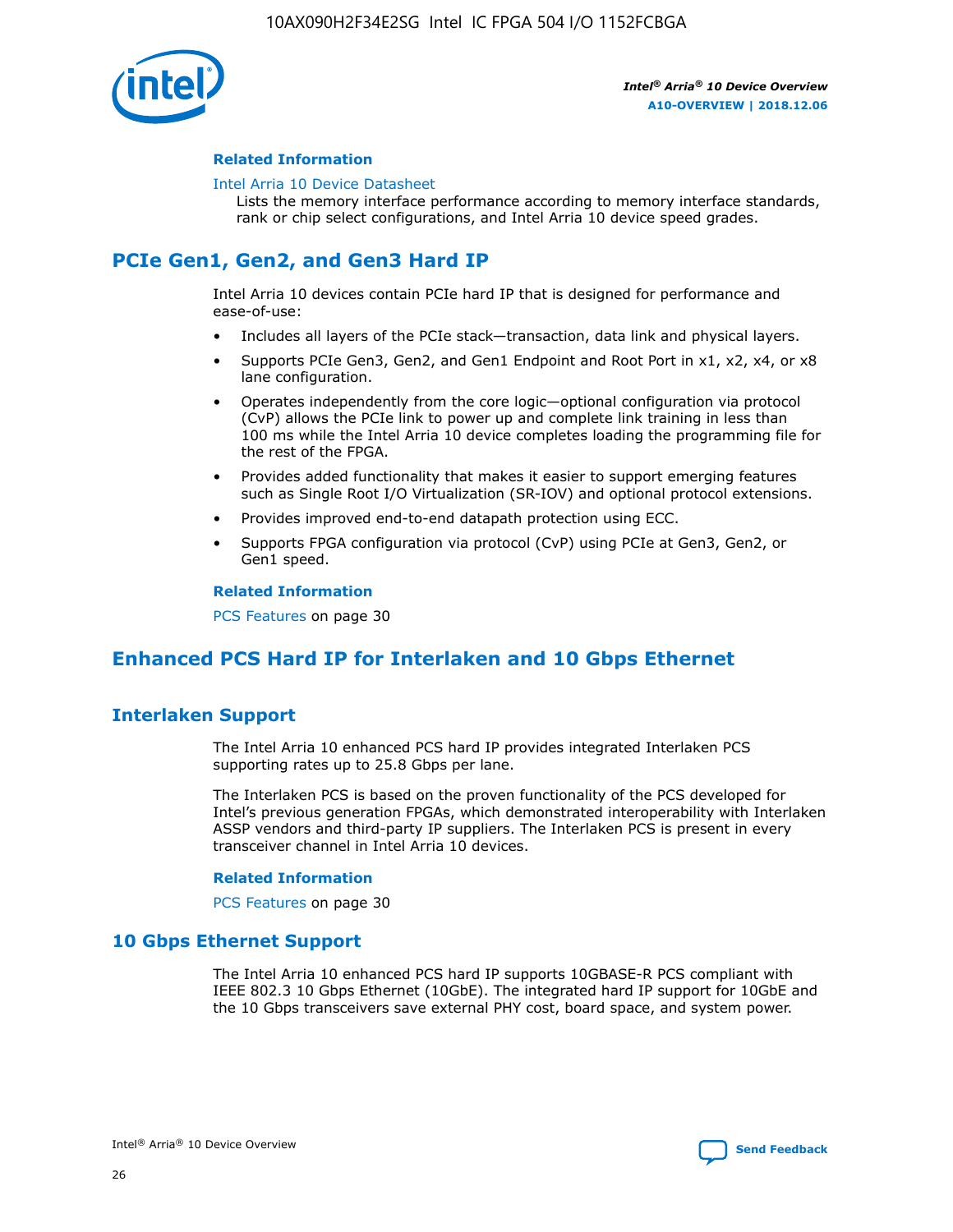

The scalable hard IP supports multiple independent 10GbE ports while using a single PLL for all the 10GBASE-R PCS instantiations, which saves on core logic resources and clock networks:

- Simplifies multiport 10GbE systems compared to XAUI interfaces that require an external XAUI-to-10G PHY.
- Incorporates Electronic Dispersion Compensation (EDC), which enables direct connection to standard 10 Gbps XFP and SFP+ pluggable optical modules.
- Supports backplane Ethernet applications and includes a hard 10GBASE-KR Forward Error Correction (FEC) circuit that you can use for 10 Gbps and 40 Gbps applications.

The 10 Gbps Ethernet PCS hard IP and 10GBASE-KR FEC are present in every transceiver channel.

#### **Related Information**

PCS Features on page 30

# **Low Power Serial Transceivers**

Intel Arria 10 FPGAs and SoCs include lowest power transceivers that deliver high bandwidth, throughput and low latency.

Intel Arria 10 devices deliver the industry's lowest power consumption per transceiver channel:

- 12.5 Gbps transceivers at as low as 242 mW
- 10 Gbps transceivers at as low as 168 mW
- 6 Gbps transceivers at as low as 117 mW

Intel Arria 10 transceivers support various data rates according to application:

- Chip-to-chip and chip-to-module applications—from 1 Gbps up to 25.8 Gbps
- Long reach and backplane applications—from 1 Gbps up to 12.5 with advanced adaptive equalization
- Critical power sensitive applications—from 1 Gbps up to 11.3 Gbps using lower power modes

The combination of 20 nm process technology and architectural advances provide the following benefits:

- Significant reduction in die area and power consumption
- Increase of up to two times in transceiver I/O density compared to previous generation devices while maintaining optimal signal integrity
- Up to 72 total transceiver channels—you can configure up to 6 of these channels to run as fast as 25.8 Gbps
- All channels feature continuous data rate support up to the maximum rated speed

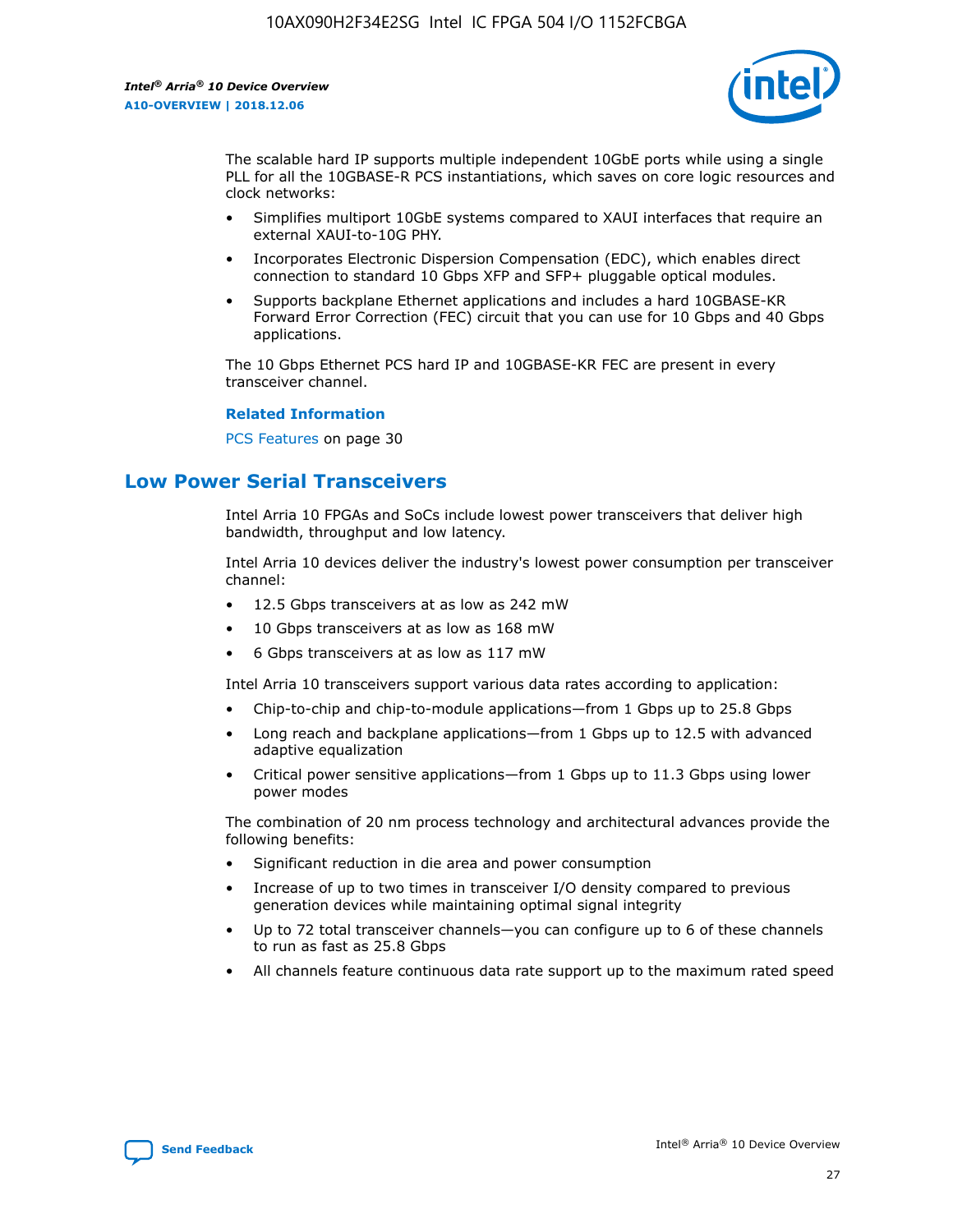

## Transceiver PMA TX/RX PCS ATX PLL Transceiver PMA TX/RX PCS fPLL Network Flexible Clock Distribution Network PCS Transceiver PMA TX/RX FPGA **Clock Distribution** Fabric PCS Transceiver PMA TX/RX ATX Flexible PLL PCS Transceiver PMA TX/RX ▲ fPLL Transceiver PMA TX/RX PCS 4

## **Figure 6. Intel Arria 10 Transceiver Block Architecture**

## **Transceiver Channels**

All transceiver channels feature a dedicated Physical Medium Attachment (PMA) and a hardened Physical Coding Sublayer (PCS).

- The PMA provides primary interfacing capabilities to physical channels.
- The PCS typically handles encoding/decoding, word alignment, and other preprocessing functions before transferring data to the FPGA core fabric.

A transceiver channel consists of a PMA and a PCS block. Most transceiver banks have 6 channels. There are some transceiver banks that contain only 3 channels.

A wide variety of bonded and non-bonded data rate configurations is possible using a highly configurable clock distribution network. Up to 80 independent transceiver data rates can be configured.

The following figures are graphical representations of top views of the silicon die, which correspond to reverse views for flip chip packages. Different Intel Arria 10 devices may have different floorplans than the ones shown in the figures.

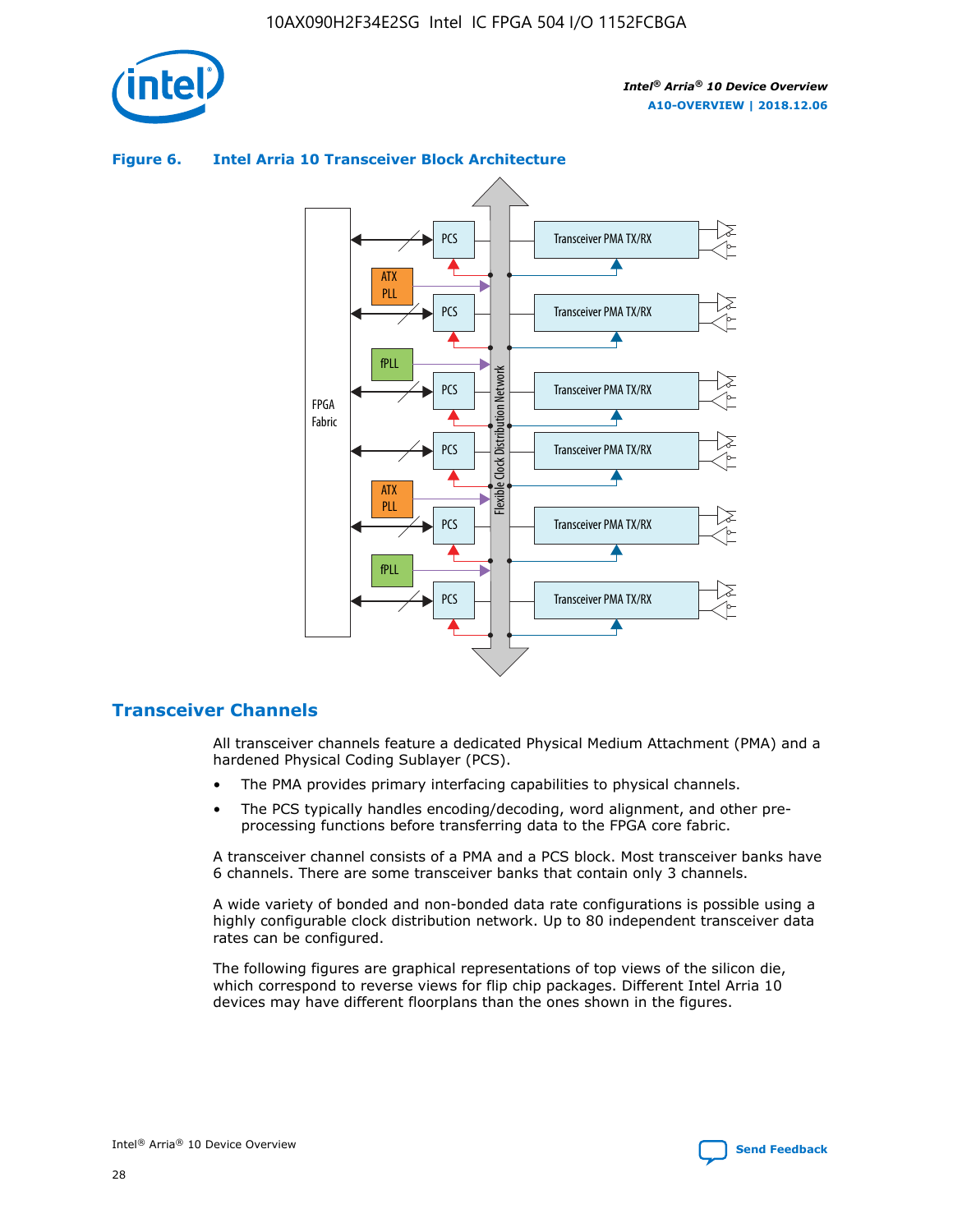

## **Figure 7. Device Chip Overview for Intel Arria 10 GX and GT Devices**





## **PMA Features**

Intel Arria 10 transceivers provide exceptional signal integrity at data rates up to 25.8 Gbps. Clocking options include ultra-low jitter ATX PLLs (LC tank based), clock multiplier unit (CMU) PLLs, and fractional PLLs.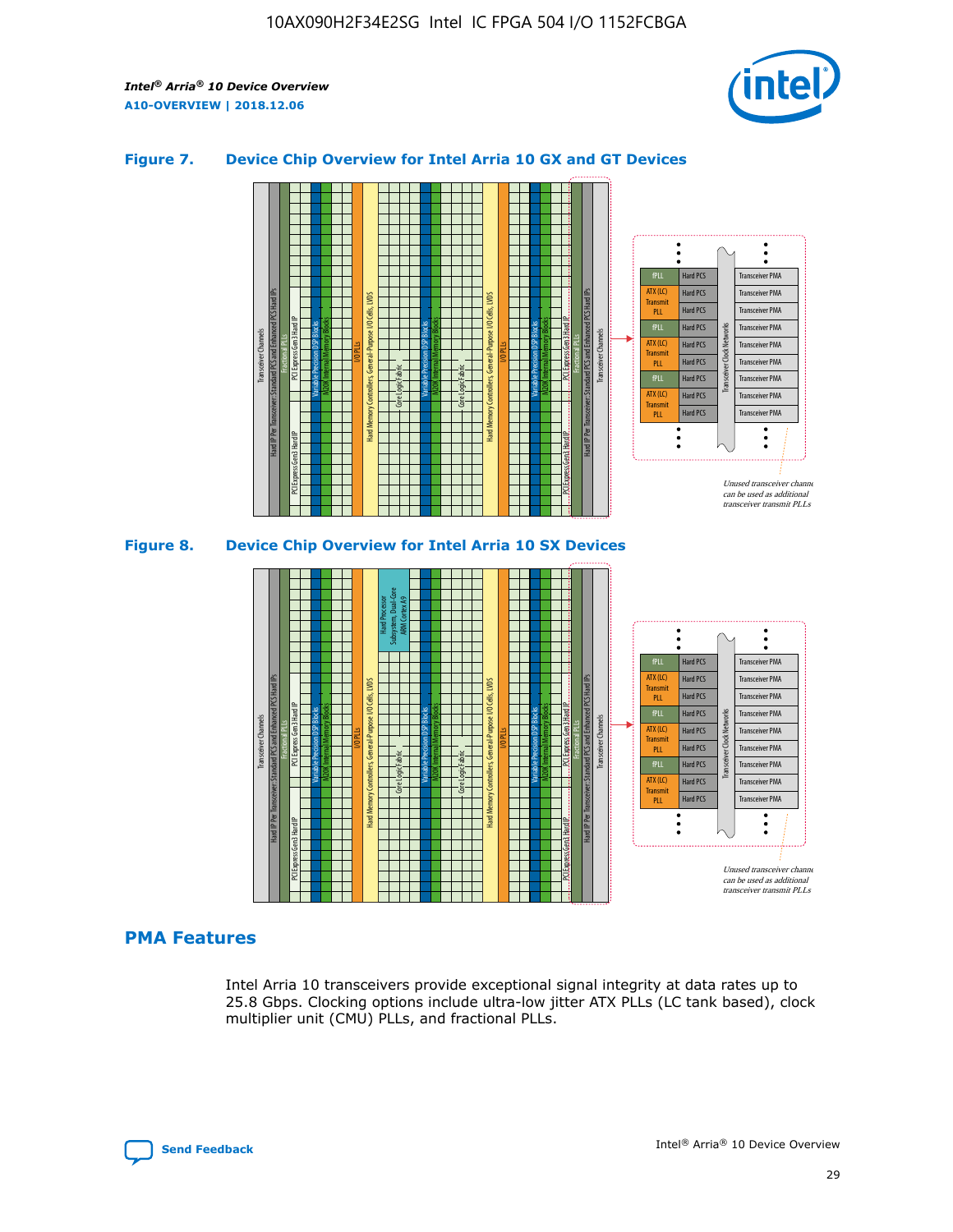

Each transceiver channel contains a channel PLL that can be used as the CMU PLL or clock data recovery (CDR) PLL. In CDR mode, the channel PLL recovers the receiver clock and data in the transceiver channel. Up to 80 independent data rates can be configured on a single Intel Arria 10 device.

## **Table 23. PMA Features of the Transceivers in Intel Arria 10 Devices**

| <b>Feature</b>                                             | <b>Capability</b>                                                                                                                                                                                                             |
|------------------------------------------------------------|-------------------------------------------------------------------------------------------------------------------------------------------------------------------------------------------------------------------------------|
| Chip-to-Chip Data Rates                                    | 1 Gbps to 17.4 Gbps (Intel Arria 10 GX devices)<br>1 Gbps to 25.8 Gbps (Intel Arria 10 GT devices)                                                                                                                            |
| Backplane Support                                          | Drive backplanes at data rates up to 12.5 Gbps                                                                                                                                                                                |
| Optical Module Support                                     | SFP+/SFP, XFP, CXP, QSFP/QSFP28, CFP/CFP2/CFP4                                                                                                                                                                                |
| Cable Driving Support                                      | SFP+ Direct Attach, PCI Express over cable, eSATA                                                                                                                                                                             |
| Transmit Pre-Emphasis                                      | 4-tap transmit pre-emphasis and de-emphasis to compensate for system channel loss                                                                                                                                             |
| Continuous Time Linear<br>Equalizer (CTLE)                 | Dual mode, high-gain, and high-data rate, linear receive equalization to compensate for<br>system channel loss                                                                                                                |
| Decision Feedback Equalizer<br>(DFE)                       | 7-fixed and 4-floating tap DFE to equalize backplane channel loss in the presence of<br>crosstalk and noisy environments                                                                                                      |
| Variable Gain Amplifier                                    | Optimizes the signal amplitude prior to the CDR sampling and operates in fixed and<br>adaptive modes                                                                                                                          |
| Altera Digital Adaptive<br>Parametric Tuning (ADAPT)       | Fully digital adaptation engine to automatically adjust all link equalization parameters-<br>including CTLE, DFE, and variable gain amplifier blocks—that provide optimal link margin<br>without intervention from user logic |
| Precision Signal Integrity<br>Calibration Engine (PreSICE) | Hardened calibration controller to quickly calibrate all transceiver control parameters on<br>power-up, which provides the optimal signal integrity and jitter performance                                                    |
| Advanced Transmit (ATX)<br><b>PLL</b>                      | Low jitter ATX (LC tank based) PLLs with continuous tuning range to cover a wide range of<br>standard and proprietary protocols                                                                                               |
| <b>Fractional PLLs</b>                                     | On-chip fractional frequency synthesizers to replace on-board crystal oscillators and reduce<br>system cost                                                                                                                   |
| Digitally Assisted Analog<br><b>CDR</b>                    | Superior jitter tolerance with fast lock time                                                                                                                                                                                 |
| Dynamic Partial<br>Reconfiguration                         | Allows independent control of the Avalon memory-mapped interface of each transceiver<br>channel for the highest transceiver flexibility                                                                                       |
| Multiple PCS-PMA and PCS-<br>PLD interface widths          | 8-, 10-, 16-, 20-, 32-, 40-, or 64-bit interface widths for flexibility of deserialization width,<br>encoding, and reduced latency                                                                                            |

## **PCS Features**

This table summarizes the Intel Arria 10 transceiver PCS features. You can use the transceiver PCS to support a wide range of protocols ranging from 1 Gbps to 25.8 Gbps.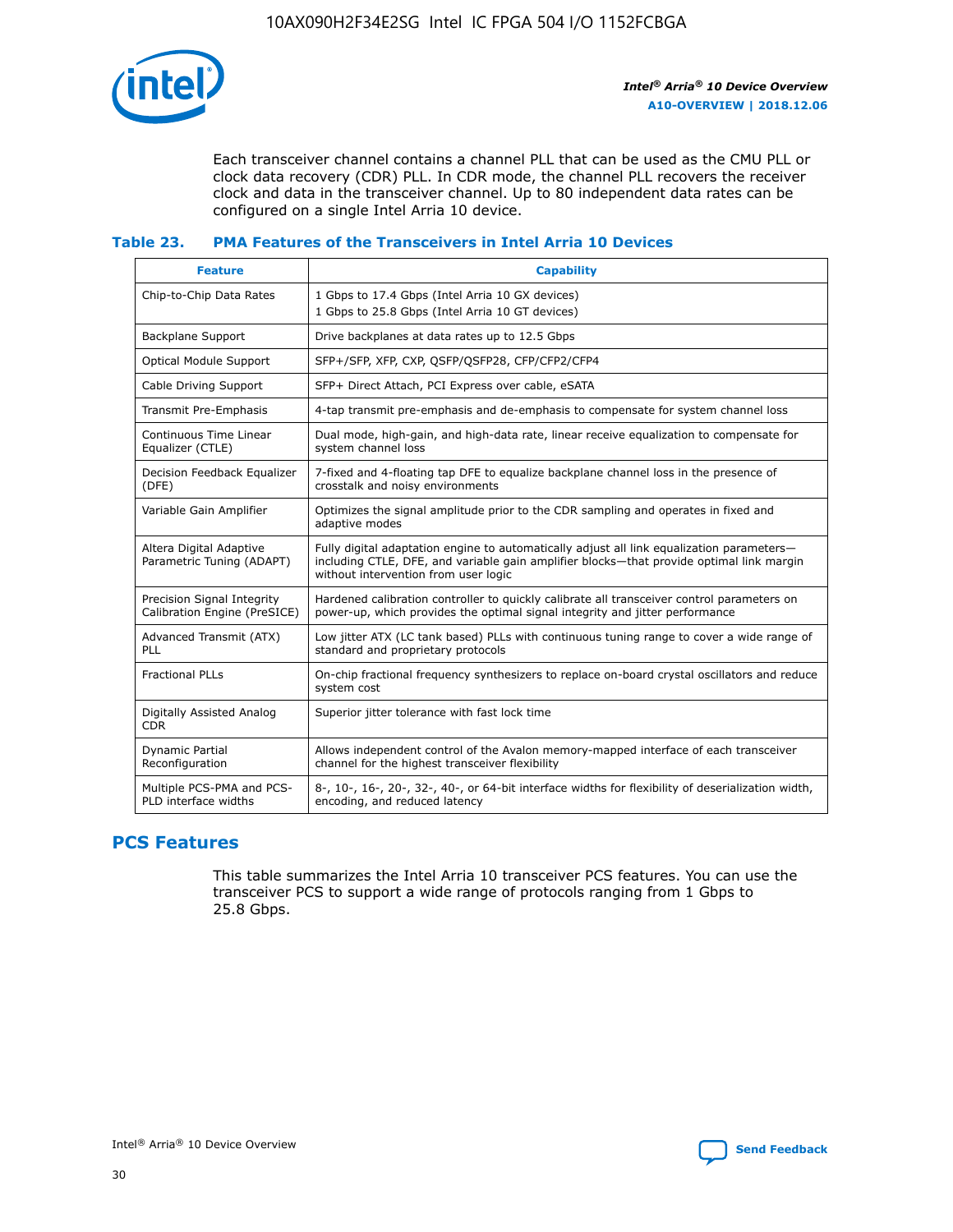

| <b>PCS</b>    | <b>Description</b>                                                                                                                                                                                                                                                                                                                                                                                             |
|---------------|----------------------------------------------------------------------------------------------------------------------------------------------------------------------------------------------------------------------------------------------------------------------------------------------------------------------------------------------------------------------------------------------------------------|
| Standard PCS  | Operates at a data rate up to 12 Gbps<br>Supports protocols such as PCI-Express, CPRI 4.2+, GigE, IEEE 1588 in Hard PCS<br>Implements other protocols using Basic/Custom (Standard PCS) transceiver<br>configuration rules.                                                                                                                                                                                    |
| Enhanced PCS  | Performs functions common to most serial data industry standards, such as word<br>alignment, encoding/decoding, and framing, before data is sent or received off-chip<br>through the PMA<br>• Handles data transfer to and from the FPGA fabric<br>Handles data transfer internally to and from the PMA<br>Provides frequency compensation<br>Performs channel bonding for multi-channel low skew applications |
| PCIe Gen3 PCS | Supports the seamless switching of Data and Clock between the Gen1, Gen2, and Gen3<br>data rates<br>Provides support for PIPE 3.0 features<br>Supports the PIPE interface with the Hard IP enabled, as well as with the Hard IP<br>bypassed                                                                                                                                                                    |

#### **Related Information**

- PCIe Gen1, Gen2, and Gen3 Hard IP on page 26
- Interlaken Support on page 26
- 10 Gbps Ethernet Support on page 26

## **PCS Protocol Support**

This table lists some of the protocols supported by the Intel Arria 10 transceiver PCS. For more information about the blocks in the transmitter and receiver data paths, refer to the related information.

| <b>Protocol</b>                                 | <b>Data Rate</b><br>(Gbps) | <b>Transceiver IP</b>       | <b>PCS Support</b>                      |
|-------------------------------------------------|----------------------------|-----------------------------|-----------------------------------------|
| PCIe Gen3 x1, x2, x4, x8                        | 8.0                        | Native PHY (PIPE)           | Standard PCS and PCIe<br>Gen3 PCS       |
| PCIe Gen2 x1, x2, x4, x8                        | 5.0                        | Native PHY (PIPE)           | <b>Standard PCS</b>                     |
| PCIe Gen1 x1, x2, x4, x8                        | 2.5                        | Native PHY (PIPE)           | Standard PCS                            |
| 1000BASE-X Gigabit Ethernet                     | 1.25                       | Native PHY                  | <b>Standard PCS</b>                     |
| 1000BASE-X Gigabit Ethernet with<br>IEEE 1588v2 | 1.25                       | Native PHY                  | Standard PCS                            |
| 10GBASE-R                                       | 10.3125                    | Native PHY                  | <b>Enhanced PCS</b>                     |
| 10GBASE-R with IEEE 1588v2                      | 10.3125                    | Native PHY                  | <b>Enhanced PCS</b>                     |
| 10GBASE-R with KR FEC                           | 10.3125                    | Native PHY                  | <b>Enhanced PCS</b>                     |
| 10GBASE-KR and 1000BASE-X                       | 10.3125                    | 1G/10GbE and 10GBASE-KR PHY | Standard PCS and<br><b>Enhanced PCS</b> |
| Interlaken (CEI-6G/11G)                         | 3.125 to 17.4              | Native PHY                  | <b>Enhanced PCS</b>                     |
| SFI-S/SFI-5.2                                   | 11.2                       | Native PHY                  | <b>Enhanced PCS</b>                     |
| $10G$ SDI                                       | 10.692                     | Native PHY                  | <b>Enhanced PCS</b>                     |
|                                                 |                            |                             | continued                               |

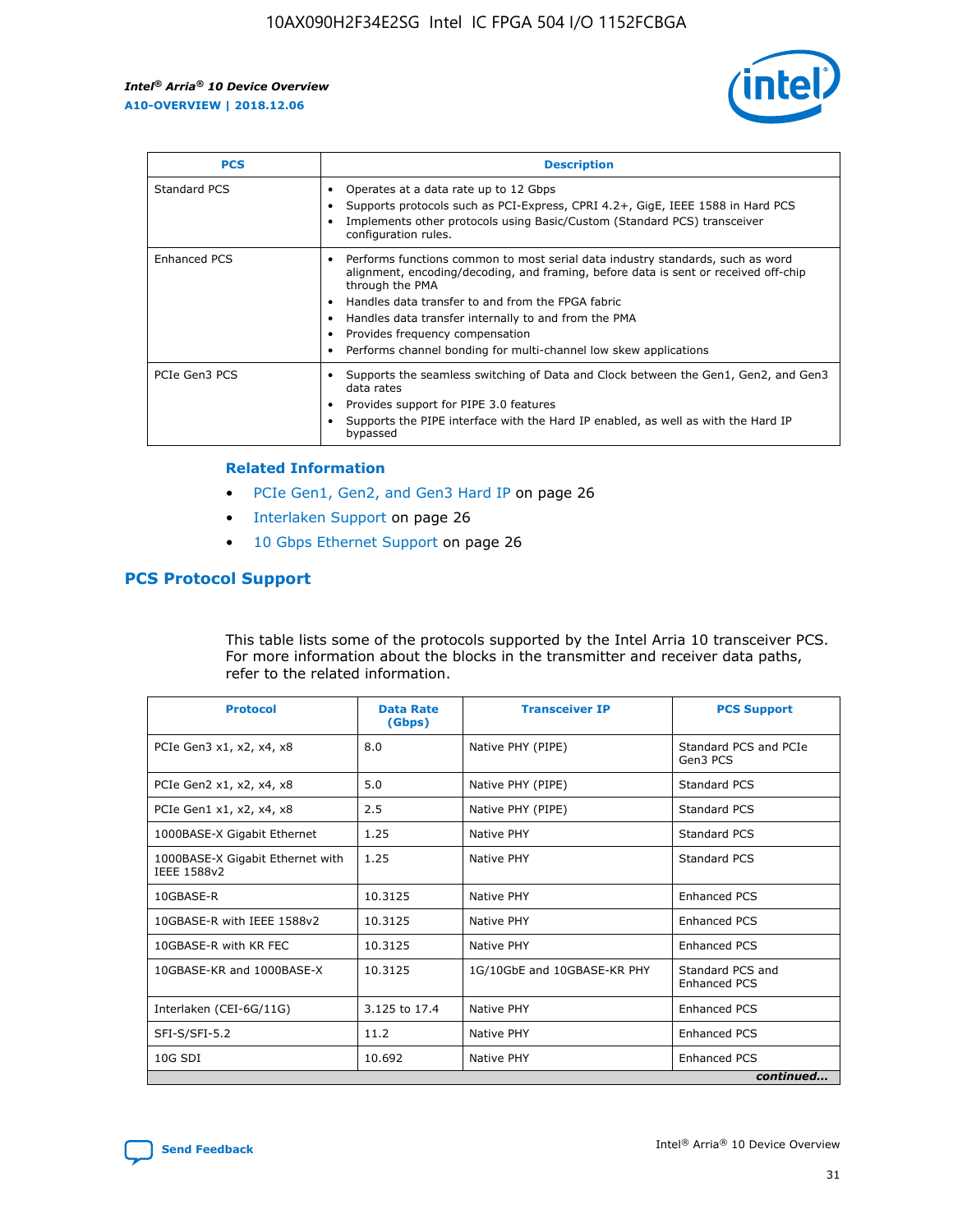

| <b>Protocol</b>      | <b>Data Rate</b><br>(Gbps) | <b>Transceiver IP</b> | <b>PCS Support</b> |
|----------------------|----------------------------|-----------------------|--------------------|
| CPRI 6.0 (64B/66B)   | 0.6144 to<br>10.1376       | Native PHY            | Enhanced PCS       |
| CPRI 4.2 (8B/10B)    | 0.6144 to<br>9.8304        | Native PHY            | Standard PCS       |
| OBSAI RP3 v4.2       | 0.6144 to 6.144            | Native PHY            | Standard PCS       |
| SD-SDI/HD-SDI/3G-SDI | $0.143(12)$ to<br>2.97     | Native PHY            | Standard PCS       |

## **Related Information**

#### [Intel Arria 10 Transceiver PHY User Guide](https://www.intel.com/content/www/us/en/programmable/documentation/nik1398707230472.html#nik1398707091164)

Provides more information about the supported transceiver protocols and PHY IP, the PMA architecture, and the standard, enhanced, and PCIe Gen3 PCS architecture.

# **SoC with Hard Processor System**

Each SoC device combines an FPGA fabric and a hard processor system (HPS) in a single device. This combination delivers the flexibility of programmable logic with the power and cost savings of hard IP in these ways:

- Reduces board space, system power, and bill of materials cost by eliminating a discrete embedded processor
- Allows you to differentiate the end product in both hardware and software, and to support virtually any interface standard
- Extends the product life and revenue through in-field hardware and software updates

 $(12)$  The 0.143 Gbps data rate is supported using oversampling of user logic that you must implement in the FPGA fabric.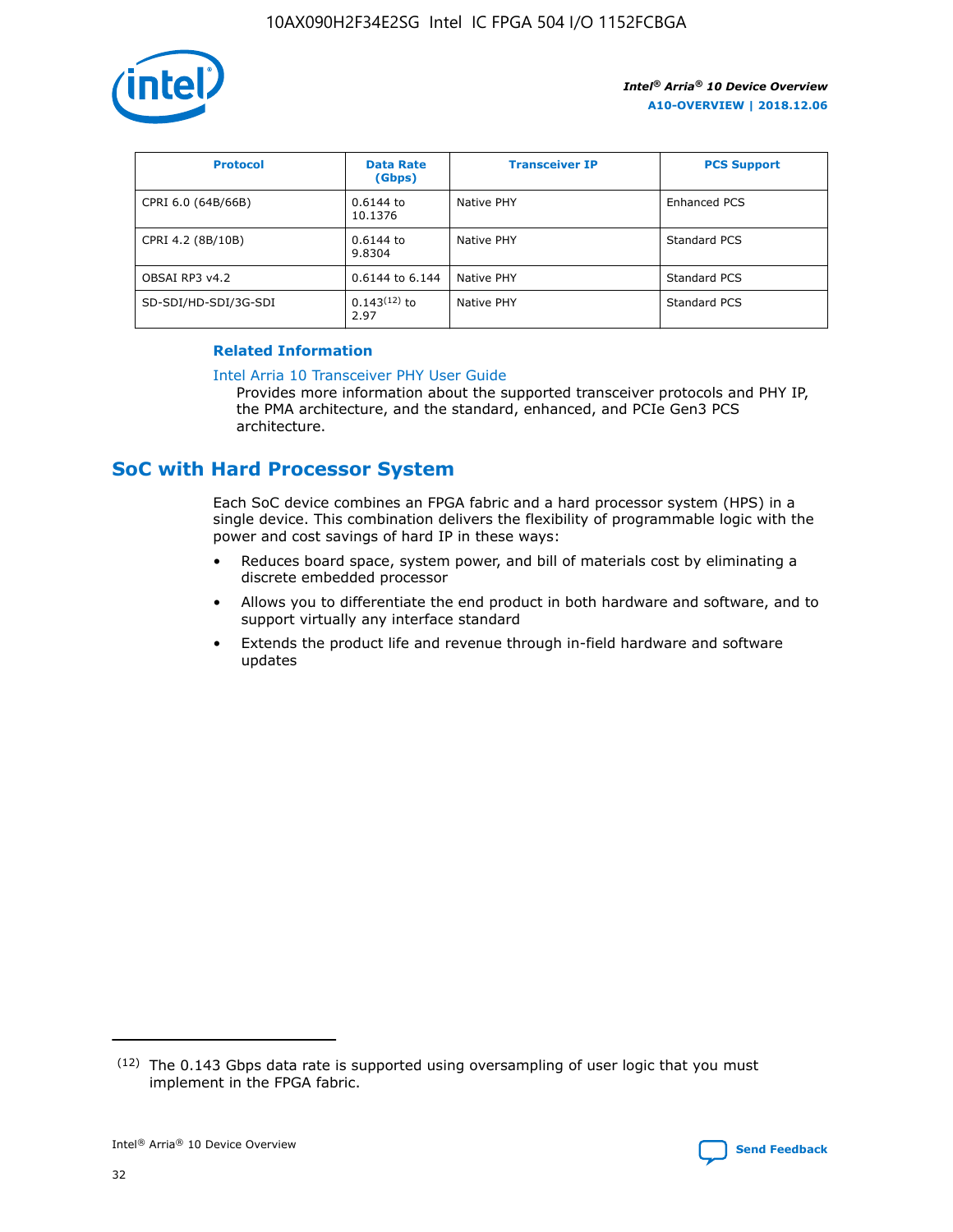

#### **Figure 9. HPS Block Diagram**

This figure shows a block diagram of the HPS with the dual ARM Cortex-A9 MPCore processor.



## **Key Advantages of 20-nm HPS**

The 20-nm HPS strikes a balance between enabling maximum software compatibility with 28-nm SoCs while still improving upon the 28-nm HPS architecture. These improvements address the requirements of the next generation target markets such as wireless and wireline communications, compute and storage equipment, broadcast and military in terms of performance, memory bandwidth, connectivity via backplane and security.

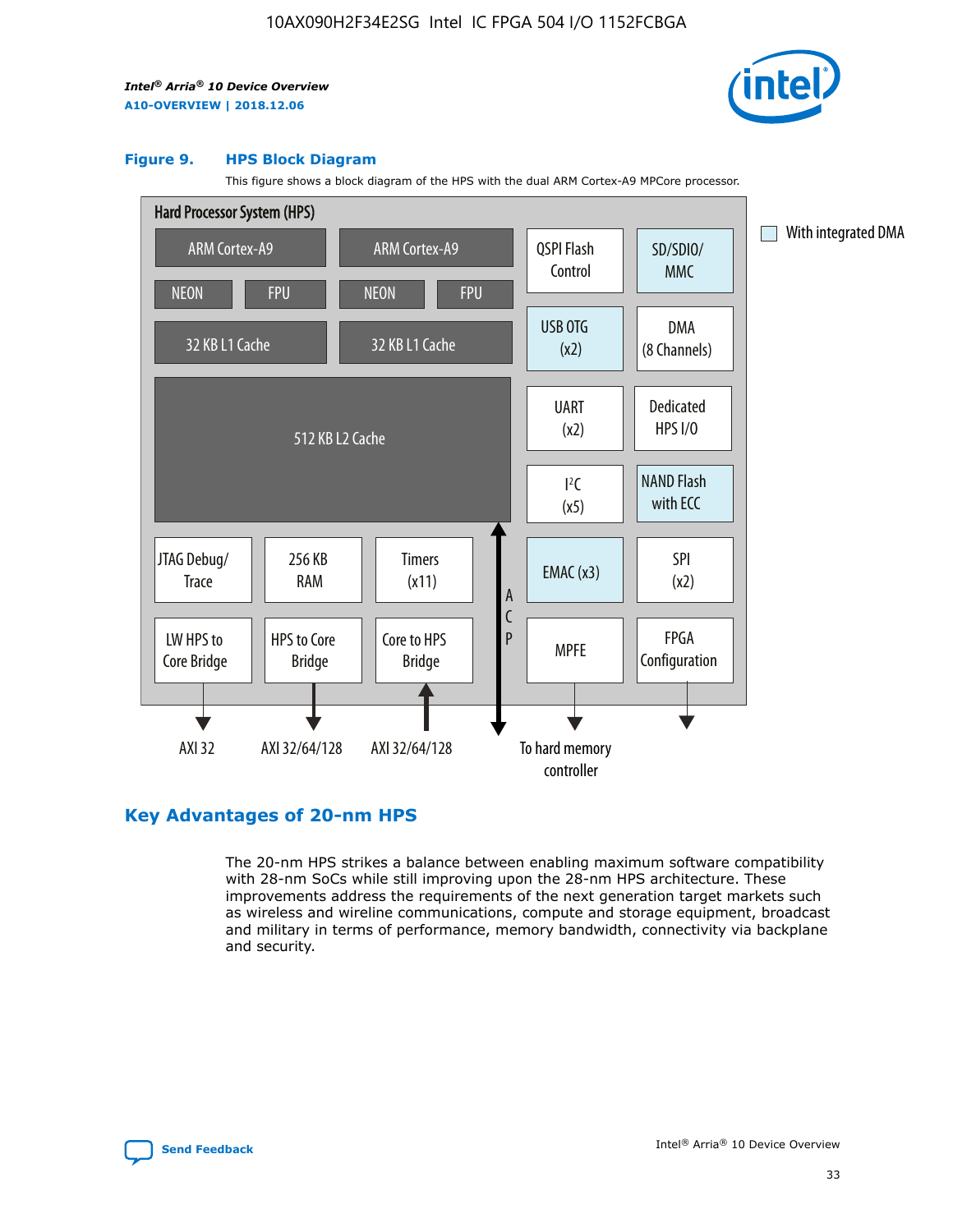

## **Table 24. Improvements in 20 nm HPS**

This table lists the key improvements of the 20 nm HPS compared to the 28 nm HPS.

| Advantages/<br><b>Improvements</b>                          | <b>Description</b>                                                                                                                                                                                                                                                                                                                                                                                                                                                                                                                                                                                                                                                                                                                                                                                                                                                                                                      |
|-------------------------------------------------------------|-------------------------------------------------------------------------------------------------------------------------------------------------------------------------------------------------------------------------------------------------------------------------------------------------------------------------------------------------------------------------------------------------------------------------------------------------------------------------------------------------------------------------------------------------------------------------------------------------------------------------------------------------------------------------------------------------------------------------------------------------------------------------------------------------------------------------------------------------------------------------------------------------------------------------|
| Increased performance and<br>overdrive capability           | While the nominal processor frequency is 1.2 GHz, the 20 nm HPS offers an "overdrive"<br>feature which enables a higher processor operating frequency. This requires a higher supply<br>voltage value that is unique to the HPS and may require a separate regulator.                                                                                                                                                                                                                                                                                                                                                                                                                                                                                                                                                                                                                                                   |
| Increased processor memory<br>bandwidth and DDR4<br>support | Up to 64-bit DDR4 memory at 2,400 Mbps support is available for the processor. The hard<br>memory controller for the HPS comprises a multi-port front end that manages connections<br>to a single port memory controller. The multi-port front end allows logic core and the HPS<br>to share ports and thereby the available bandwidth of the memory controller.                                                                                                                                                                                                                                                                                                                                                                                                                                                                                                                                                        |
| Flexible I/O sharing                                        | An advanced I/O pin muxing scheme allows improved sharing of I/O between the HPS and<br>the core logic. The following types of I/O are available for SoC:<br>17 dedicated I/Os-physically located inside the HPS block and are not accessible to<br>logic within the core. The 17 dedicated I/Os are used for HPS clock, resets, and<br>interfacing with boot devices, QSPI, and SD/MMC.<br>48 direct shared I/O-located closest to the HPS block and are ideal for high speed HPS<br>peripherals such as EMAC, USB, and others. There is one bank of 48 I/Os that supports<br>direct sharing where the 48 I/Os can be shared 12 I/Os at a time.<br>Standard (shared) I/O-all standard I/Os can be shared by the HPS peripherals and any<br>logic within the core. For designs where more than 48 I/Os are reguired to fully use all<br>the peripherals in the HPS, these I/Os can be connected through the core logic. |
| <b>EMAC</b> core                                            | Three EMAC cores are available in the HPS. The EMAC cores enable an application to<br>support two redundant Ethernet connections; for example, backplane, or two EMAC cores<br>for managing IEEE 1588 time stamp information while allowing a third EMAC core for debug<br>and configuration. All three EMACs can potentially share the same time stamps, simplifying<br>the 1588 time stamping implementation. A new serial time stamp interface allows core<br>logic to access and read the time stamp values. The integrated EMAC controllers can be<br>connected to external Ethernet PHY through the provided MDIO or I <sup>2</sup> C interface.                                                                                                                                                                                                                                                                  |
| On-chip memory                                              | The on-chip memory is updated to 256 KB support and can support larger data sets and<br>real time algorithms.                                                                                                                                                                                                                                                                                                                                                                                                                                                                                                                                                                                                                                                                                                                                                                                                           |
| <b>ECC</b> enhancements                                     | Improvements in L2 Cache ECC management allow identification of errors down to the<br>address level. ECC enhancements also enable improved error injection and status reporting<br>via the introduction of new memory mapped access to syndrome and data signals.                                                                                                                                                                                                                                                                                                                                                                                                                                                                                                                                                                                                                                                       |
| HPS to FPGA Interconnect<br>Backbone                        | Although the HPS and the Logic Core can operate independently, they are tightly coupled<br>via a high-bandwidth system interconnect built from high-performance ARM AMBA AXI bus<br>bridges. IP bus masters in the FPGA fabric have access to HPS bus slaves via the FPGA-to-<br>HPS interconnect. Similarly, HPS bus masters have access to bus slaves in the core fabric<br>via the HPS-to-FPGA bridge. Both bridges are AMBA AXI-3 compliant and support<br>simultaneous read and write transactions. Up to three masters within the core fabric can<br>share the HPS SDRAM controller with the processor. Additionally, the processor can be used<br>to configure the core fabric under program control via a dedicated 32-bit configuration port.                                                                                                                                                                  |
| FPGA configuration and HPS<br>booting                       | The FPGA fabric and HPS in the SoCs are powered independently. You can reduce the clock<br>frequencies or gate the clocks to reduce dynamic power.<br>You can configure the FPGA fabric and boot the HPS independently, in any order, providing<br>you with more design flexibility.                                                                                                                                                                                                                                                                                                                                                                                                                                                                                                                                                                                                                                    |
| Security                                                    | New security features have been introduced for anti-tamper management, secure boot,<br>encryption (AES), and authentication (SHA).                                                                                                                                                                                                                                                                                                                                                                                                                                                                                                                                                                                                                                                                                                                                                                                      |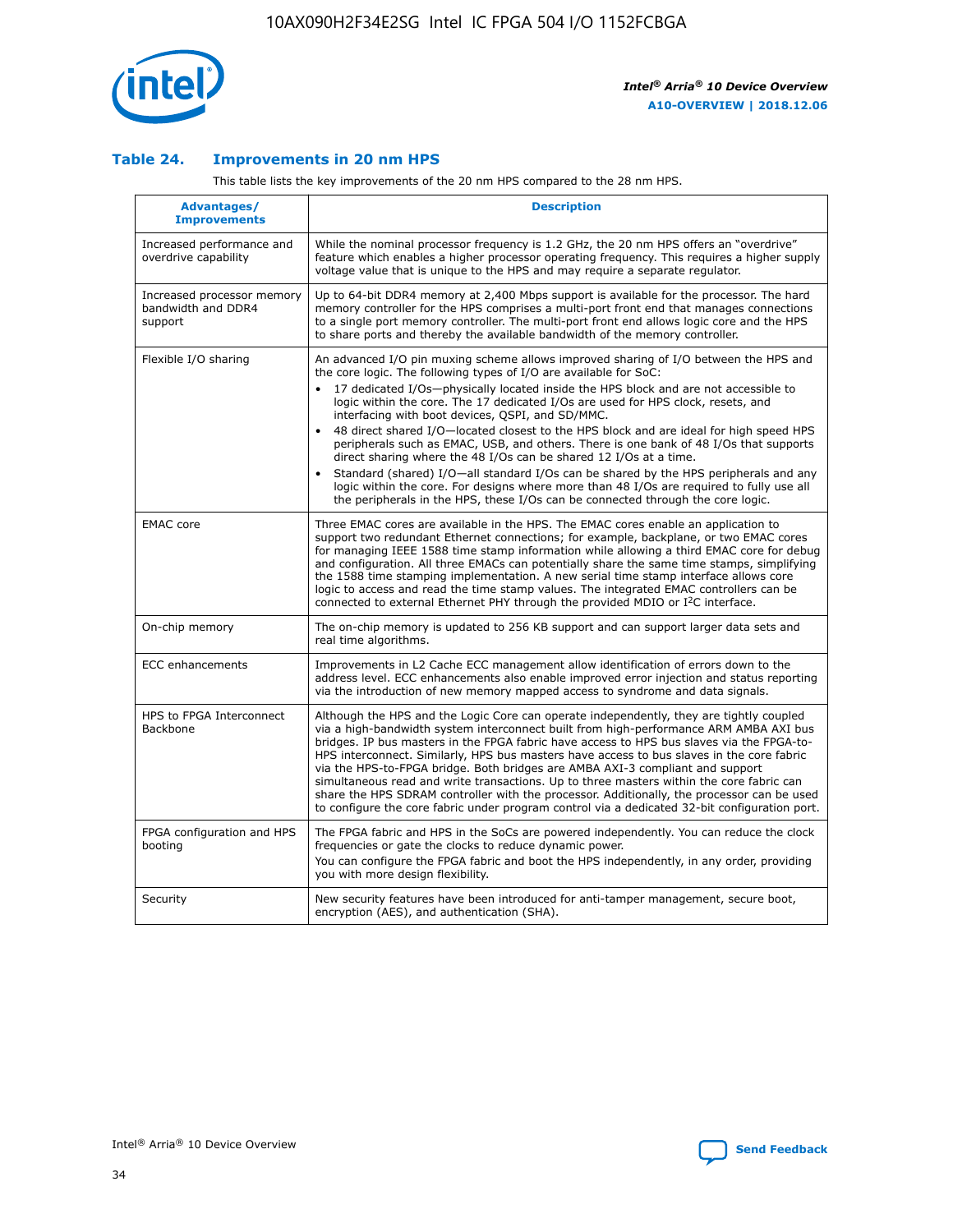

## **Features of the HPS**

The HPS has the following features:

- 1.2-GHz, dual-core ARM Cortex-A9 MPCore processor with up to 1.5-GHz via overdrive
	- ARMv7-A architecture that runs 32-bit ARM instructions, 16-bit and 32-bit Thumb instructions, and 8-bit Java byte codes in Jazelle style
	- Superscalar, variable length, out-of-order pipeline with dynamic branch prediction
	- Instruction Efficiency 2.5 MIPS/MHz, which provides total performance of 7500 MIPS at 1.5 GHz
- Each processor core includes:
	- 32 KB of L1 instruction cache, 32 KB of L1 data cache
	- Single- and double-precision floating-point unit and NEON media engine
	- CoreSight debug and trace technology
	- Snoop Control Unit (SCU) and Acceleration Coherency Port (ACP)
- 512 KB of shared L2 cache
- 256 KB of scratch RAM
- Hard memory controller with support for DDR3, DDR4 and optional error correction code (ECC) support
- Multiport Front End (MPFE) Scheduler interface to the hard memory controller
- 8-channel direct memory access (DMA) controller
- QSPI flash controller with SIO, DIO, QIO SPI Flash support
- NAND flash controller (ONFI 1.0 or later) with DMA and ECC support, updated to support 8 and 16-bit Flash devices and new command DMA to offload CPU for fast power down recovery
- Updated SD/SDIO/MMC controller to eMMC 4.5 with DMA with CE-ATA digital command support
- 3 10/100/1000 Ethernet media access control (MAC) with DMA
- 2 USB On-the-Go (OTG) controllers with DMA
- $\bullet$  5 I<sup>2</sup>C controllers (3 can be used by EMAC for MIO to external PHY)
- 2 UART 16550 Compatible controllers
- 4 serial peripheral interfaces (SPI) (2 Master, 2 Slaves)
- 62 programmable general-purpose I/Os, which includes 48 direct share I/Os that allows the HPS peripherals to connect directly to the FPGA I/Os
- 7 general-purpose timers
- 4 watchdog timers
- Anti-tamper, Secure Boot, Encryption (AES) and Authentication (SHA)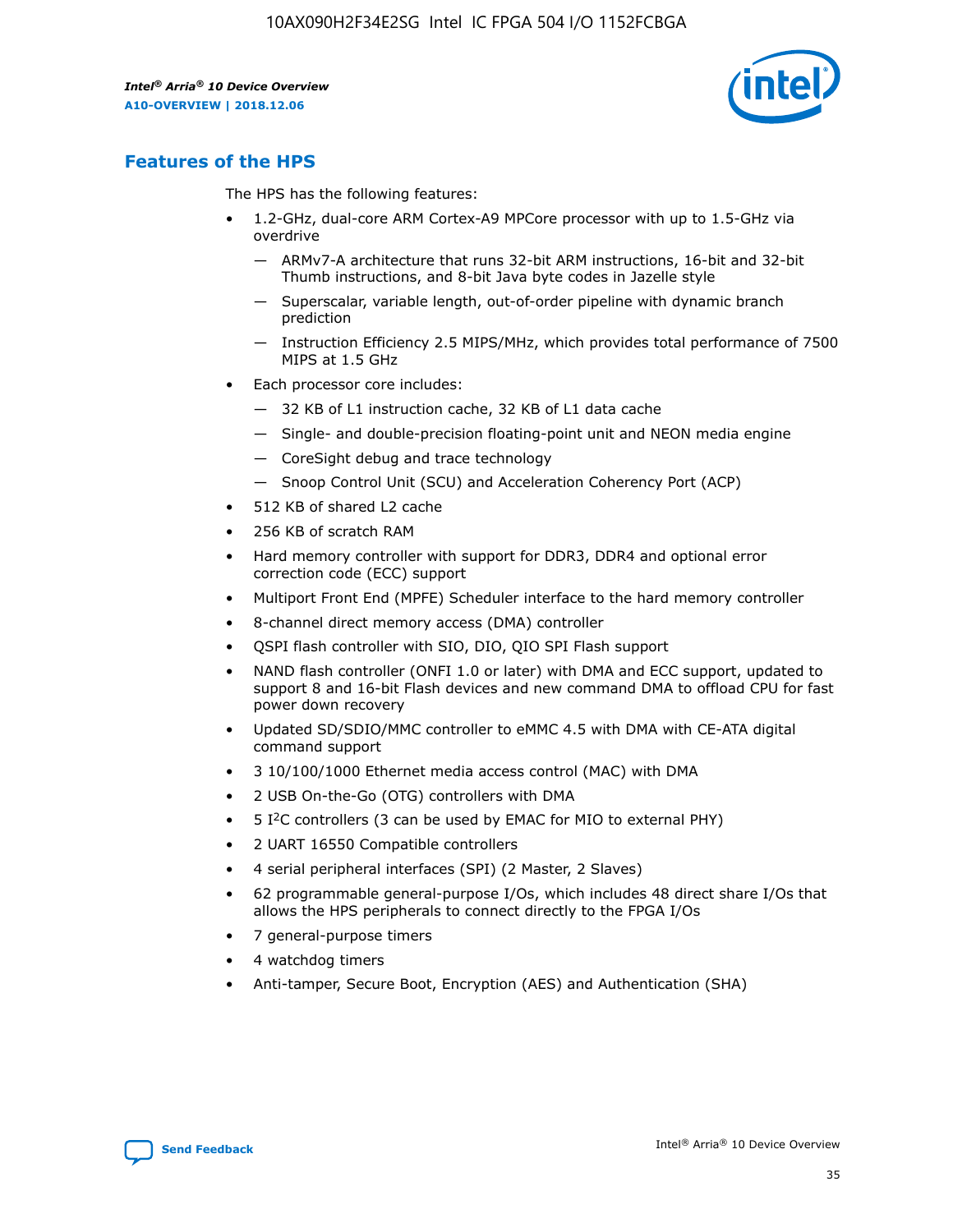

## **System Peripherals and Debug Access Port**

Each Ethernet MAC, USB OTG, NAND flash controller, and SD/MMC controller module has an integrated DMA controller. For modules without an integrated DMA controller, an additional DMA controller module provides up to eight channels of high-bandwidth data transfers. Peripherals that communicate off-chip are multiplexed with other peripherals at the HPS pin level. This allows you to choose which peripherals interface with other devices on your PCB.

The debug access port provides interfaces to industry standard JTAG debug probes and supports ARM CoreSight debug and core traces to facilitate software development.

## **HPS–FPGA AXI Bridges**

The HPS–FPGA bridges, which support the Advanced Microcontroller Bus Architecture (AMBA) Advanced eXtensible Interface (AXI™) specifications, consist of the following bridges:

- FPGA-to-HPS AMBA AXI bridge—a high-performance bus supporting 32, 64, and 128 bit data widths that allows the FPGA fabric to issue transactions to slaves in the HPS.
- HPS-to-FPGA Avalon/AMBA AXI bridge—a high-performance bus supporting 32, 64, and 128 bit data widths that allows the HPS to issue transactions to slaves in the FPGA fabric.
- Lightweight HPS-to-FPGA AXI bridge—a lower latency 32 bit width bus that allows the HPS to issue transactions to soft peripherals in the FPGA fabric. This bridge is primarily used for control and status register (CSR) accesses to peripherals in the FPGA fabric.

The HPS–FPGA AXI bridges allow masters in the FPGA fabric to communicate with slaves in the HPS logic, and vice versa. For example, the HPS-to-FPGA AXI bridge allows you to share memories instantiated in the FPGA fabric with one or both microprocessors in the HPS, while the FPGA-to-HPS AXI bridge allows logic in the FPGA fabric to access the memory and peripherals in the HPS.

Each HPS–FPGA bridge also provides asynchronous clock crossing for data transferred between the FPGA fabric and the HPS.

#### **HPS SDRAM Controller Subsystem**

The HPS SDRAM controller subsystem contains a multiport SDRAM controller and DDR PHY that are shared between the FPGA fabric (through the FPGA-to-HPS SDRAM interface), the level 2 (L2) cache, and the level 3 (L3) system interconnect. The FPGA-to-HPS SDRAM interface supports AMBA AXI and Avalon® Memory-Mapped (Avalon-MM) interface standards, and provides up to six individual ports for access by masters implemented in the FPGA fabric.

The HPS SDRAM controller supports up to 3 masters (command ports), 3x 64-bit read data ports and 3x 64-bit write data ports.

To maximize memory performance, the SDRAM controller subsystem supports command and data reordering, deficit round-robin arbitration with aging, and high-priority bypass features.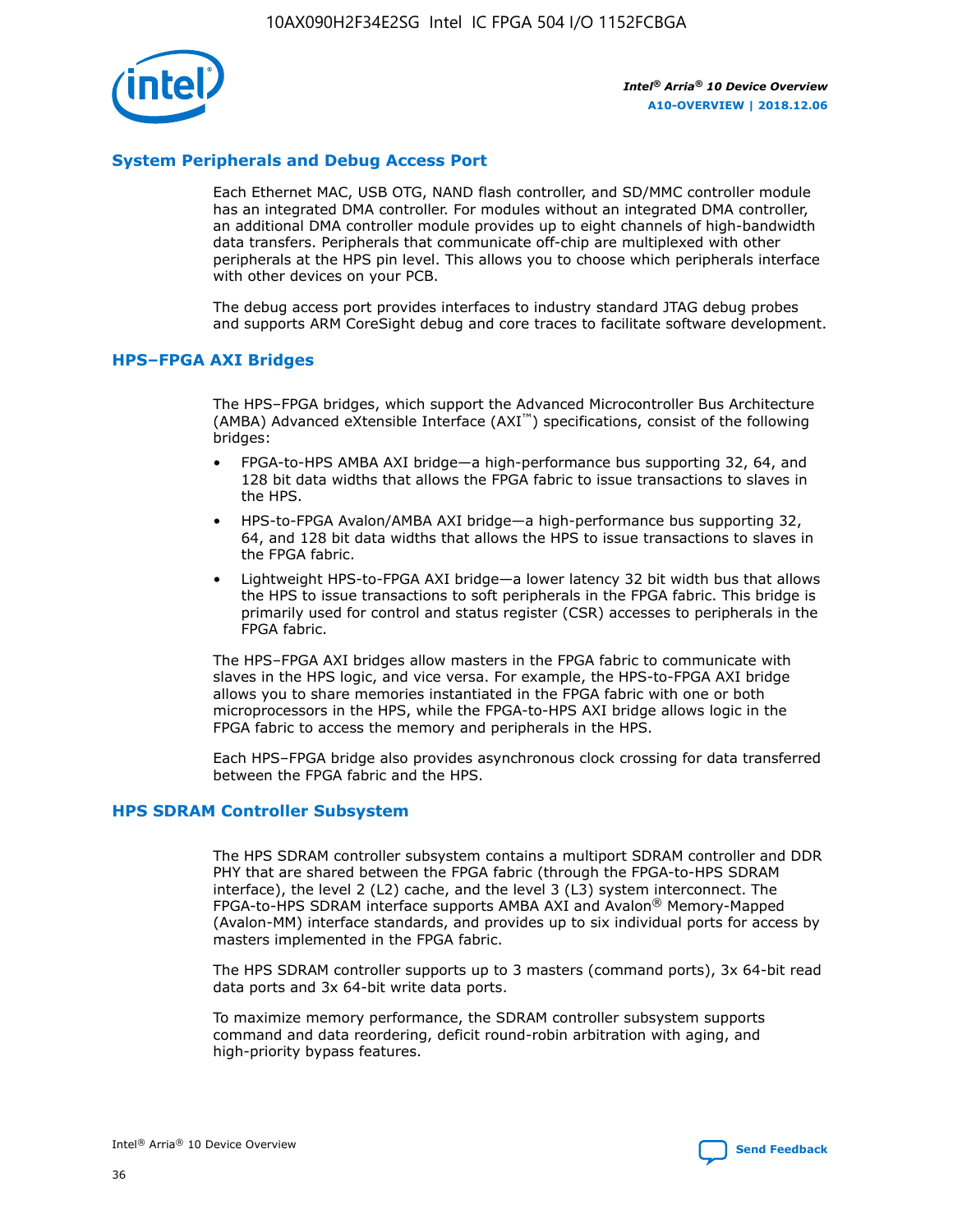

## **FPGA Configuration and HPS Booting**

The FPGA fabric and HPS in the SoC FPGA must be powered at the same time. You can reduce the clock frequencies or gate the clocks to reduce dynamic power.

Once powered, the FPGA fabric and HPS can be configured independently thus providing you with more design flexibility:

- You can boot the HPS independently. After the HPS is running, the HPS can fully or partially reconfigure the FPGA fabric at any time under software control. The HPS can also configure other FPGAs on the board through the FPGA configuration controller.
- Configure the FPGA fabric first, and then boot the HPS from memory accessible to the FPGA fabric.

## **Hardware and Software Development**

For hardware development, you can configure the HPS and connect your soft logic in the FPGA fabric to the HPS interfaces using the Platform Designer system integration tool in the Intel Quartus Prime software.

For software development, the ARM-based SoC FPGA devices inherit the rich software development ecosystem available for the ARM Cortex-A9 MPCore processor. The software development process for Intel SoC FPGAs follows the same steps as those for other SoC devices from other manufacturers. Support for Linux\*, VxWorks\*, and other operating systems are available for the SoC FPGAs. For more information on the operating systems support availability, contact the Intel FPGA sales team.

You can begin device-specific firmware and software development on the Intel SoC FPGA Virtual Target. The Virtual Target is a fast PC-based functional simulation of a target development system—a model of a complete development board. The Virtual Target enables the development of device-specific production software that can run unmodified on actual hardware.

## **Dynamic and Partial Reconfiguration**

The Intel Arria 10 devices support dynamic and partial reconfiguration. You can use dynamic and partial reconfiguration simultaneously to enable seamless reconfiguration of both the device core and transceivers.

## **Dynamic Reconfiguration**

You can reconfigure the PMA and PCS blocks while the device continues to operate. This feature allows you to change the data rates, protocol, and analog settings of a channel in a transceiver bank without affecting on-going data transfer in other transceiver banks. This feature is ideal for applications that require dynamic multiprotocol or multirate support.

## **Partial Reconfiguration**

Using partial reconfiguration, you can reconfigure some parts of the device while keeping the device in operation.

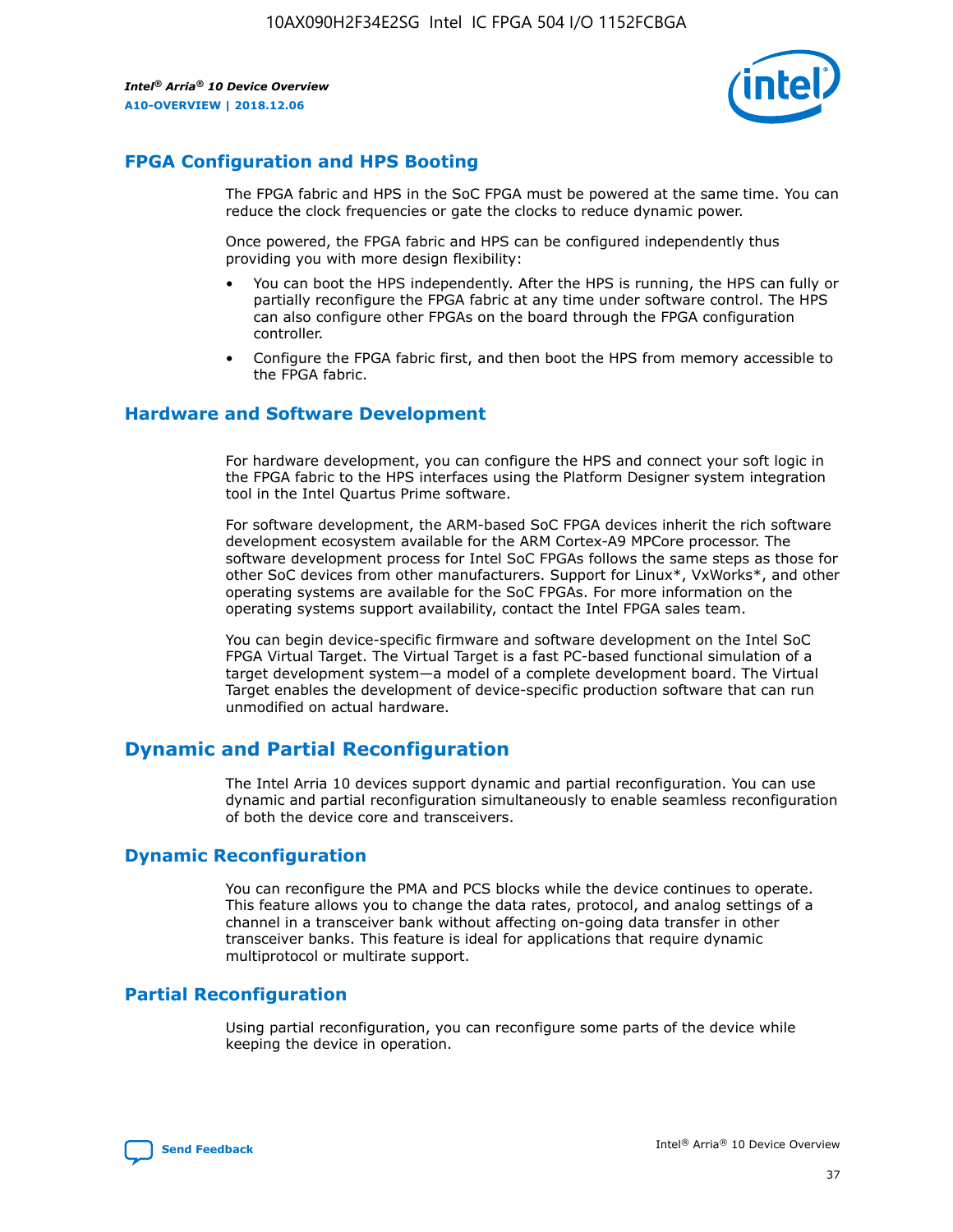

Instead of placing all device functions in the FPGA fabric, you can store some functions that do not run simultaneously in external memory and load them only when required. This capability increases the effective logic density of the device, and lowers cost and power consumption.

In the Intel solution, you do not have to worry about intricate device architecture to perform a partial reconfiguration. The partial reconfiguration capability is built into the Intel Quartus Prime design software, making such time-intensive task simple.

Intel Arria 10 devices support partial reconfiguration in the following configuration options:

- Using an internal host:
	- All supported configuration modes where the FPGA has access to external memory devices such as serial and parallel flash memory.
	- Configuration via Protocol [CvP (PCIe)]
- Using an external host—passive serial (PS), fast passive parallel (FPP) x8, FPP x16, and FPP x32 I/O interface.

# **Enhanced Configuration and Configuration via Protocol**

## **Table 25. Configuration Schemes and Features of Intel Arria 10 Devices**

Intel Arria 10 devices support 1.8 V programming voltage and several configuration schemes.

| <b>Scheme</b>                                                          | <b>Data</b><br><b>Width</b> | <b>Max Clock</b><br>Rate<br>(MHz) | <b>Max Data</b><br>Rate<br>(Mbps)<br>(13) | <b>Decompression</b> | <b>Design</b><br>Security <sup>(1</sup><br>4) | <b>Partial</b><br>Reconfiguration<br>(15) | <b>Remote</b><br><b>System</b><br><b>Update</b> |
|------------------------------------------------------------------------|-----------------------------|-----------------------------------|-------------------------------------------|----------------------|-----------------------------------------------|-------------------------------------------|-------------------------------------------------|
| <b>JTAG</b>                                                            | 1 bit                       | 33                                | 33                                        |                      |                                               | Yes <sup>(16)</sup>                       |                                                 |
| Active Serial (AS)<br>through the<br>EPCO-L<br>configuration<br>device | 1 bit,<br>4 bits            | 100                               | 400                                       | Yes                  | Yes                                           | $Y_{PS}(16)$                              | Yes                                             |
| Passive serial (PS)<br>through CPLD or<br>external<br>microcontroller  | 1 bit                       | 100                               | 100                                       | Yes                  | Yes                                           | Yes(16)                                   | Parallel<br>Flash<br>Loader<br>(PFL) IP<br>core |
|                                                                        | continued                   |                                   |                                           |                      |                                               |                                           |                                                 |

<sup>(13)</sup> Enabling either compression or design security features affects the maximum data rate. Refer to the Intel Arria 10 Device Datasheet for more information.

<sup>(14)</sup> Encryption and compression cannot be used simultaneously.

 $<sup>(15)</sup>$  Partial reconfiguration is an advanced feature of the device family. If you are interested in</sup> using partial reconfiguration, contact Intel for support.

 $(16)$  Partial configuration can be performed only when it is configured as internal host.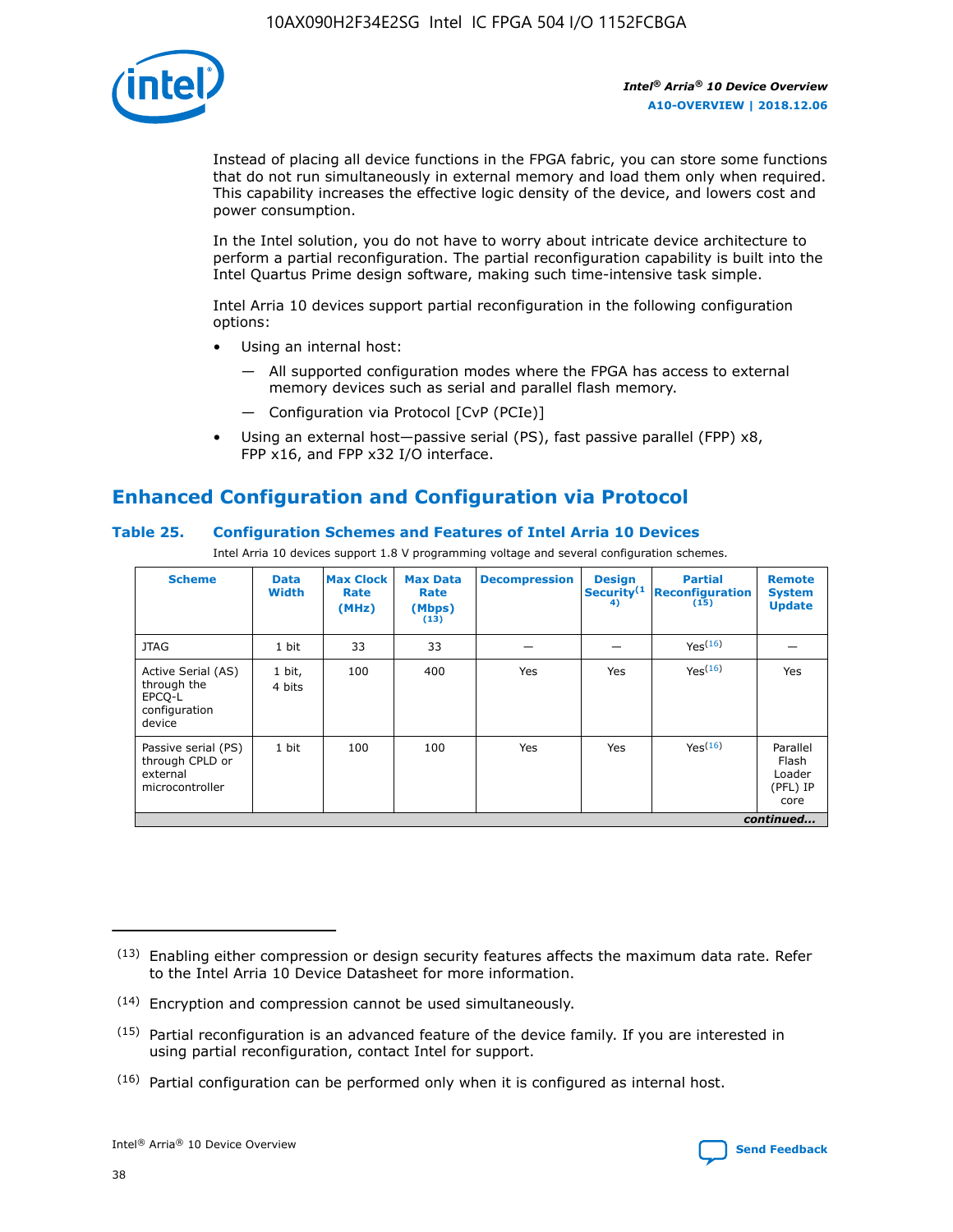

| <b>Scheme</b>                                    | <b>Data</b><br><b>Width</b> | <b>Max Clock</b><br>Rate<br>(MHz) | <b>Max Data</b><br>Rate<br>(Mbps)<br>(13) | <b>Decompression</b> | <b>Design</b><br>Security <sup>(1</sup><br>4) | <b>Partial</b><br><b>Reconfiguration</b><br>(15) | <b>Remote</b><br><b>System</b><br><b>Update</b> |
|--------------------------------------------------|-----------------------------|-----------------------------------|-------------------------------------------|----------------------|-----------------------------------------------|--------------------------------------------------|-------------------------------------------------|
| Fast passive                                     | 8 bits                      | 100                               | 3200                                      | Yes                  | Yes                                           | Yes(17)                                          | PFL IP                                          |
| parallel (FPP)<br>through CPLD or                | 16 bits                     |                                   |                                           | Yes                  | Yes                                           |                                                  | core                                            |
| external<br>microcontroller                      | 32 bits                     |                                   |                                           | Yes                  | Yes                                           |                                                  |                                                 |
| Configuration via                                | 16 bits                     | 100                               | 3200                                      | Yes                  | Yes                                           | Yes <sup>(17)</sup>                              |                                                 |
| <b>HPS</b>                                       | 32 bits                     |                                   |                                           | Yes                  | Yes                                           |                                                  |                                                 |
| Configuration via<br>Protocol [CvP<br>$(PCIe^*)$ | x1, x2,<br>x4, x8<br>lanes  |                                   | 8000                                      | Yes                  | Yes                                           | Yes <sup>(16)</sup>                              |                                                 |

You can configure Intel Arria 10 devices through PCIe using Configuration via Protocol (CvP). The Intel Arria 10 CvP implementation conforms to the PCIe 100 ms power-up-to-active time requirement.

#### **Related Information**

[Configuration via Protocol \(CvP\) Implementation in Intel FPGAs User Guide](https://www.intel.com/content/www/us/en/programmable/documentation/dsu1441819344145.html#dsu1442269728522) Provides more information about the CvP configuration scheme.

# **SEU Error Detection and Correction**

Intel Arria 10 devices offer robust and easy-to-use single-event upset (SEU) error detection and correction circuitry.

The detection and correction circuitry includes protection for Configuration RAM (CRAM) programming bits and user memories. The CRAM is protected by a continuously running CRC error detection circuit with integrated ECC that automatically corrects one or two errors and detects higher order multi-bit errors. When more than two errors occur, correction is available through reloading of the core programming file, providing a complete design refresh while the FPGA continues to operate.

The physical layout of the Intel Arria 10 CRAM array is optimized to make the majority of multi-bit upsets appear as independent single-bit or double-bit errors which are automatically corrected by the integrated CRAM ECC circuitry. In addition to the CRAM protection, the M20K memory blocks also include integrated ECC circuitry and are layout-optimized for error detection and correction. The MLAB does not have ECC.

<sup>(17)</sup> Supported at a maximum clock rate of 100 MHz.



 $(13)$  Enabling either compression or design security features affects the maximum data rate. Refer to the Intel Arria 10 Device Datasheet for more information.

<sup>(14)</sup> Encryption and compression cannot be used simultaneously.

 $(15)$  Partial reconfiguration is an advanced feature of the device family. If you are interested in using partial reconfiguration, contact Intel for support.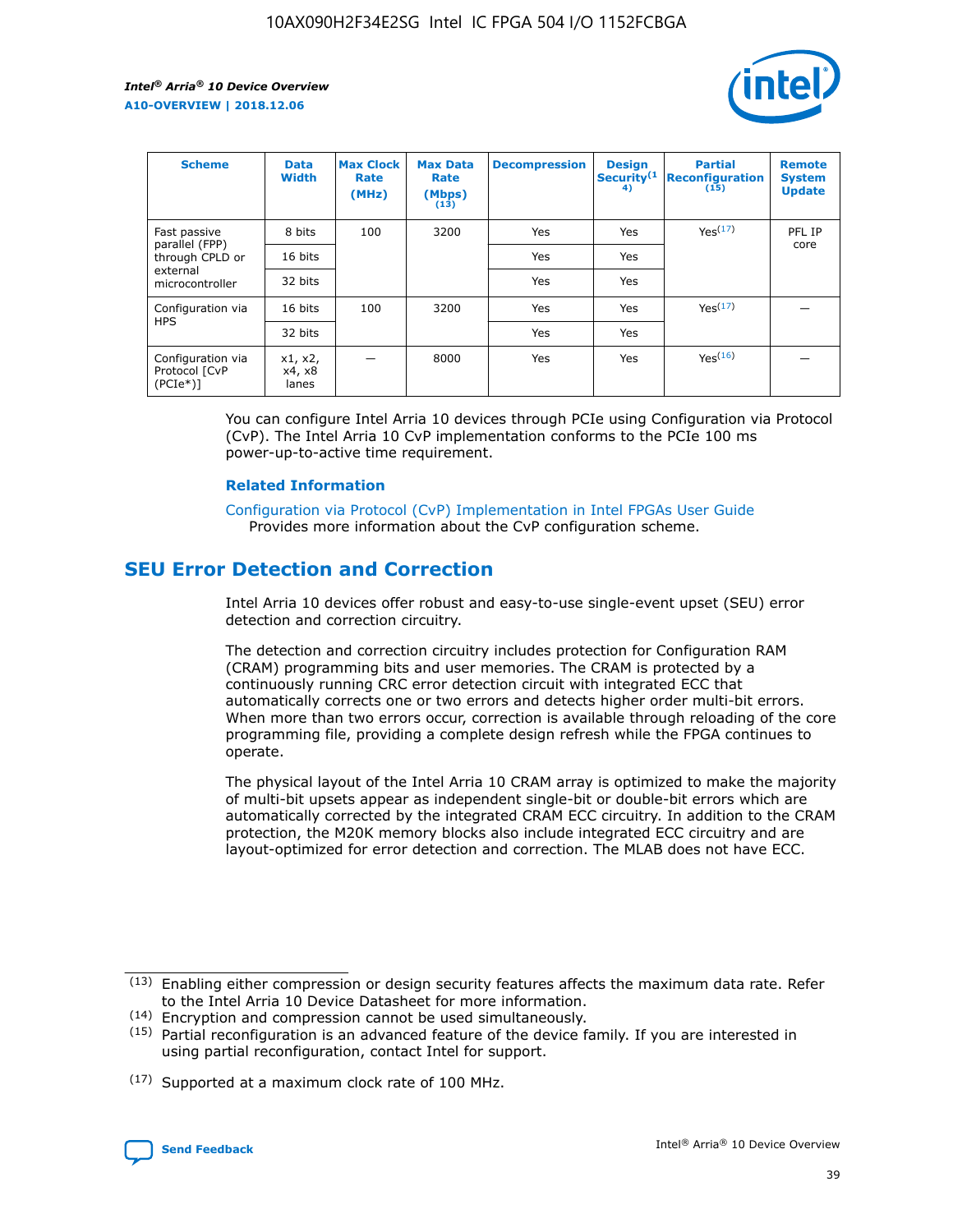

## **Power Management**

Intel Arria 10 devices leverage the advanced 20 nm process technology, a low 0.9 V core power supply, an enhanced core architecture, and several optional power reduction techniques to reduce total power consumption by as much as 40% compared to Arria V devices and as much as 60% compared to Stratix V devices.

The optional power reduction techniques in Intel Arria 10 devices include:

- **SmartVID**—a code is programmed into each device during manufacturing that allows a smart regulator to operate the device at lower core  $V_{CC}$  while maintaining performance
- **Programmable Power Technology**—non-critical timing paths are identified by the Intel Quartus Prime software and the logic in these paths is biased for low power instead of high performance
- **Low Static Power Options**—devices are available with either standard static power or low static power while maintaining performance

Furthermore, Intel Arria 10 devices feature Intel's industry-leading low power transceivers and include a number of hard IP blocks that not only reduce logic resources but also deliver substantial power savings compared to soft implementations. In general, hard IP blocks consume up to 90% less power than the equivalent soft logic implementations.

# **Incremental Compilation**

The Intel Quartus Prime software incremental compilation feature reduces compilation time and helps preserve performance to ease timing closure. The incremental compilation feature enables the partial reconfiguration flow for Intel Arria 10 devices.

Incremental compilation supports top-down, bottom-up, and team-based design flows. This feature facilitates modular, hierarchical, and team-based design flows where different designers compile their respective design sections in parallel. Furthermore, different designers or IP providers can develop and optimize different blocks of the design independently. These blocks can then be imported into the top level project.

# **Document Revision History for Intel Arria 10 Device Overview**

| <b>Document</b><br><b>Version</b> | <b>Changes</b>                                                                                                                                                                                                                                                              |
|-----------------------------------|-----------------------------------------------------------------------------------------------------------------------------------------------------------------------------------------------------------------------------------------------------------------------------|
| 2018.12.06                        | Added links to Intel Arria 10 device errata documents.<br>Removed automotive temperature option from the Intel Arria 10 GX devices.<br>Removed -3 fabric speed grade from the Intel Arria 10 GT devices.<br>Updated power options for the Intel Arria 10 GX and GT devices. |
| 2018.04.09                        | Updated the lowest $V_{CC}$ from 0.83 V to 0.82 V in the topic listing a summary of the device features.                                                                                                                                                                    |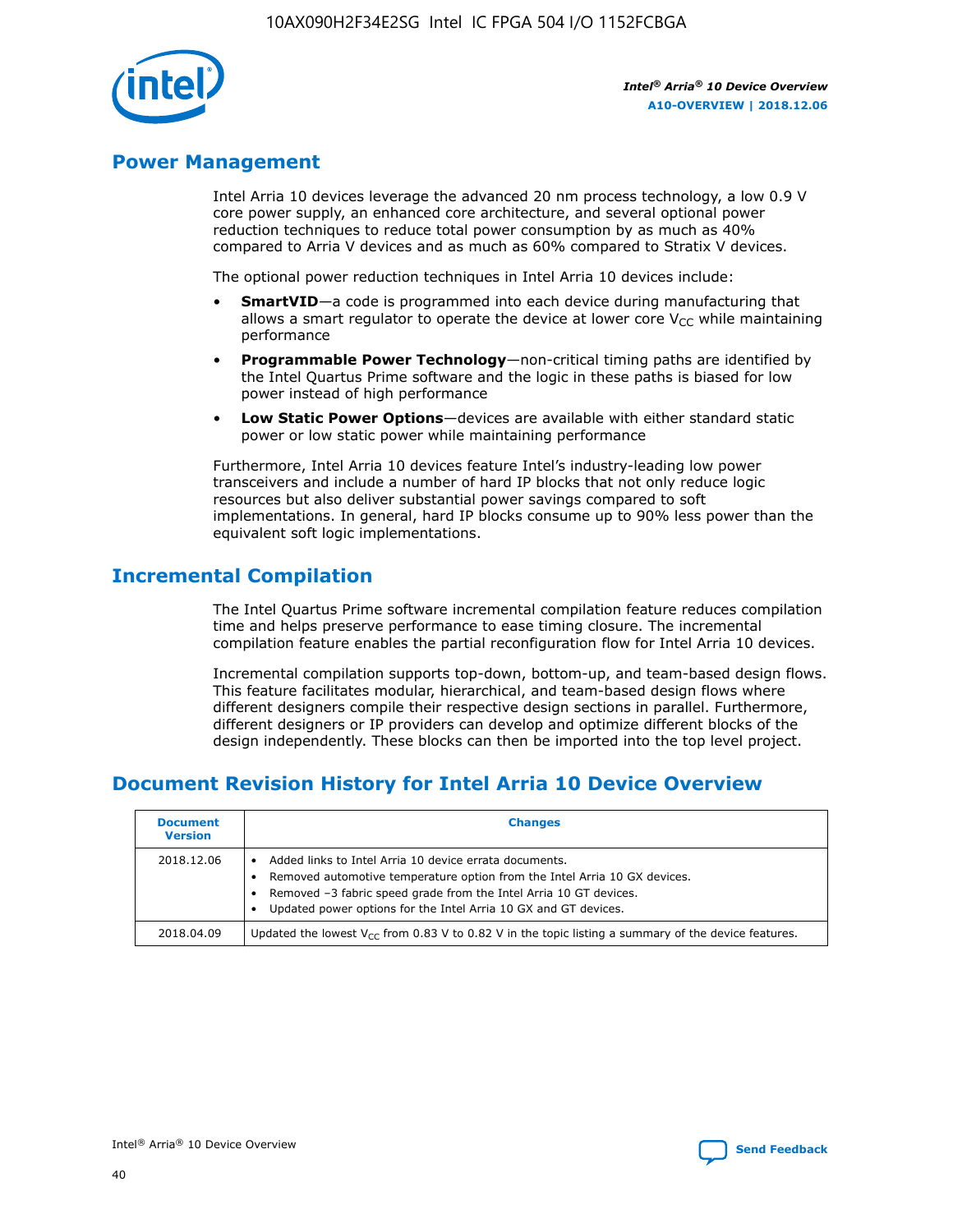*Intel® Arria® 10 Device Overview* **A10-OVERVIEW | 2018.12.06**



| <b>Date</b>    | <b>Version</b> | <b>Changes</b>                                                                                                                                                                                                                                                                                                                                                                                                                                                                                                                                                                                                                                                                                                                                                                                                                                                                                                                                                                         |
|----------------|----------------|----------------------------------------------------------------------------------------------------------------------------------------------------------------------------------------------------------------------------------------------------------------------------------------------------------------------------------------------------------------------------------------------------------------------------------------------------------------------------------------------------------------------------------------------------------------------------------------------------------------------------------------------------------------------------------------------------------------------------------------------------------------------------------------------------------------------------------------------------------------------------------------------------------------------------------------------------------------------------------------|
| January 2018   | 2018.01.17     | Updated the maximum data rate for HPS (Intel Arria 10 SX devices<br>external memory interface DDR3 controller from 2,166 Mbps to 2,133<br>Mbps.<br>Updated maximum frequency supported for half rate QDRII and QDRII<br>+ SRAM to 633 MHz in Memory Standards Supported by the Soft<br>Memory Controller table.<br>Updated transceiver backplane capability to 12.5 Gbps.<br>$\bullet$<br>Removed transceiver speed grade 5 in Sample Ordering Core and<br>$\bullet$<br>Available Options for Intel Arria 10 GX Devices figure.<br>Removed package code 40, low static power, SmartVID, industrial, and<br>military operating temperature support from Sample Ordering Core and<br>Available Options for Intel Arria 10 GT Devices figure.<br>Updated short reach transceiver rate for Intel Arria 10 GT devices to<br>25.8 Gbps.<br>Removed On-Die Instrumentation - EyeQ and Jitter Margin Tool<br>support from PMA Features of the Transceivers in Intel Arria 10 Devices<br>table. |
| September 2017 | 2017.09.20     | Updated the maximum speed of the DDR4 external memory interface from<br>1,333 MHz/2,666 Mbps to 1,200 MHz/2,400 Mbps.                                                                                                                                                                                                                                                                                                                                                                                                                                                                                                                                                                                                                                                                                                                                                                                                                                                                  |
| July 2017      | 2017.07.13     | Corrected the automotive temperature range in the figure showing the<br>available options for the Intel Arria 10 GX devices from "-40°C to 100°C"<br>to "-40°C to 125°C".                                                                                                                                                                                                                                                                                                                                                                                                                                                                                                                                                                                                                                                                                                                                                                                                              |
| July 2017      | 2017.07.06     | Added automotive temperature option to Intel Arria 10 GX device family.                                                                                                                                                                                                                                                                                                                                                                                                                                                                                                                                                                                                                                                                                                                                                                                                                                                                                                                |
| May 2017       | 2017.05.08     | Corrected protocol names with "1588" to "IEEE 1588v2".<br>$\bullet$<br>Updated the vertical migration table to remove vertical migration<br>$\bullet$<br>between Intel Arria 10 GX and Intel Arria 10 SX device variants.<br>Removed all "Preliminary" marks.<br>$\bullet$                                                                                                                                                                                                                                                                                                                                                                                                                                                                                                                                                                                                                                                                                                             |
| March 2017     | 2017.03.15     | Removed the topic about migration from Intel Arria 10 to Intel Stratix<br>$\bullet$<br>10 devices.<br>Rebranded as Intel.<br>$\bullet$                                                                                                                                                                                                                                                                                                                                                                                                                                                                                                                                                                                                                                                                                                                                                                                                                                                 |
| October 2016   | 2016.10.31     | Removed package F36 from Intel Arria 10 GX devices.<br>Updated Intel Arria 10 GT sample ordering code and maximum GX<br>$\bullet$<br>transceiver count. Intel Arria 10 GT devices are available only in the<br>SF45 package option with a maximum of 72 transceivers.                                                                                                                                                                                                                                                                                                                                                                                                                                                                                                                                                                                                                                                                                                                  |
| May 2016       | 2016.05.02     | Updated the FPGA Configuration and HPS Booting topic.<br>$\bullet$<br>Remove V <sub>CC</sub> PowerManager from the Summary of Features, Power<br>Management and Arria 10 Device Variants and packages topics. This<br>feature is no longer supported in Arria 10 devices.<br>Removed LPDDR3 from the Memory Standards Supported by the HPS<br>Hard Memory Controller table in the Memory Standards Supported by<br>Intel Arria 10 Devices topic. This standard is only supported by the<br>FPGA.<br>Removed transceiver speed grade 5 from the Device Variants and<br>Packages topic for Arria 10 GX and SX devices.                                                                                                                                                                                                                                                                                                                                                                   |
| February 2016  | 2016.02.11     | Changed the maximum Arria 10 GT datarate to 25.8 Gbps and the<br>minimum datarate to 1 Gbps globally.<br>Revised the state for Core clock networks in the Summary of Features<br>$\bullet$<br>topic.<br>Changed the transceiver parameters in the "Summary of Features for<br>$\bullet$<br>Arria 10 Devices" table.<br>• Changed the transceiver parameters in the "Maximum Resource Counts<br>for Arria 10 GT Devices" table.<br>Changed the package availability for GT devices in the "Package Plan<br>for Arria 10 GT Devices" table.<br>Changed the package configurations for GT devices in the "Migration"<br>Capability Across Arria 10 Product Lines" figure.<br>continued                                                                                                                                                                                                                                                                                                    |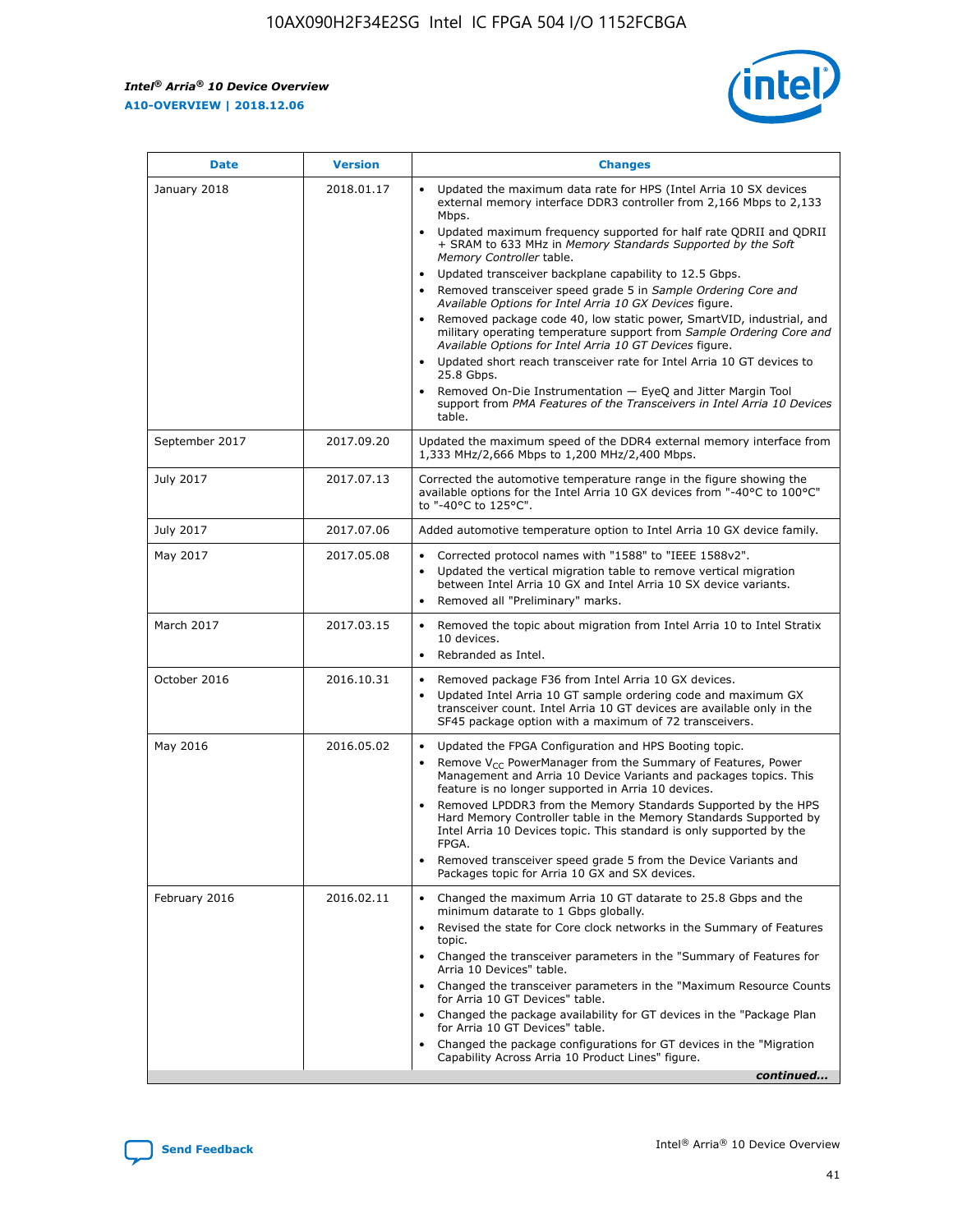

| <b>Date</b>   | <b>Version</b> | <b>Changes</b>                                                                                                                                                               |
|---------------|----------------|------------------------------------------------------------------------------------------------------------------------------------------------------------------------------|
|               |                | • Changed transceiver parameters in the "Low Power Serial Transceivers"<br>section.                                                                                          |
|               |                | • Changed the transceiver descriptions in the "Device Variants for the<br>Arria 10 Device Family" table.                                                                     |
|               |                | Changed the "Sample Ordering Code and Available Options for Arria 10<br>$\bullet$<br>GT Devices" figure.                                                                     |
|               |                | Changed the datarates for GT devices in the "PMA Features" section.                                                                                                          |
|               |                | Changed the datarates for GT devices in the "PCS Features" section.<br>$\bullet$                                                                                             |
| December 2015 | 2015.12.14     | Updated the number of M20K memory blocks for Arria 10 GX 660 from<br>2133 to 2131 and corrected the total RAM bit from 48,448 Kb to<br>48,408 Kb.                            |
|               |                | Corrected the number of DSP blocks for Arria 10 GX 660 from 1688 to<br>1687 in the table listing floating-point arithmetic resources.                                        |
| November 2015 | 2015.11.02     | Updated the maximum resources for Arria 10 GX 220, GX 320, GX 480,<br>$\bullet$<br>GX 660, SX 220, SX 320, SX 480, and SX 660.                                               |
|               |                | • Updated resource count for Arria 10 GX 320, GX 480, GX 660, SX 320,<br>SX 480, a SX 660 devices in Number of Multipliers in Intel Arria 10<br><b>Devices</b> table.        |
|               |                | Updated the available options for Arria 10 GX, GT, and SX.                                                                                                                   |
|               |                | Changed instances of Quartus II to Quartus Prime.<br>$\bullet$                                                                                                               |
| June 2015     | 2015.06.15     | Corrected label for Intel Arria 10 GT product lines in the vertical migration<br>figure.                                                                                     |
| May 2015      | 2015.05.15     | Corrected the DDR3 half rate and quarter rate maximum frequencies in the<br>table that lists the memory standards supported by the Intel Arria 10 hard<br>memory controller. |
| May 2015      | 2015.05.04     | • Added support for 13.5G JESD204b in the Summary of Features table.                                                                                                         |
|               |                | • Added a link to Arria 10 GT Channel Usage in the Arria 10 GT Package<br>Plan topic.                                                                                        |
|               |                | • Added a note to the table, Maximum Resource Counts for Arria 10 GT<br>devices.                                                                                             |
|               |                | • Updated the power requirements of the transceivers in the Low Power<br>Serial Transceivers topic.                                                                          |
| January 2015  | 2015.01.23     | • Added floating point arithmetic features in the Summary of Features<br>table.                                                                                              |
|               |                | • Updated the total embedded memory from 38.38 megabits (Mb) to<br>65.6 Mb.                                                                                                  |
|               |                | • Updated the table that lists the memory standards supported by Intel<br>Arria 10 devices.                                                                                  |
|               |                | Removed support for DDR3U, LPDDR3 SDRAM, RLDRAM 2, and DDR2.                                                                                                                 |
|               |                | Moved RLDRAM 3 support from hard memory controller to soft memory<br>controller. RLDRAM 3 support uses hard PHY with soft memory<br>controller.                              |
|               |                | Added soft memory controller support for QDR IV.<br>٠                                                                                                                        |
|               |                | Updated the maximum resource count table to include the number of<br>hard memory controllers available in each device variant.                                               |
|               |                | Updated the transceiver PCS data rate from 12.5 Gbps to 12 Gbps.<br>$\bullet$                                                                                                |
|               |                | Updated the max clock rate of PS, FPP x8, FPP x16, and Configuration<br>via HPS from 125 MHz to 100 MHz.                                                                     |
|               |                | Added a feature for fractional synthesis PLLs: PLL cascading.                                                                                                                |
|               |                | Updated the HPS programmable general-purpose I/Os from 54 to 62.<br>$\bullet$                                                                                                |
|               |                | continued                                                                                                                                                                    |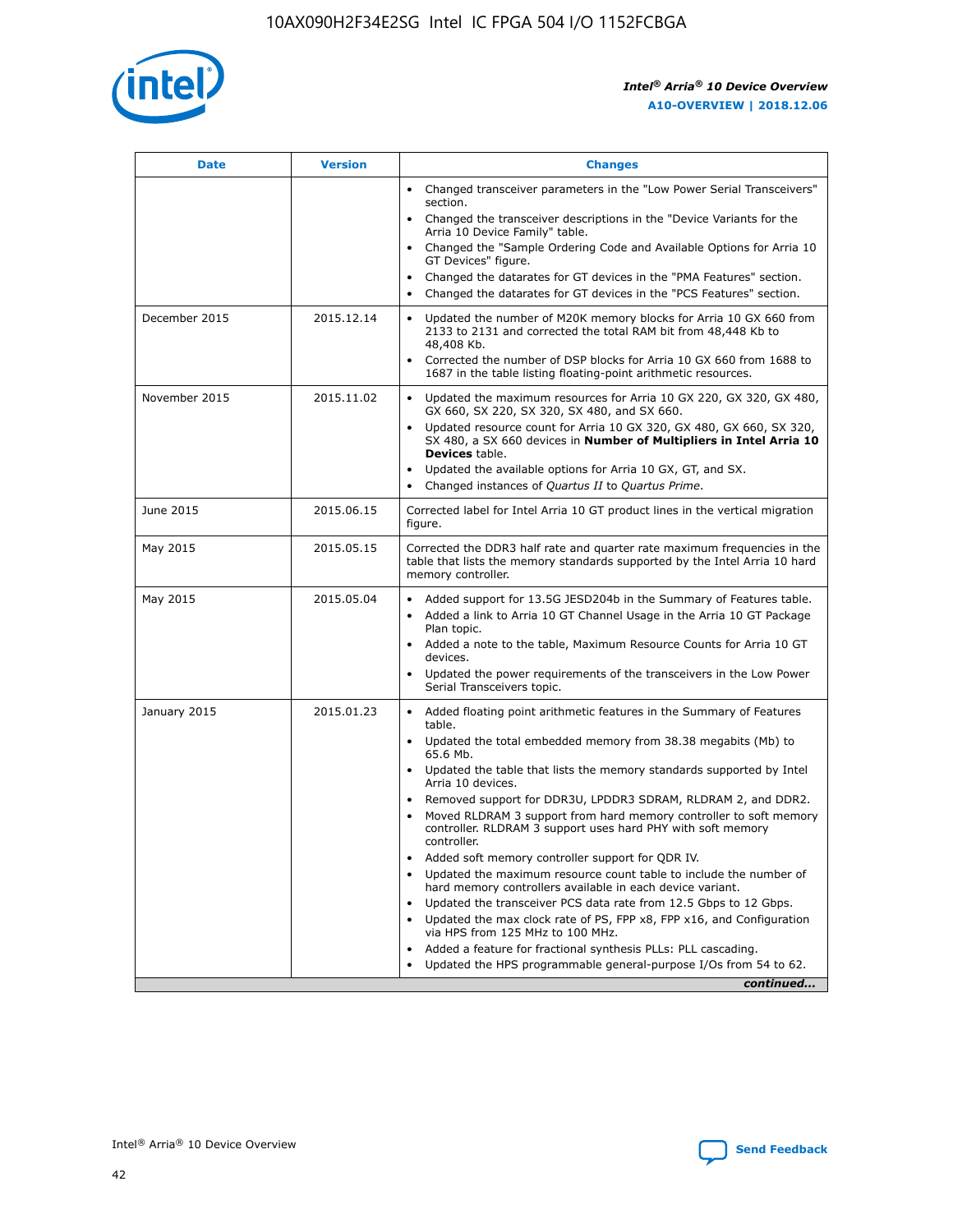r



| <b>Date</b>    | <b>Version</b> | <b>Changes</b>                                                                                                                                                                                                                                                                                                                                                                                                                                                                                                                                      |
|----------------|----------------|-----------------------------------------------------------------------------------------------------------------------------------------------------------------------------------------------------------------------------------------------------------------------------------------------------------------------------------------------------------------------------------------------------------------------------------------------------------------------------------------------------------------------------------------------------|
| September 2014 | 2014.09.30     | Corrected the 3 V I/O and LVDS I/O counts for F35 and F36 packages<br>$\bullet$<br>of Arria 10 GX.<br>Corrected the 3 V I/O, LVDS I/O, and transceiver counts for the NF40<br>$\bullet$<br>package of the Arria GX 570 and 660.<br>Removed 3 V I/O, LVDS I/O, and transceiver counts for the NF40<br>package of the Arria GX 900 and 1150. The NF40 package is not<br>available for Arria 10 GX 900 and 1150.                                                                                                                                       |
| August 2014    | 2014.08.18     | Updated Memory (Kb) M20K maximum resources for Arria 10 GX 660<br>devices from 42,660 to 42,620.<br>Added GPIO columns consisting of LVDS I/O Bank and 3V I/O Bank in<br>$\bullet$<br>the Package Plan table.<br>Added how to use memory interface clock frequency higher than 533<br>$\bullet$<br>MHz in the I/O vertical migration.<br>Added information to clarify that RLDRAM3 support uses hard PHY with<br>$\bullet$<br>soft memory controller.<br>Added variable precision DSP blocks support for floating-point<br>$\bullet$<br>arithmetic. |
| June 2014      | 2014.06.19     | Updated number of dedicated I/Os in the HPS block to 17.                                                                                                                                                                                                                                                                                                                                                                                                                                                                                            |
| February 2014  | 2014.02.21     | Updated transceiver speed grade options for GT devices in Figure 2.                                                                                                                                                                                                                                                                                                                                                                                                                                                                                 |
| February 2014  | 2014.02.06     | Updated data rate for Arria 10 GT devices from 28.1 Gbps to 28.3 Gbps.                                                                                                                                                                                                                                                                                                                                                                                                                                                                              |
| December 2013  | 2013.12.10     | Updated the HPS memory standards support from LPDDR2 to LPDDR3.<br>Updated HPS block diagram to include dedicated HPS I/O and FPGA<br>$\bullet$<br>Configuration blocks as well as repositioned SD/SDIO/MMC, DMA, SPI<br>and NAND Flash with ECC blocks.                                                                                                                                                                                                                                                                                            |
| December 2013  | 2013.12.02     | Initial release.                                                                                                                                                                                                                                                                                                                                                                                                                                                                                                                                    |